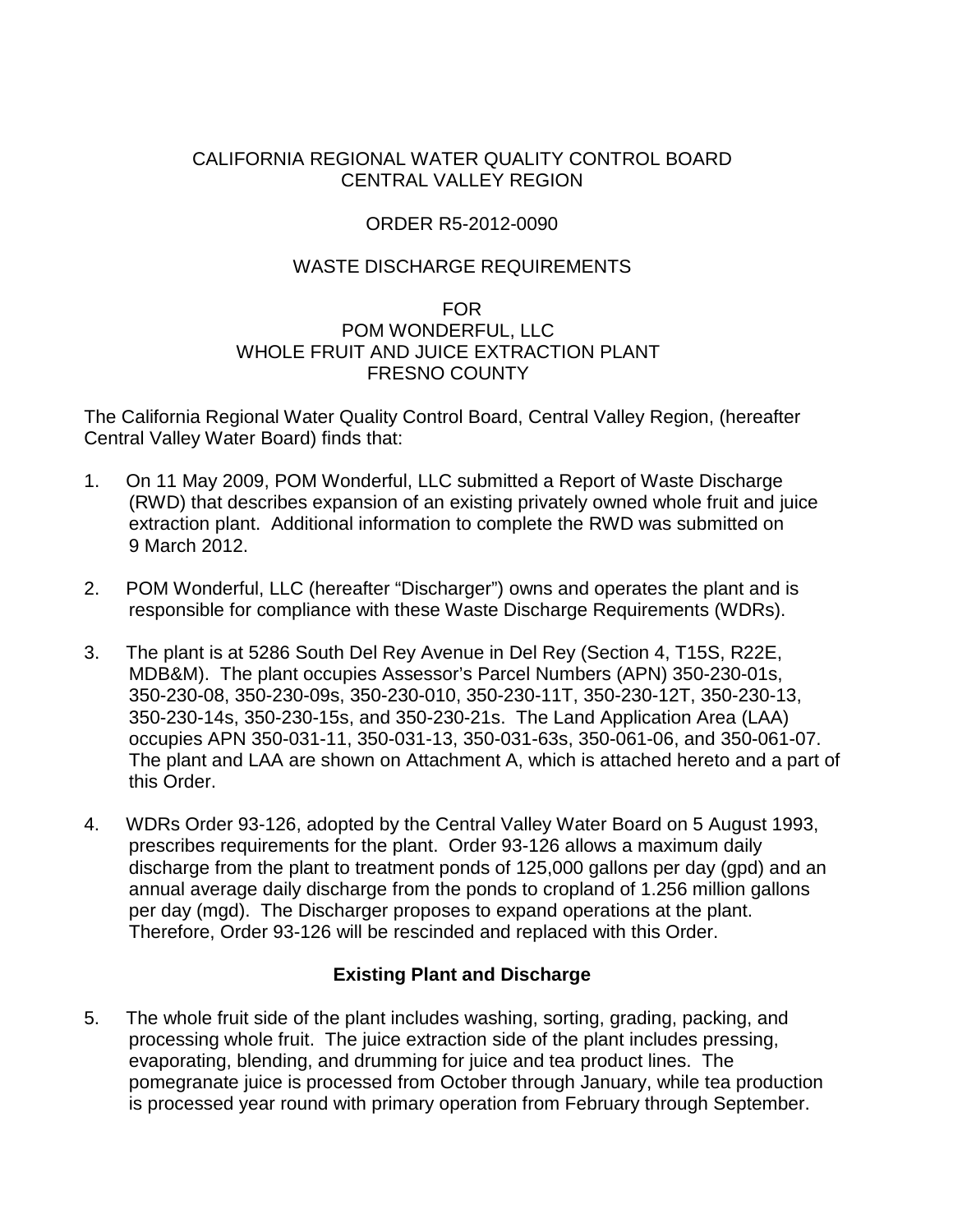WASTE DISCHARGE REQUIREMENTS ORDER R5-2012-0090 **FOR A SET AND RELATIVE STATE** THE RESERVE THAT A 2-POM WONDERFUL, LLC WHOLE FRUIT AND JUICE EXTRACTION PLANT FRESNO COUNTY

- 6. Industrial wastewater produced by site operations is screened and collected in a sump at the pre-treatment station where pH adjustment with potassium hydroxide and nutrient addition occur as needed. A pump at the pre-treatment station lifts the wastewater from the sump through a 15-inch force main and discharges to a primary aeration pond and then to a secondary facultative pond. During winter months, the treated wastewater is stored in a storage pond. The treated wastewater is reclaimed to irrigate, via flood irrigation, 115 acres of vineyards and 88 acres of alfalfa located adjacent to the ponds. The Discharger has the ability to mix groundwater from the onsite irrigation wells in the ponds prior to discharge to cropland.
- 7. The storage capacity of the primary, secondary, and storage ponds are 6, 12, and 24 million gallons, respectively. The primary aeration and the secondary facultative ponds were installed in the early 1990's; each with a single layer 40 mil HDPE liner. In 2005, the storage pond was constructed with a primary 80 mil HPDE layer and a secondary 60 mil HDPE layer with a leak detection and recovery system installed between HDPE layers. In 2008 and 2009, the secondary facultative and primary aeration ponds, respectively, were retrofitted with two HPDE layers and leak detection and recovery systems similar to the storage pond. During and following construction of the storage pond, the Discharger submitted technical information, certified by a California registered civil engineer, documenting stability analysis, transmissivity, interface friction, independent laboratory testing of liner material, and construction quality control of liner installation. Following liner retrofit activities for the primary and secondary ponds, the Discharger submitted a letter and photographs summarizing liner installation procedures.
- 8. Process control improvements were implemented for juice extraction and concentrate operations in 2007 and 2008 that improved the water quality of the waste streams and consist of the following: utilizing partial fruit in the process/juicing operation instead of washing into waste streams; high pressure fruit wash system that utilizes less water; capturing and processing juice from fruit that is waiting to be processed instead of washing into waste streams; sediment traps in the juice extraction plant to collect debris during wash-down; filter retentate system in the juice extraction plant to collect filtering by-products; potable water in the evaporative condensate process is reused as "Leuter Water" for equipment wash-down and clean-up within the plant; valves on dispensing hoses to minimize spillage when filling juice concentrate drums; and a computerized chemical tracking system to reduce over-dosing bottles during bottle sterilization.
- 9. Effluent samples collected on an annual basis from the ponds prior to irrigating cropland are required by Monitoring and Reporting Program Number 93-126. The treated effluent wastewater analytical results from 2010 and 2011 are summarized below.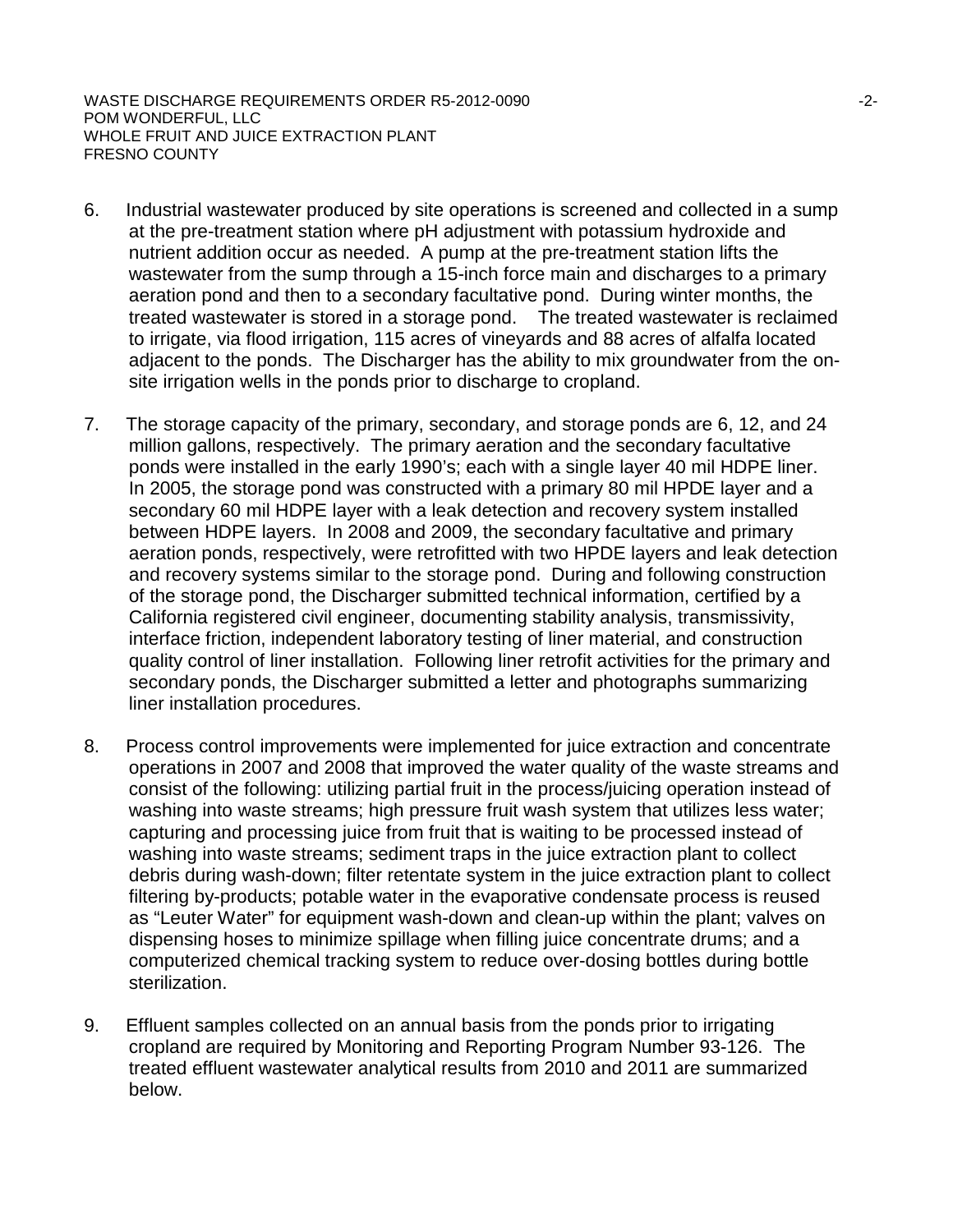|                                  |          | Number of      |             |
|----------------------------------|----------|----------------|-------------|
| Parameter                        | Units    | <b>Samples</b> | Mean Result |
| Total dissolved solids (TDS)     | mg/L     | 4              | 492         |
| Fixed dissolved solids (FDS)     | mg/L     | 4              | 261         |
| <b>Electrical conductivity</b>   | umhos/cm | 4              | 609         |
| <b>Nitrate</b>                   | mg/L     | 4              | 2.0         |
| Total nitrogen                   | mg/L     | 4              | 14          |
| <b>Boron</b>                     | mg/L     | 4              | 0.12        |
| Iron                             | mg/L     | 4              | 1.3         |
| Manganese                        | mg/L     | 4              | 0.05        |
| Chloride                         | mg/L     | 4              | 97          |
| <b>Sulfate</b>                   | mg/L     | 4              | <b>ND</b>   |
| <b>Biochemical Oxygen Demand</b> | mg/L     | 4              | 45          |

- 10. Storm water is collected and discharged to a separate unlined basin where it percolates to groundwater. Sometimes the first flush of rainfall is diverted to the treatment ponds instead of the unlined storm water pond.
- 11. The culls and large fruit solids produced by juicing activities are hauled off site and used as cattle silage. During the summer months when irrigation demand is high and the storage pond is empty, sludge is dried in the empty storage pond. The Discharger manually sweeps the dried sludge into windrows and loads it into the bed of a fourwheel all-terrain vehicle equipped with soft turf tires that is driven in and out of the pond on mats to protect the pond liner. The dried sludge is then stockpiled next to the storage pond on dirt that has been covered with an asphalt based sealer. The stockpile is covered with a tarp. Dried sludge is applied to up to 38.97 acres of cropland between monitoring wells MW-4 and MW-8 (see Attachment A). Dried sludge has not been applied to cropland since 2008. The sludge application area also receives treated wastewater.
- 12. Two soil moisture probes were installed in cropland in the sludge application area to monitor the vadose zone in order to improve irrigation practices at the site.

# **Planned Changes in the Plant and Discharge**

- 13. The Discharger plans to expand operations at the plant including:
	- a. An average daily discharge of 900,000 gpd from the plant to the treatment/storage ponds from October 1 through January 31;
	- b. An average daily discharge of 150,000 gpd from the plant to the treatment/storage ponds from February 1 through September 30;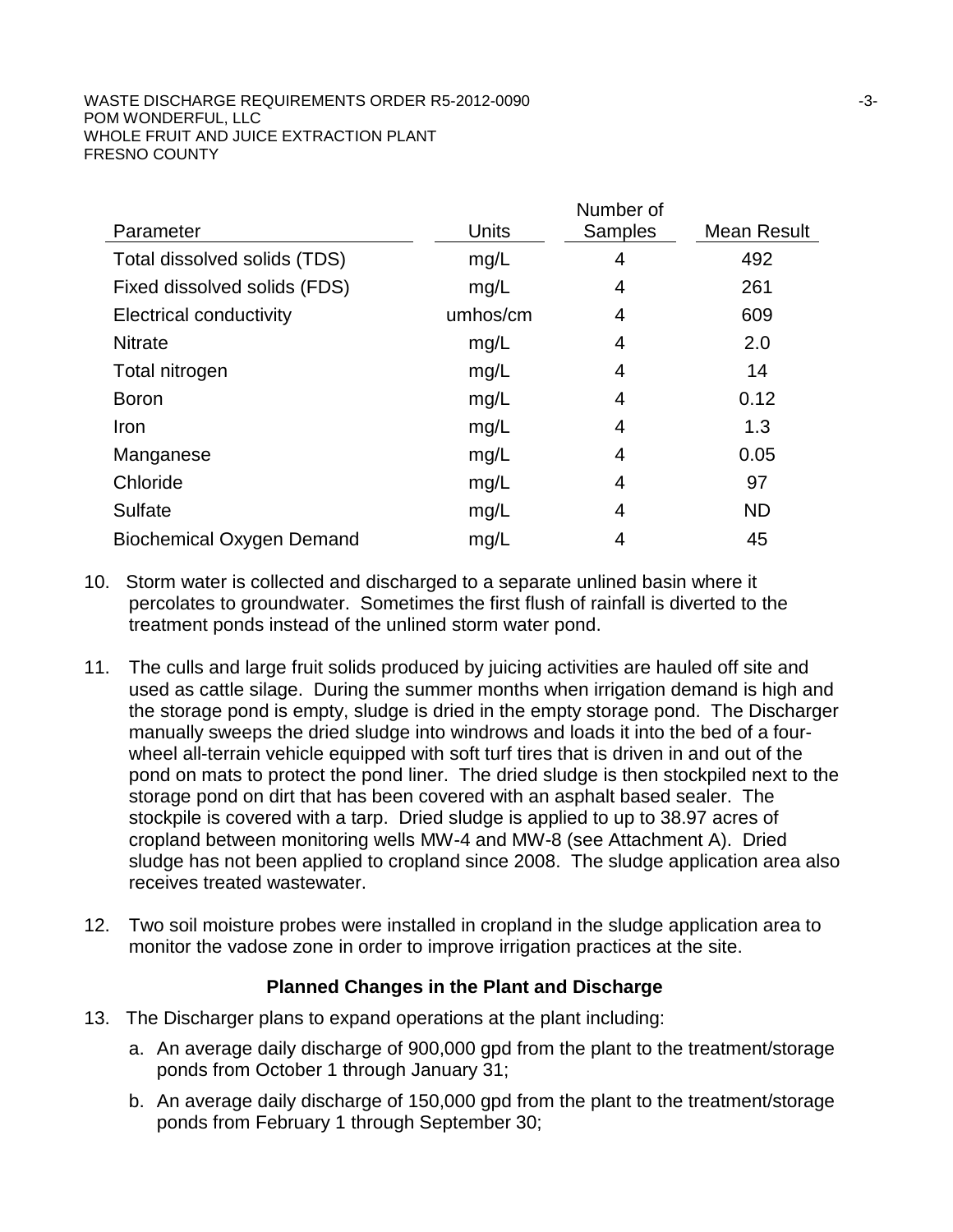- c. A maximum daily discharge of 1,200,000 gpd from the plant to the treatment/storage ponds year round;
- d. An average daily discharge (treated wastewater and groundwater) of 1,500,000 gpd from the treatment/storage ponds to cropland;
- e. The construction of up to two additional wastewater storage ponds with a combined capacity of 68 million gallons with similar liners and leak detection and recovery systems as the existing ponds; and
- f. Wastewater application to 291 acres of alfalfa (with periodic rotation of oats or barley/sudan grass).
- 14. The Discharger plans to replace the 115 acres of vineyards with alfalfa. In 2006, the Discharger purchased 75-acres of land to the south of its existing land application area (LAA) for the proposed expansion of the plant. These 75 acres have not yet been irrigated with treated wastewater from the plant. In addition, the Discharger owns fallow land adjacent to the existing LAA that it will bring into production. The conversion of vineyards to alfalfa, purchase of the additional 75 acres, and returning fallow land into production will result in at least 291 acres of alfalfa available for irrigation with treated wastewater from the plant. Some of the fallow cropland that will be brought into production is located downgradient of the existing groundwater monitoring well network, particularly monitoring well MW-8. This Order requires the Discharger to install additional monitoring well(s) downgradient of the fallow cropland that will be brought into production prior to irrigating it with treated wastewater.
- 15. Due to the construction of an airstrip in the LAA, the sludge application area will no longer be accessible for wastewater or sludge application.
- 16. The treated effluent water quality of the proposed expansion is anticipated to be the same quality of the existing discharge. The Discharger is only proposing to increase the volume of wastewater produced at the plant and the volume and location of the wastewater discharged to the LAA.
- 17. The water balance submitted with the RWD was used to model storage and disposal capacity and utilized monthly mean precipitation plus one standard deviation for 1948 through 2004 (approximately 23 inches) with at least two feet of freeboard in every pond. The model, which is based on the capacity of the ponds and LAA shown on Attachments A, indicate the plant can handle the proposed expansion summarized in Finding 13.

## **Site-Specific Conditions**

18. The potable water supply for the plant comes from the Del Rey Community Services District groundwater wells and distribution system. Two private wells are located in the LAA to supplement treated wastewater irrigation to the LAA**.**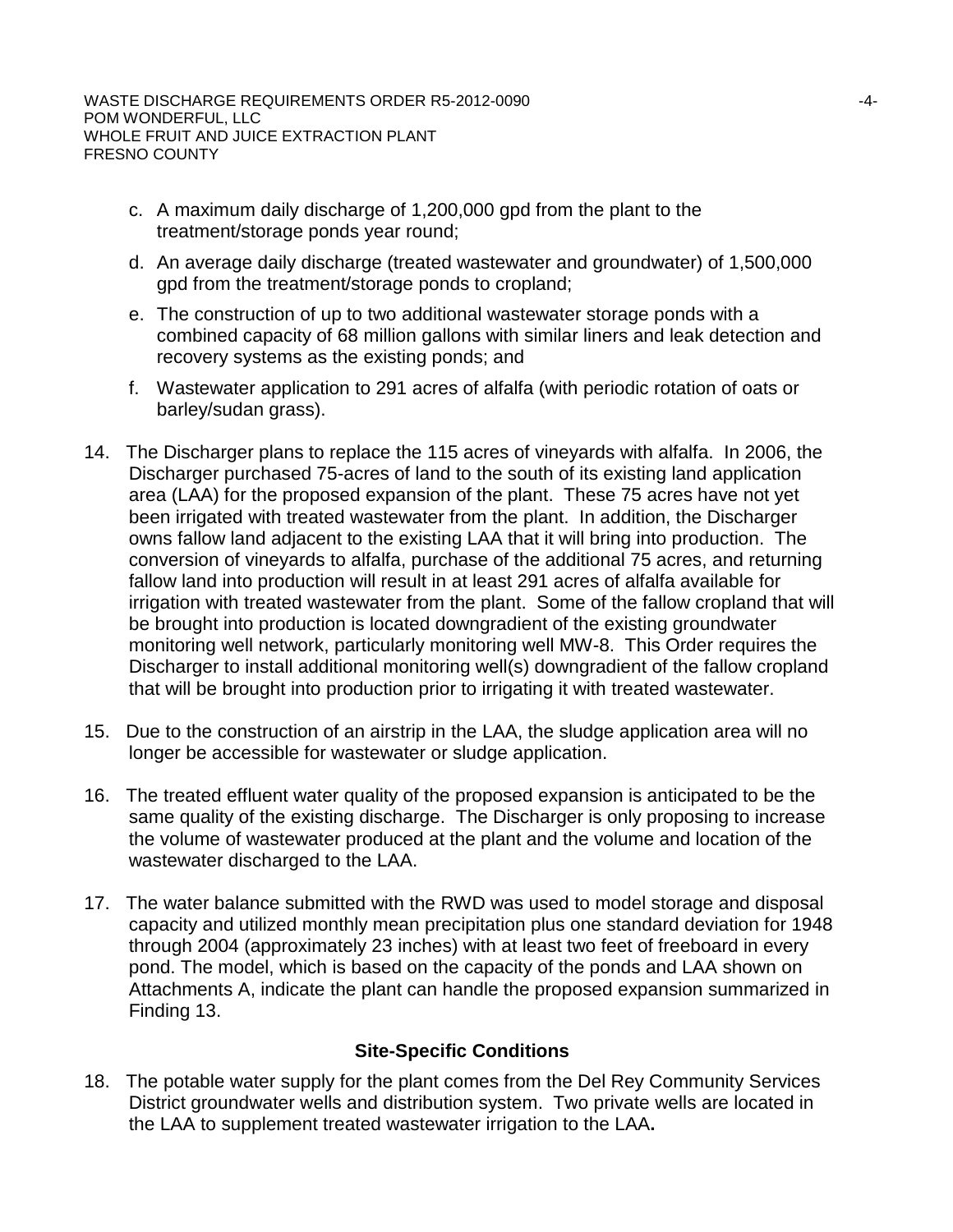19. Based on the 2011 Consumer Confidence Report from the Del Rey Community Services District, the chemical character of the potable water supply is summarized below.

| Parameter                      | Units    | 2011              |
|--------------------------------|----------|-------------------|
|                                |          |                   |
| <b>Total dissolved solids</b>  | mg/L     | 86                |
| <b>Electrical conductivity</b> | umhos/cm | 130               |
| <b>Total hardness</b>          | mg/L     | 38.4              |
| Bicarbonate alkalinity         | mg/L     | 57.1              |
| Chloride                       | mg/L     | 2.9               |
| Sodium                         | mg/L     | $12 \overline{ }$ |
| Nitrate $(NO3)$                | mg/L     | 3.97              |
| Sulfate                        | mg/L     | 3.8               |
| Calcium                        | mg/L     | 11                |
| Iron                           | mg/L     | 0.18              |
| Magnesium                      | mq/L     | 2.0               |

Water Supply Analytical Results

- 20. The plant and LAA are at an elevation of approximately 340 feet above mean sea level (MSL), and the area around the site is relatively flat. Elevated berms and tail water collection ponds preclude irrigation water from leaving the LAA.
- 21. Review of the Federal Emergency Management Agency's (FEMA) Flood Insurance Rate Map Number 06019C2165H, effective 18 February 2009, indicates the site and LAA are located outside of any FEMA designated 100-year flood zones.
- 22. McCall Ditch intersects the southwestern portion of the LAA and is piped underneath the center of the LAA. Garfield Ditch is along the eastern side of the plant and a portion is piped underneath the western portion of the LAA.
- 23. According to the Department of Water Resources Land Use Map survey of Eastern Fresno County in 2009, the primary land uses in the vicinity of the site were: vineyards; deciduous fruits and nuts – primarily peaches, nectarines, and almonds; alfalfa; and oranges.
- 24. Annual precipitation in the vicinity averages approximately 10 inches, the 100-year total annual precipitation is approximately 23 inches, and the reference evapotranspiration rate is approximately 53 inches per year.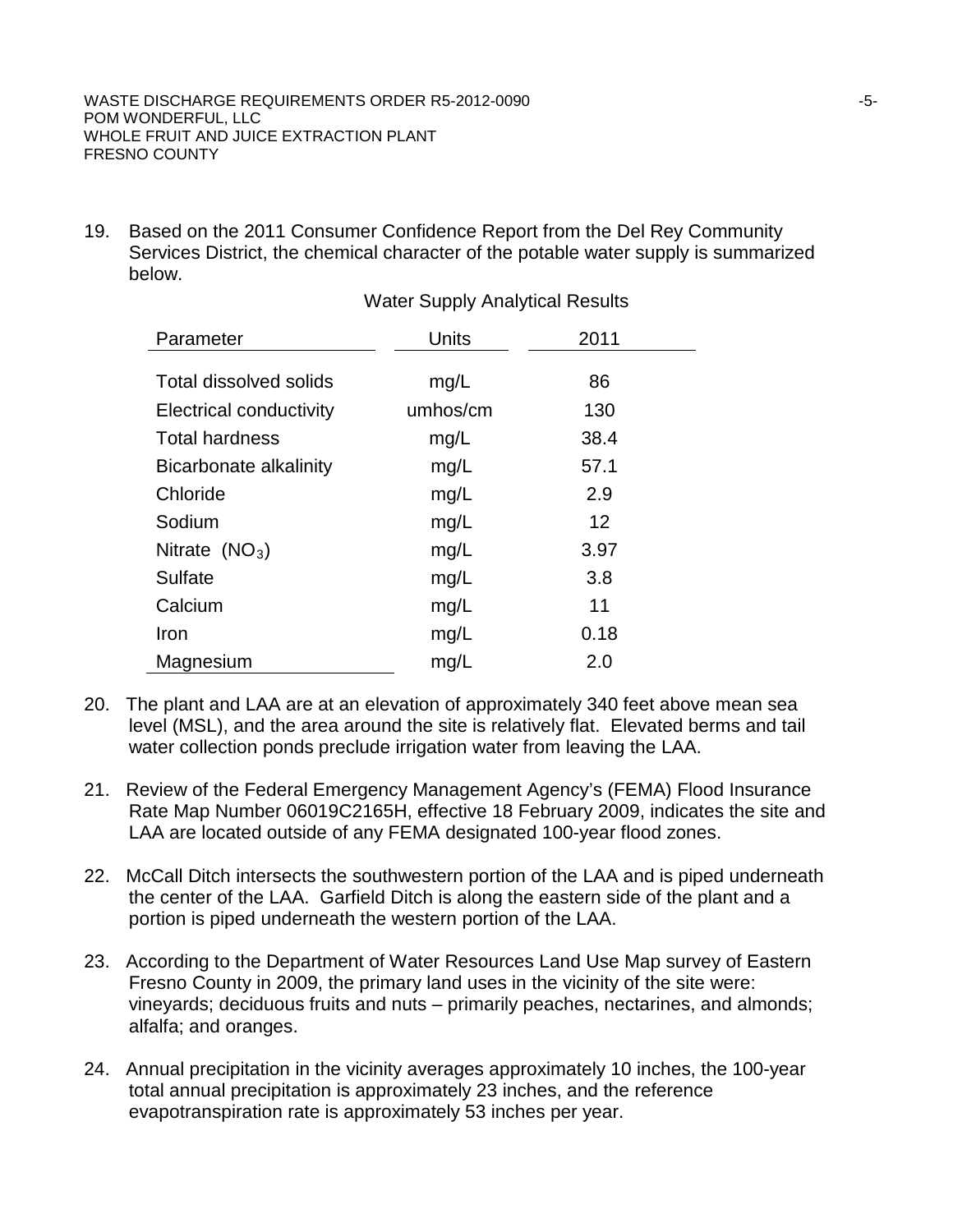25. According to the National Resource Conservation Service, surface soils at the plant and LAA are predominantly Exeter loam. Additional soil types within the LAA consist of Hanford fine sandy loam and sandy loam. The Exeter and Hanford loams are moderately well-drained, non-saline soils. There are no site or crop restrictions due to the soil types that are present.

### **Groundwater Considerations**

- 26. Five groundwater monitoring wells were installed in 1993 by the previous plant owner (MW-1 through MW-5). The Discharger installed three additional groundwater monitoring wells in May 2005 (MW-6 through MW-8) and two more in January 2012 (MW-9 and MW-10). The last two wells were installed to monitor groundwater upgradient and downgradient of the 75 acres that were purchased in 2006. The monitoring well locations are shown on Attachment A. According to information the Discharger submitted with the RWD, soils encountered in the boreholes for the monitoring wells consisted of silty sands and silts extending to depths varying from approximately 10 to 25 feet below ground surface (bgs). A 1-foot thick layer of hardpan was encountered at the southern portion of the LAA at a depth of approximately 3 feet bgs. Poorly graded sands were encountered below the surficial silty sands and silts that extended to the bottom of the boreholes at depths of 60 to 65 feet bgs. All of the monitoring wells have 25 or 30-foot screens.
- 27. Monitoring well MW-5 is upgradient of the LAA. Monitoring wells MW-1, MW-2, and MW-3 are downgradient of the treatment/storage ponds. Monitoring well MW-4 is cross gradient of the treatment/storage ponds. Monitoring wells MW-6 and MW-7 are downgradient of cropland where wastewater is applied. Monitoring well MW-8 is downgradient of where wastewater and dried sludge from the storage pond is applied. Monitoring wells MW-9 and MW-10 are downgradient and upgradient, respectively of the 75 acre parcel.
- 28. An overflow basin associated with McCall Ditch is located near upgradient well MW-5 and may influence groundwater quality in the vicinity of that well by diluting groundwater with very high quality surface water.
- 29. The Discharger has performed quarterly groundwater monitoring in accordance with Monitoring and Reporting Program Number 93-126. The depth to groundwater near the LAA varies historically from approximately 20 to 50 feet bgs. Groundwater in the region generally flows from the northeast to the southwest at a gradient of approximately 0.0025 to 0.0041.
- 30. Groundwater analytical data from December 2011 are summarized below. Groundwater samples have not been collected from MW-4 since 2005.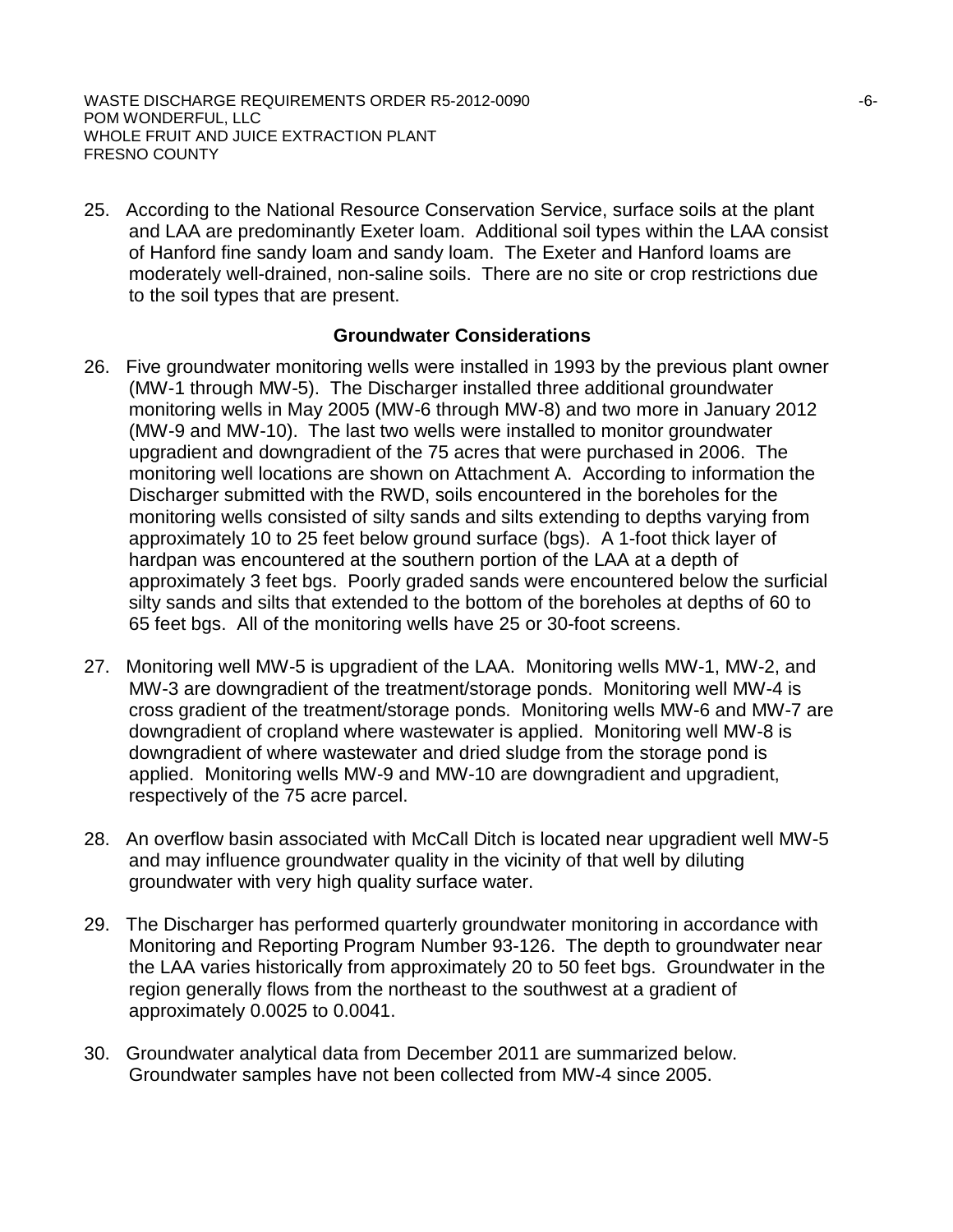#### WASTE DISCHARGE REQUIREMENTS ORDER R5-2012-0090 FOR THE RESERVE RESPONDENT AND THE RESERVE TO A 17-POM WONDERFUL, LLC WHOLE FRUIT AND JUICE EXTRACTION PLANT FRESNO COUNTY

|                                |          | <b>Analytical Results</b> |        |        |        |        |        |        |
|--------------------------------|----------|---------------------------|--------|--------|--------|--------|--------|--------|
| Parameter                      | Units    | $MW-1$                    | $MW-2$ | $MW-3$ | $MW-5$ | MW-6   | $MW-7$ | $MW-8$ |
| <b>Electrical Conductivity</b> | umhos/cm | 382                       | 161    | 103    | 41     | 754    | 492    | 1,002  |
| <b>Total Dissolved Solids</b>  | mg/L     | 240                       | 110    | 76     | 87     | 440    | 300    | 630    |
| <b>Boron</b>                   | mg/L     | < 0.1                     | < 0.1  | < 0.1  | < 0.1  | < 0.1  | < 0.1  | < 0.1  |
| Chloride                       | mg/L     | 7.3                       | 3.3    | 1.7    | 1.5    | 21     | 7.9    | 17     |
| Copper                         | mg/L     | < 0.05                    | < 0.05 | < 0.05 | < 0.05 | < 0.05 | < 0.05 | < 0.05 |
| <b>Iron</b>                    | mg/L     | 0.12                      | < 0.05 | < 0.05 | 0.071  | < 0.05 | < 0.05 | < 0.05 |
| Manganese                      | mg/L     | < 0.01                    | < 0.01 | < 0.01 | < 0.01 | < 0.01 | < 0.01 | < 0.01 |
| Nitrate $(NO3-N)$              | mg/L     | 7.1                       | 1.8    | 1.2    | 0.28   | 6.3    | 6.6    | 31     |
| Sulfate                        | mg/L     | 34                        | 9.6    | 3.5    | 2.0    | 27     | 33     | 40     |

These data, when considered with the shallow groundwater flow regime discussed above, may indicate that the existing plant has degraded groundwater quality downgradient of the sludge application area (MW-8) with respect to electrical conductivity, total dissolved solids, and nitrate as nitrogen.

## **Basin Plan, Beneficial Uses, and Regulatory Considerations**

- 31. The *Water Quality Control Plan for the Tulare Lake Basin,* Second Edition (hereafter Basin Plan) designates beneficial uses, establishes water quality objectives, contains implementation plans and policies for protecting waters of the basin, and incorporates by reference plans and policies adopted by the State Water Board. Pursuant to Water Code section 13263(a), waste discharge requirements must implement the Basin Plan.
- 32. The Plant is in Detailed Analysis Unit 236 within the Kings Basin hydrologic unit. The Basin Plan designates the beneficial uses of underlying groundwater as municipal and domestic supply; agricultural supply; and industrial service and process supply.
- 33. The Basin Plan establishes narrative water quality objectives for chemical constituents, tastes and odors, and toxicity in groundwater. The Toxicity objective requires that groundwater be maintained free of toxic substances in concentrations that produce detrimental physiological responses in human, plant, animal, or aquatic life associated with designated beneficial uses. The Basin Plan states that when compliance with a narrative objective is required to protect specific beneficial uses, the Central Valley Water Board will, on a case-by-case basis, adopt numerical limitations in order to implement the narrative objective.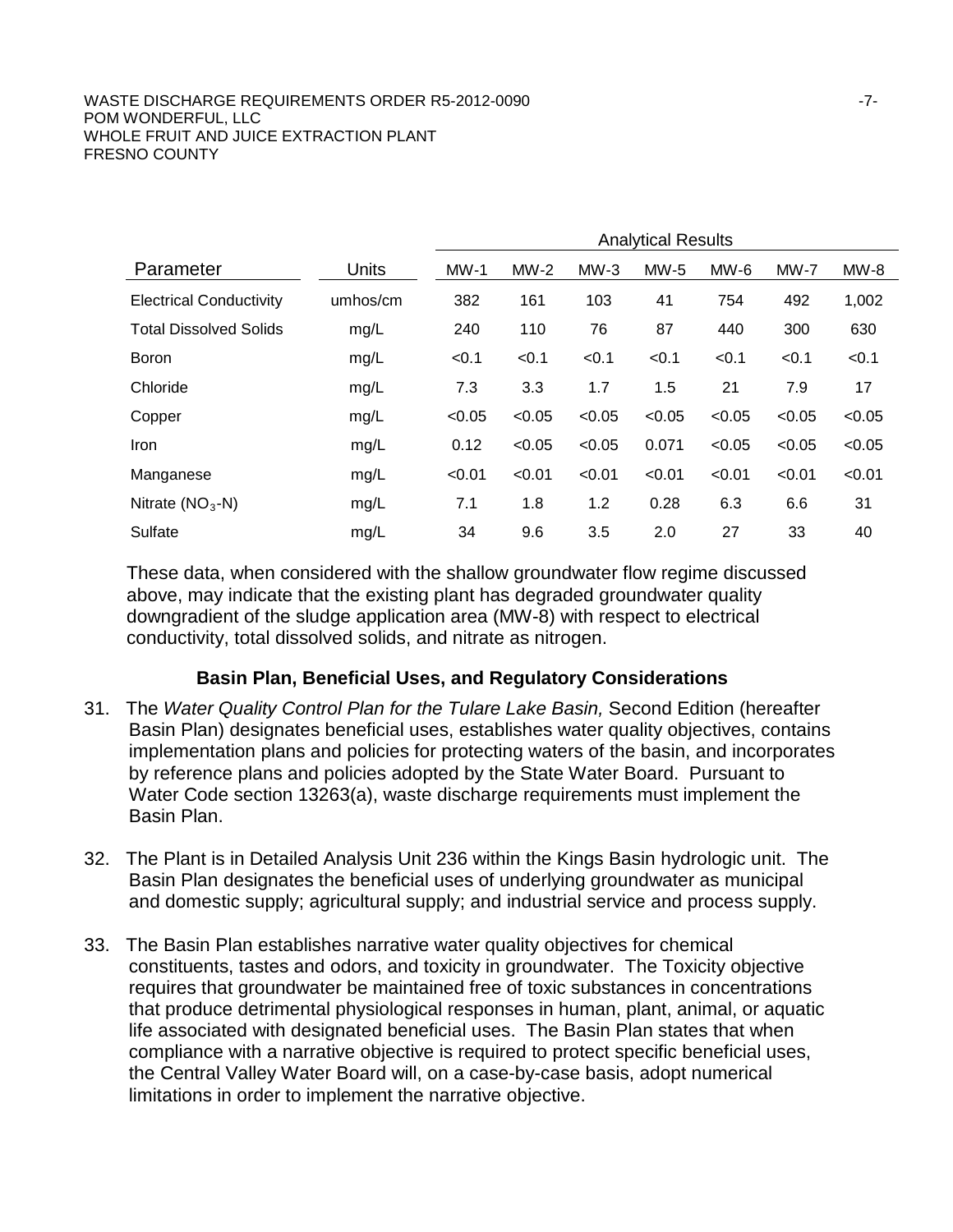- 34. The Basin Plan identifies the greatest long-term problem facing the entire Tulare Lake Basin as the increase in salinity in groundwater, which has accelerated due to the intensive use of soil and water resources by irrigated agriculture. The Basin Plan recognizes that degradation is unavoidable until a valley wide drain is constructed to carry salts out of the basin. Until the drain is available, the Basin Plan establishes several salt management requirements, including:
	- a. The incremental increase in salts from use and treatment must be controlled to the extent possible. The maximum electrical conductivity (EC) in the discharge shall not exceed the EC of the source water plus 500 umhos/cm. When the source water is from more than one source, the EC shall be a weighted average of all sources.
	- b. Discharges to areas that may recharge good quality groundwater shall not exceed an EC of 1,000 umhos/cm, a chloride content of 175 mg/L, or a boron content of 1.0 mg/L.
- 35. The Basin Plan allows an exception to the EC limit of source water plus 500 umhos/cm where the discharge exhibits a disproportionate increase in EC over the EC of source water due to unavoidable concentrations of organic dissolved solids from the raw food product, provided water quality objectives are met. With an average TDS concentration of 492 mg/L and an average FDS concentration of 261 mg/L, the discharge meets the incremental EC limit exemption.
- 36. The Basin Plan's narrative water quality objectives for chemical constituents, at a minimum, require waters designated as domestic or municipal supply to meet the MCLs specified in Title 22 of the California Code of Regulations (hereafter Title 22). The Basin Plan recognizes that the Central Valley Water Board may apply limits more stringent than MCLs to ensure that waters do not contain chemical constituents in concentrations that adversely affect beneficial uses.
- 37. In the absence of specific numerical water quality limits, objectives for receiving waters must be considered case-by-case. General salt tolerance guidelines, such as *Water Quality for Agriculture* by Ayers and Westcot and similar references indicate that yield reductions in nearly all crops are not evident when irrigation water has an EC less than 700 umhos/cm. There is, however, an eight- to ten-fold range in salt tolerance for agricultural crops and the appropriate salinity values to protect agriculture in the Central Valley are considered on a case-by-case basis. It is possible to achieve full yield potential with waters having EC up to 3,000 umhos/cm if the proper leaching fraction is provided to maintain soil salinity within the tolerance of the crop.
- 38. The list of crops in Finding 23 is not intended as a definitive inventory of crops that are or could be grown in the area affected by the discharge, but it is representative of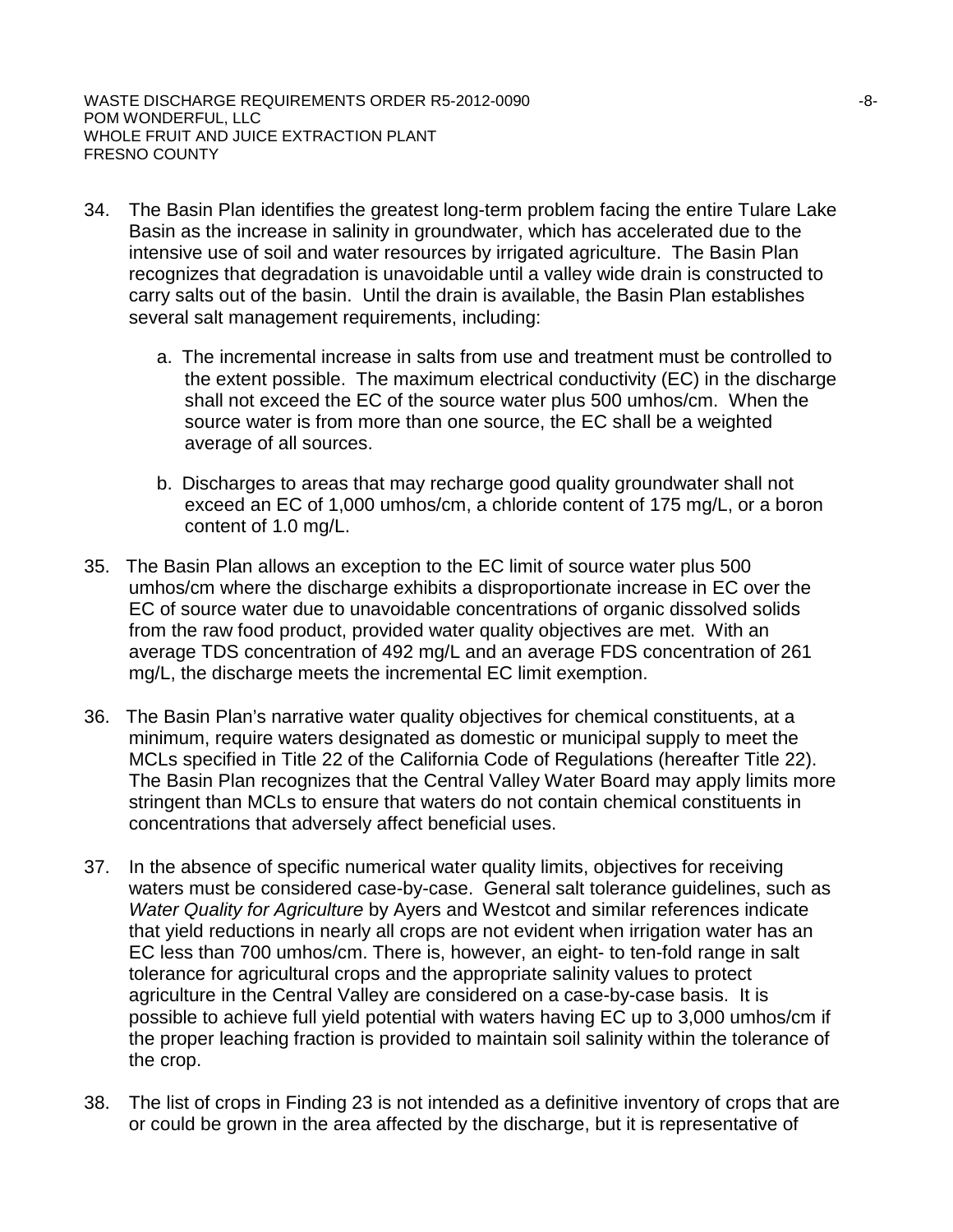current and historical agricultural practices in the area. The effluent concentrations for the discharge permitted by this Order are consistent with water quality objectives to support these crops and will not limit the use of shallow groundwater for irrigation on all but the most salt-sensitive crops.

- 39. With regard to BOD, excessive application can deplete oxygen in the vadose zone and lead to anoxic conditions. At the ground surface, this can result in nuisance odors and fly-breeding. When insufficient oxygen is present below the ground surface, anaerobic decay of the organic matter can create reducing conditions that convert metals that are naturally present in the soil as relatively insoluble (oxidized) forms to more soluble reduced forms. This condition can be exacerbated by acidic soils and/or acidic wastewater. If the reducing conditions do not reverse as the percolate travels down through the vadose zone, these dissolved metals (primarily iron, manganese, and arsenic) can degrade shallow groundwater quality. Many aquifers contain enough dissolved oxygen to reverse the process, but excessive BOD loading over extended periods may cause beneficial use impacts associated with these metals.
- 40. Typically, irrigation with high strength wastewater results in high BOD loading on the day of application. It is reasonable to expect some oxidation of BOD at the ground surface, within the evapotranspiration zone and below the root zone within the vadose (unsaturated) zone. The maximum BOD loading rate that can be applied to land without creating nuisance conditions or leaching of metals can vary significantly depending on soil conditions and operation of the land application system.
- 41. *Pollution Abatement in the Fruit and Vegetable Industry*, published by the United States Environmental Protection Agency, cites BOD loading rates in the range of 36 to 600 pounds per acre per day (lbs/acre/day) to prevent nuisance, but indicates the loading rates can be even higher under certain conditions. The studies that supported this report did not evaluate actual or potential groundwater degradation associated with those rates. There are few studies that have attempted to determine maximum BOD loading rates for protection of groundwater quality. Those that have been done are not readily adapted to the varying soil, groundwater, and climate conditions that are prevalent throughout the region.
- 42. The *Western Fertilizer Handbook*, produced by the California Plant Health Association, indicates alfalfa will take up 480 pounds per acre per year (lbs/acre/yr) of nitrogen.
- 43. The Discharger estimated that the BOD and nitrogen loading of the LAA will be up to 87 lbs/acre/day and 169 lbs/acre/yr, respectively. According to the data in Finding 29, groundwater concentrations underneath the LAA do not exceed water quality objectives, except in the vicinity of MW-8. Concentrations in groundwater are anticipated to continue to be below water quality objectives when BOD and nitrogen are discharged to the LAA at the estimated loading rates. In addition, this Order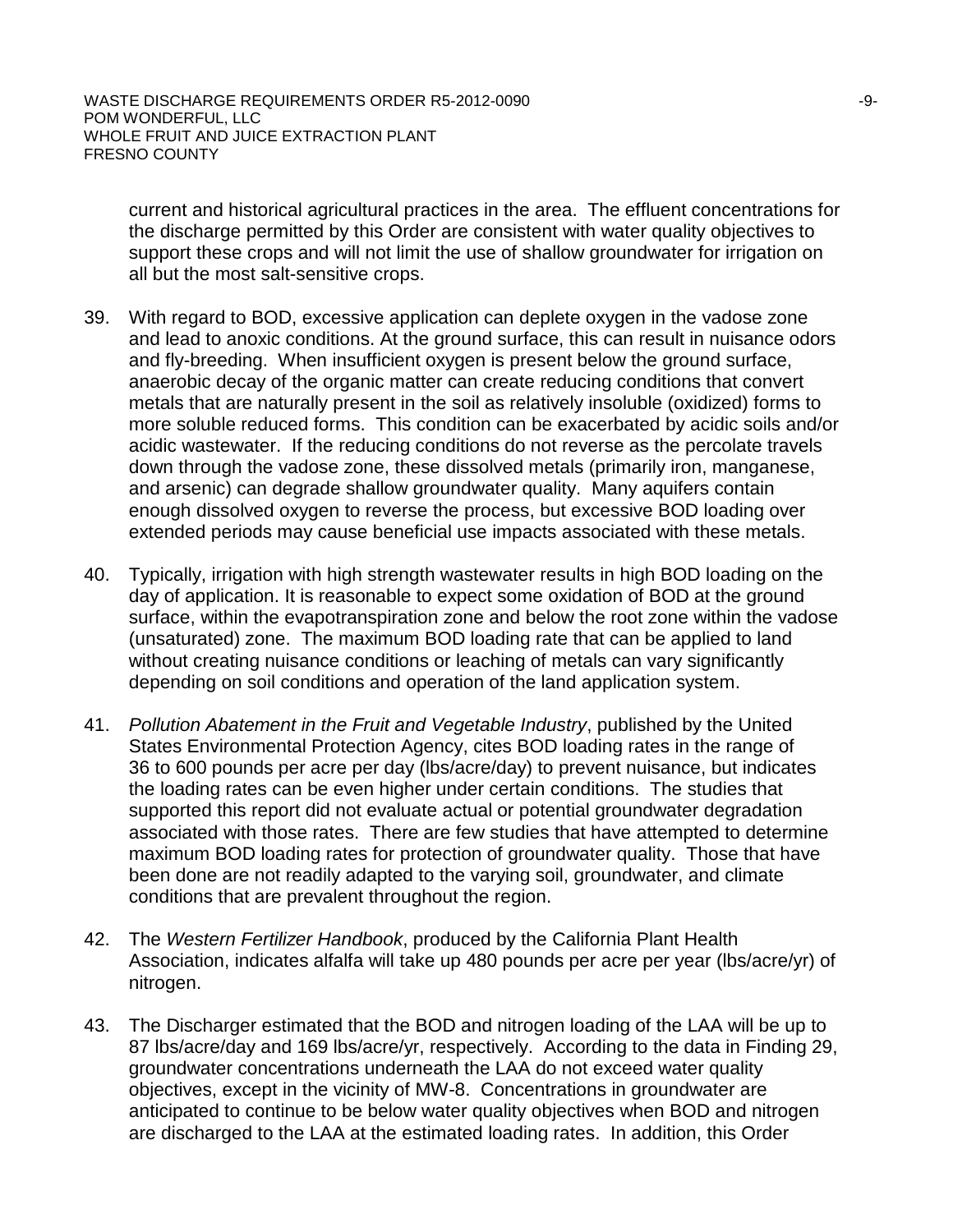requires the Discharger to review and modify current sludge and wastewater application practices upgradient of MW-8.

## **Antidegradation Analysis**

- 44. State Water Resources Control Board Resolution 68-16 (*"Policy with Respect to Maintaining High Quality Waters of the State"*) (hereafter Resolution 68-16 or "Antidegradation Policy") prohibits degradation of groundwater unless it has been shown that:
	- a. The degradation does not result in water quality less than that prescribed in state and regional policies, including violation of one or more water quality objectives;
	- b. The discharger employs best practicable treatment or control (BPTC) to minimize degradation;
	- c. The degradation will not unreasonably affect present and anticipated future beneficial uses; and
	- d. The degradation is consistent with the maximum benefit of the people of the State.
- 45. Constituents of concern that have the potential to cause degradation of high quality waters include, in part, organics, nutrients, and salts.
	- a. To reduce the organic load of its discharge, the Discharger has added aeration and facultative treatment that reduces the strength of its wastewater, expanded its LAA, and implemented best management practices (BMP) measures (process control improvements summarized in Finding 8 to further reduce strength of wastewater) significantly reducing the organic load to the LAA and minimizing the potential for anoxic and reducing conditions in soil. These measures are expected to prevent odor and nuisance conditions and preclude iron and manganese degradation of groundwater from organic loading.
	- b. For nitrogen and nitrates, the application of wastewater at agronomic rates for both nutrient and hydraulic loading should preclude degradation of groundwater to the extent that it exceeds water quality objectives. Groundwater down-gradient of the discharge does not exceed the MCL for  $NO<sub>3</sub>$ -N of 10 mg/L (except in the vicinity of MW-8), and is not expected to exceed it in the future. This Order includes a time schedule for the Discharger to modify its dried sludge and treated wastewater application practices on the parcels of land upgradient of MW-8 to mitigate current degradation.
	- c. For salinity, the discharge with an average EC of 609 umhos/cm meets the Basin Plan limit of a maximum EC of 1,000 umhos/cm for discharges to areas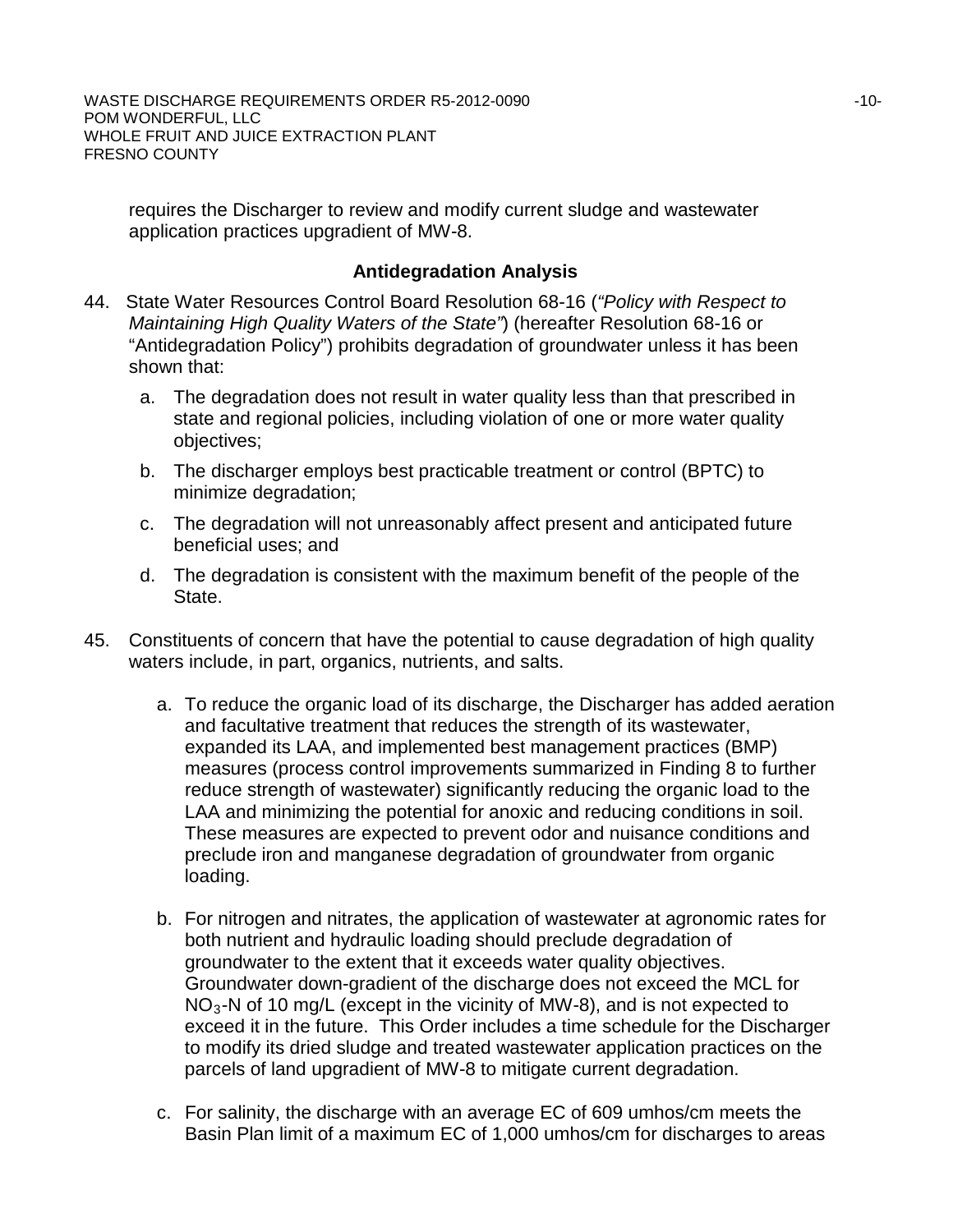that may recharge good quality groundwater and is not anticipated to result in the degradation of groundwater exceeding water quality objectives.

46. The Discharger aids in the economic prosperity of the region by direct employment and provides a tax base for local and county governments. Provided the discharge from the Plant complies with State and Central Valley Water Board plans and policies, authorized degradation due to the continued operation of the plant is to the maximum benefit to the people of the State.

# **Treatment and Control Practices**

- 47. The Discharger provides treatment and control of the discharge that incorporates:
	- a. Screening to remove excess solids from the waste stream,
	- b. Hauling of solids offsite for use as cattle feed,
	- c. Computerized chemical tracking during juicing process,
	- d. Aeration and facultative ponds to reduce effluent BOD concentrations,
	- e. Treatment and storage ponds double lined with HPDE with a leak detection and recovery system between the two layers,
	- f. Organic loading rates consistent with EPA recommendations and unlikely to cause unacceptable groundwater degradation,
	- g. Application of nitrogen at agronomic rates,
	- h. Hydraulic loading at rates to preclude standing water on the LAA; and
	- i. Groundwater monitoring to monitor the impact of the discharge on groundwater.

## **Antidegradation Conclusions**

- 48. This Order establishes groundwater limitations that allow some degradation, but that will not unreasonably threaten present and future anticipated beneficial uses of groundwater or result in groundwater quality that exceeds water quality objectives set forth in the Basin Plan.
- 49. The treatment and control measures described above in Finding 47, in combination with the requirements of this Order, represent BPTC. Adoption of this Order will result in the implementation of BPTC.
- 50. Economic prosperity of valley communities and associated industry is of maximum benefit to the people of the State. As described in Finding 46, The Discharger aids in the economic prosperity of the region by direct employment and supports the local economy. In addition, the use of process wastewater for irrigation in place of higher quality groundwater is of further benefit to people of the State.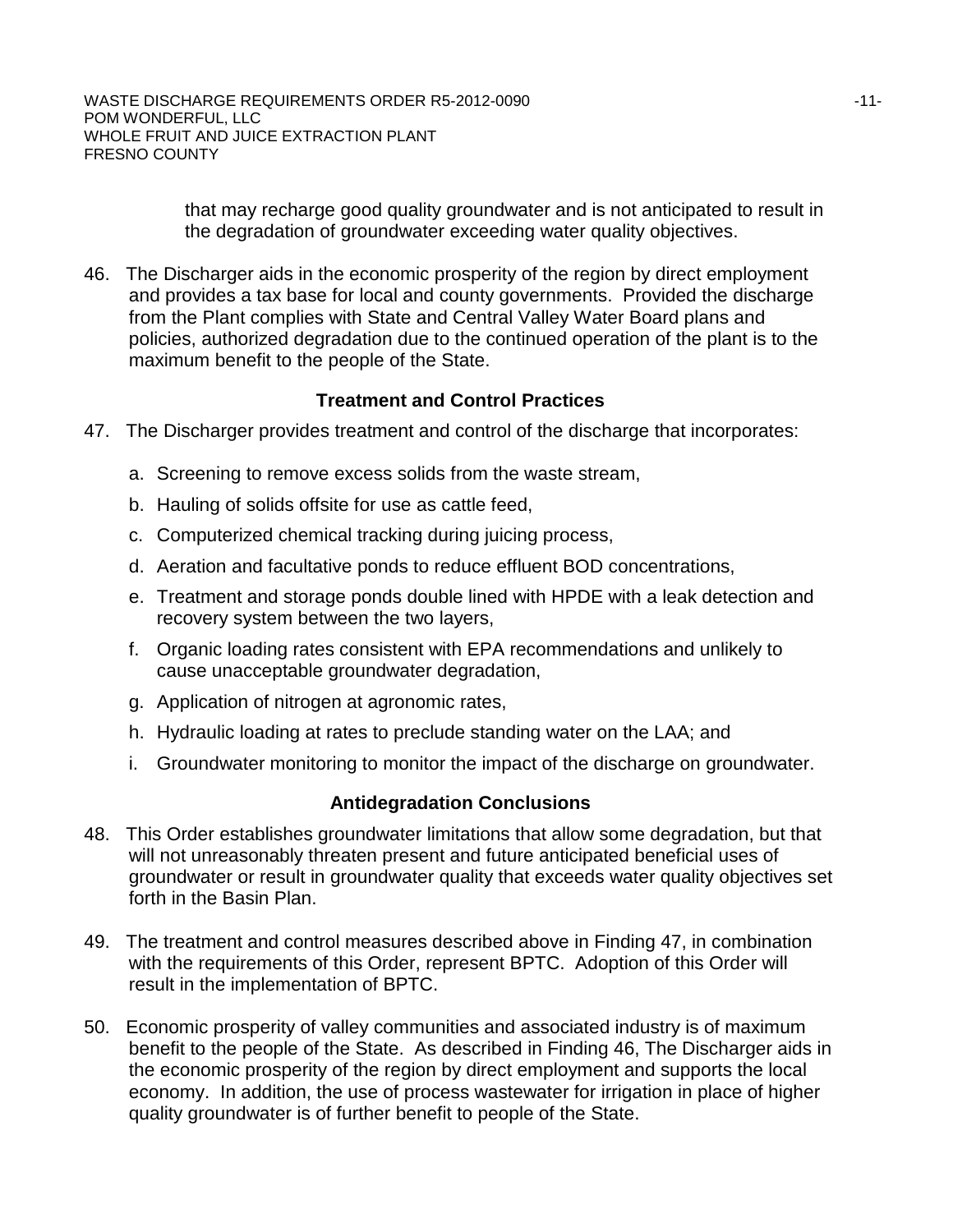- 51. This Order requires monitoring to evaluate potential groundwater impacts from the discharge and confirm that the BPTC measures are sufficiently protective of groundwater. In addition, this Order includes provisions requiring the Discharger to review and modify its sludge and wastewater application practices upgradient of MW-8 and to prepare and implement a Salinity Control Plan.
- 52. The discharge and the potential for groundwater degradation allowed in this Order is consistent with the Antidegradation Policy since: (a) the Discharger has implemented BPTC to minimize degradation, (b) the limited degradation allowed by this Order will not unreasonably affect present and anticipated beneficial uses of groundwater, or result in water quality less than water quality objectives, and (c) the limited degradation is of maximum benefit to people of the State.

#### **Water Reuse**

53. The Basin Plan encourages the reuse of wastewater and identifies crop irrigation as a reuse option where the opportunity exists to replace an existing or proposed use of fresh water with recycled water.

### **Other Regulatory Considerations**

- 54. Based on the threat and complexity of the discharge, the plant is determined to be classified as 2B as defined below:
	- a. Category 2 threat to water quality: "Those discharges of waste that could impair the designated beneficial uses of the receiving water, cause short-term violations of water quality objectives, cause secondary drinking water standards to be violated, or cause a nuisance."
	- b. Category B complexity, defined as: "Any discharger not included in Category A that has physical, chemical, or biological treatment systems (except for septic systems with subsurface disposal), or any Class 2 or Class 3 waste management units."
- 55. Title 27 of the California Code of Regulations (hereafter Title 27) contains regulatory requirements for the treatment, storage, processing, and disposal of solid waste. However, Title 27 exempts certain activities from its provisions. Discharges regulated by this Order are exempt from Title 27 pursuant to provisions that exempt wastewater and reuse. Title 27, section 20090 states in part:

The following activities shall be exempt from the SWRCB-promulgated provisions of this subdivision, so long as the activity meets, and continues to meet, all preconditions listed:

…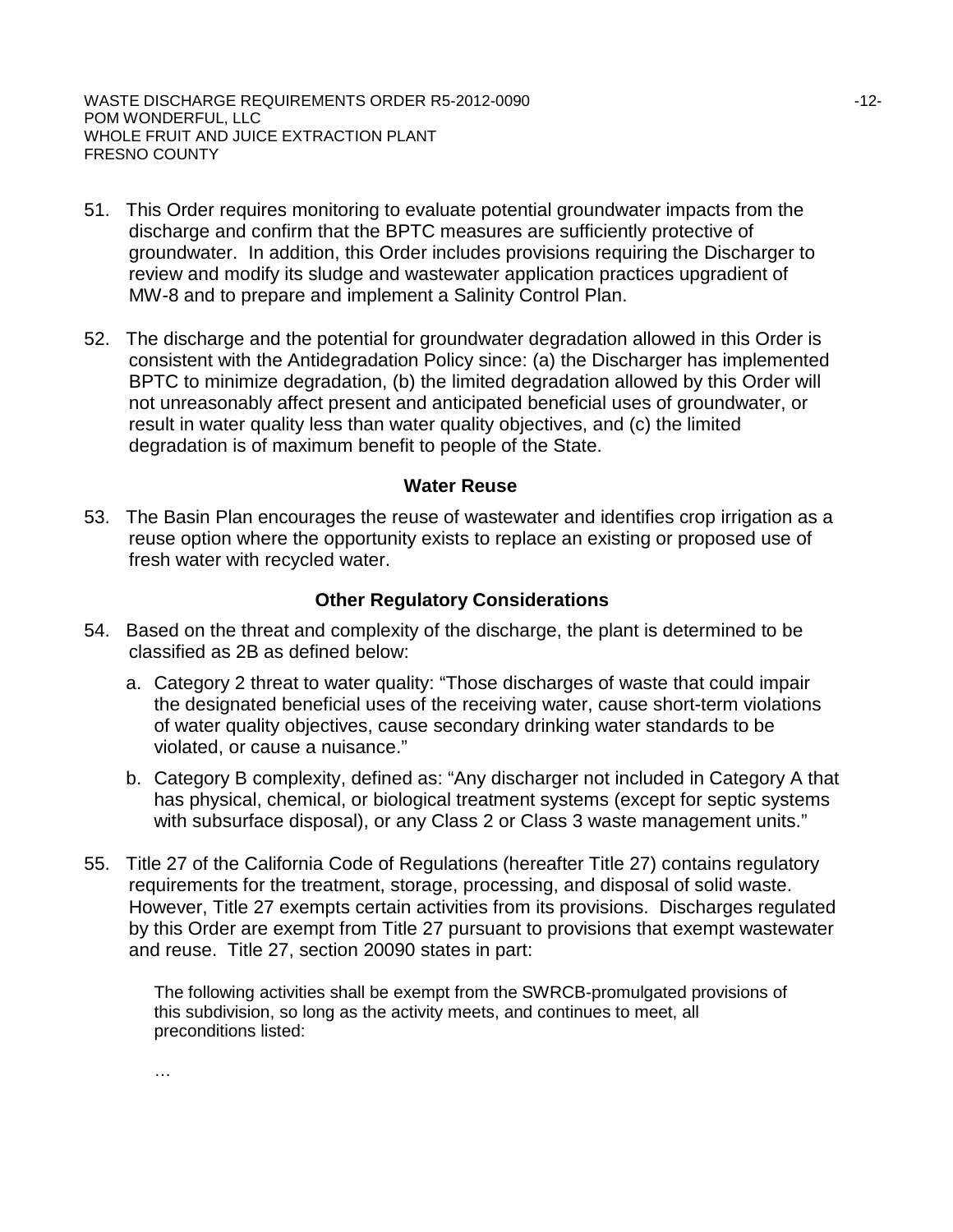(b) Wastewater - Discharges of wastewater to land, including but not limited to evaporation ponds, percolation ponds, or subsurface leachfields if the following conditions are met:

- (1) the applicable RWQCB has issued WDRs, reclamation requirements, or waived such issuance;
- (2) the discharge is in compliance with the applicable water quality control plan; and
- (3) the wastewater does not need to be managed according to Chapter 11, Division 4.5, Title 22 of this code as a hazardous waste.

…

(h) Reuse - Recycling or other use of materials salvaged from waste, or produced by waste treatment, such as scrap metal, compost, and recycled chemicals, provided that discharges of residual wastes from recycling or treatment operations to land shall be according to applicable provisions of this division.

...

- 56. The discharge authorized herein and the treatment and storage facilities associated with the discharge, are exempt from the requirements of Title 27 as follows:
	- a. The discharge to the double lined HDPE ponds is exempt pursuant to Title 27, section 20090(b) because:
		- i. The Central Valley Water Board is issuing WDRs.
		- ii. The discharge is in compliance with the Basin Plan, and;
		- iii. The treated effluent discharged to the ponds does not need to be managed as hazardous waste
	- b. The discharge to the LAA is also exempt pursuant to Title 27, section 20090(h) because the wastewater has been treated to make it suitable for direct beneficial reuse and is discharged in a manner consistent with crop requirements.
- 57. The State Water Board adopted Order 97-03-DWQ (NPDES General Permit CAS000001) specifying waste discharge requirements for discharges of storm water associated with industrial activities, and requiring submittal of a Notice of Intent by all affected industrial dischargers. All storm water from the plant is collected and disposed of in an infiltration pond or discharged to the primary treatment pond. The Discharger is therefore not required to obtain coverage under NPDES General Permit CAS000001.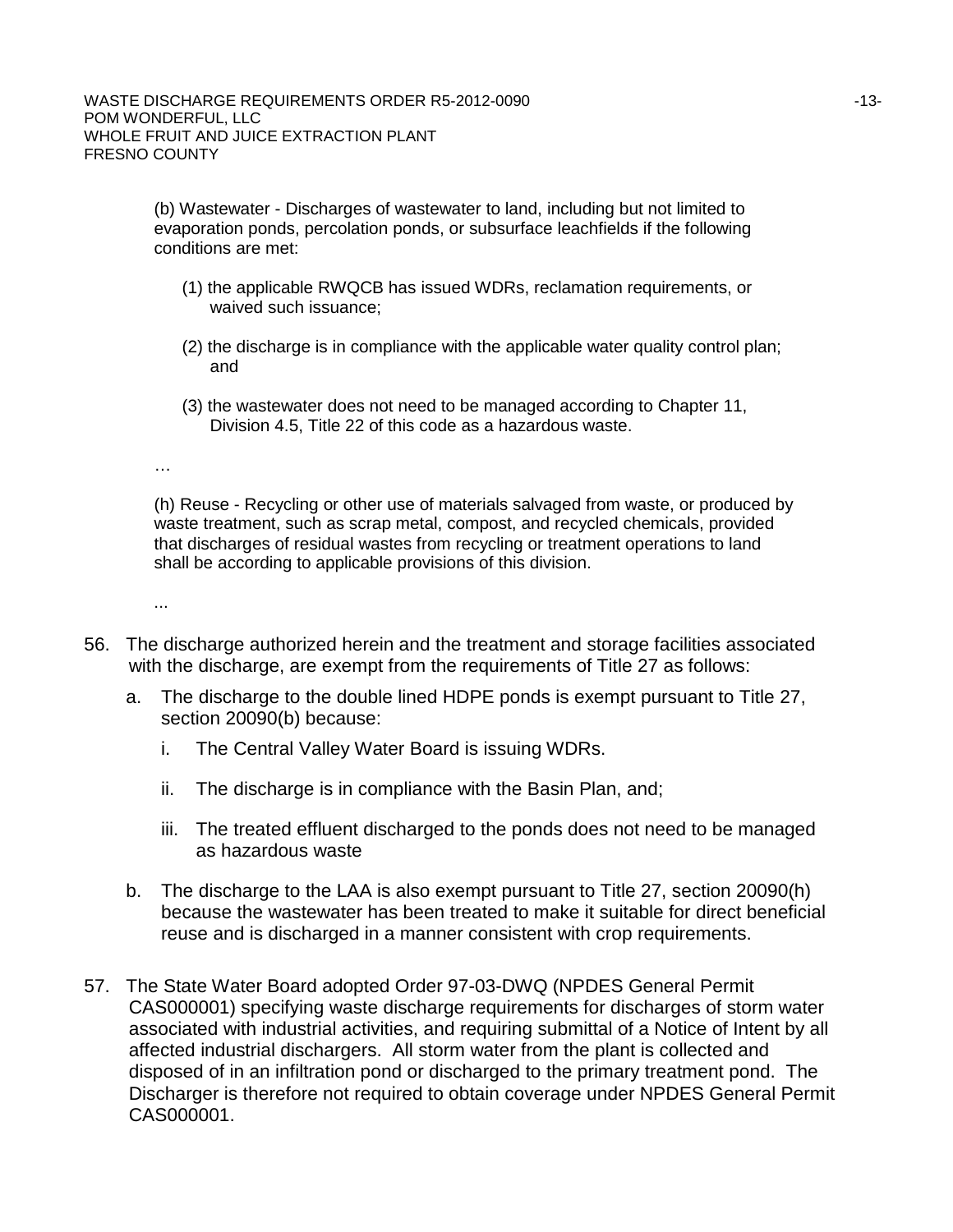58. Water Code section 13267(b) states:

In conducting an investigation specified in subdivision (a), the regional board may require that any person who has discharged, discharges, or is suspected of discharging, or who proposes to discharge within its region … shall furnish, under penalty of perjury, technical or monitoring program reports which the board requires. The burden, including costs of these reports, shall bear a reasonable relationship to the need for the reports and the benefits to be obtained from the reports. In requiring those reports, the regional board shall provide the person with a written explanation with regard to the need for the reports, and shall identify the evidence that supports requiring that person to provide the reports.

The technical reports required by this Order and the attached Monitoring and Reporting Program R5-2012-0090 are necessary to ensure compliance with these waste discharge requirements. The Discharger owns and operates the plant that discharges the waste subject to this Order.

- 59. The California Department of Water Resources sets standards for the construction and destruction of groundwater wells (hereafter DWR Well Standards), as described in *California Well Standards Bulletin 74-90* (June 1991) and *Water Well Standards: State of California Bulletin 94-81* (December 1981). These standards, and any more stringent standards adopted by the state or county pursuant to Water Code section 13801, apply to all monitoring wells used to monitor the impacts of wastewater storage or disposal governed by this Order.
- 60. Pursuant to Water Code section 13263(g), discharge is a privilege, not a right, and adoption of this Order does not create a vested right to continue the discharge.

#### **CEQA**

61. Expansion of the plant, construction of up to two additional treated wastewater storage ponds, and land application of treated wastewater to cropland (including fallow cropland owned by the Discharger and newly purchased cropland) constitutes an expansion of the discharge that triggers the CEQA environmental review process. The Central Valley Water Board, as lead agency, developed an Initial Study and Mitigated Negative Declaration (IS/MND). The Board determined that the project, as mitigated by the requirements in this Order, would not cause any significant environmental impacts. The Board adopted a mitigated negative declaration on 4 October 2012 in accordance with the California Environmental Quality Act (CEQA) (Pub. Resources Code, § 21000 et seq.).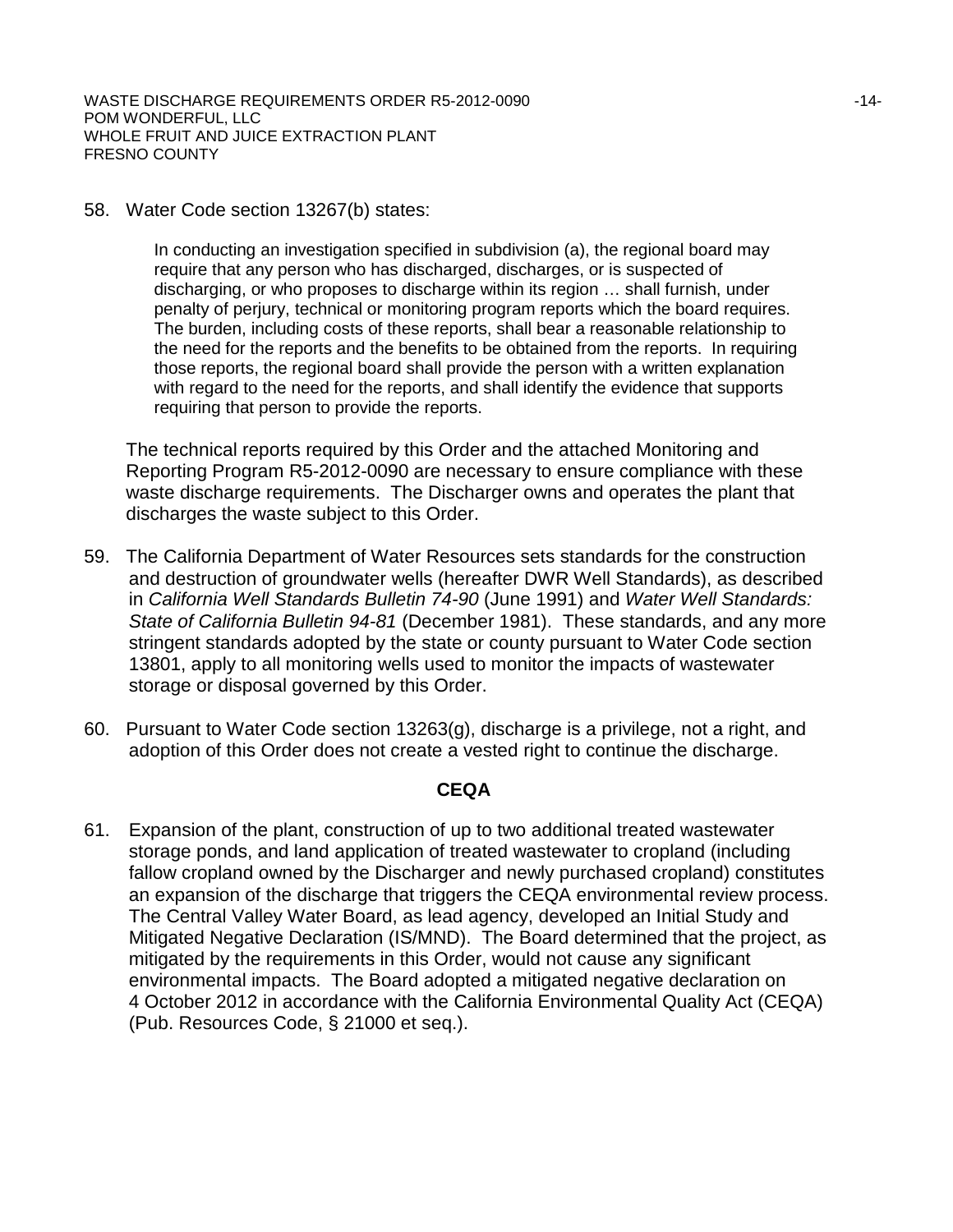62. The Discharger has agreed to implement the proposed mitigation measures required by the IS/MND and incorporated into this Order.

## **Public Notice**

- 63. All the above and the supplemental information and details in the attached Information Sheet, which is incorporated herein, were considered in establishing the following conditions of discharge.
- 64. The Discharger and interested agencies and persons have been notified of the Central Valley Water Board's intent to prescribe waste discharge requirements for this discharge, and they have been provided an opportunity to submit written comments and an opportunity for a public hearing.
- 65. All comments pertaining to the discharge were heard and considered in a public hearing.

**IT IS HEREBY ORDERED** that Order No. 93-126 is rescinded except for purposes of enforcement, and, pursuant to Water Code sections 13263 and 13267, the Discharger, its agents, successors, and assigns, in order to meet the provisions contained in Division 7 of the Water Code and regulations adopted hereunder, shall comply with the following:

## **A. Discharge Prohibitions**

- 1. Discharge of wastes to surface waters or surface water drainage courses is prohibited.
- 2. Discharge of waste classified as 'hazardous', as defined in the California Code of Regulations, title 23, section 2510 et seq., is prohibited.
- 3. Discharge of waste classified as 'designated', as defined in Water Code section 13173, is prohibited.
- 4. Treatment system bypass of untreated or partially treated waste is prohibited, except as allowed by Standard Provision E.2 of the *Standard Provisions and Reporting Requirements for Waste Discharge Requirements*.
- 5. Discharge of waste at a location or in a manner different from that described in the Findings is prohibited.
- 6. Discharge of toxic substances into the wastewater treatment system or LAA such that biological treatment mechanisms are disrupted is prohibited.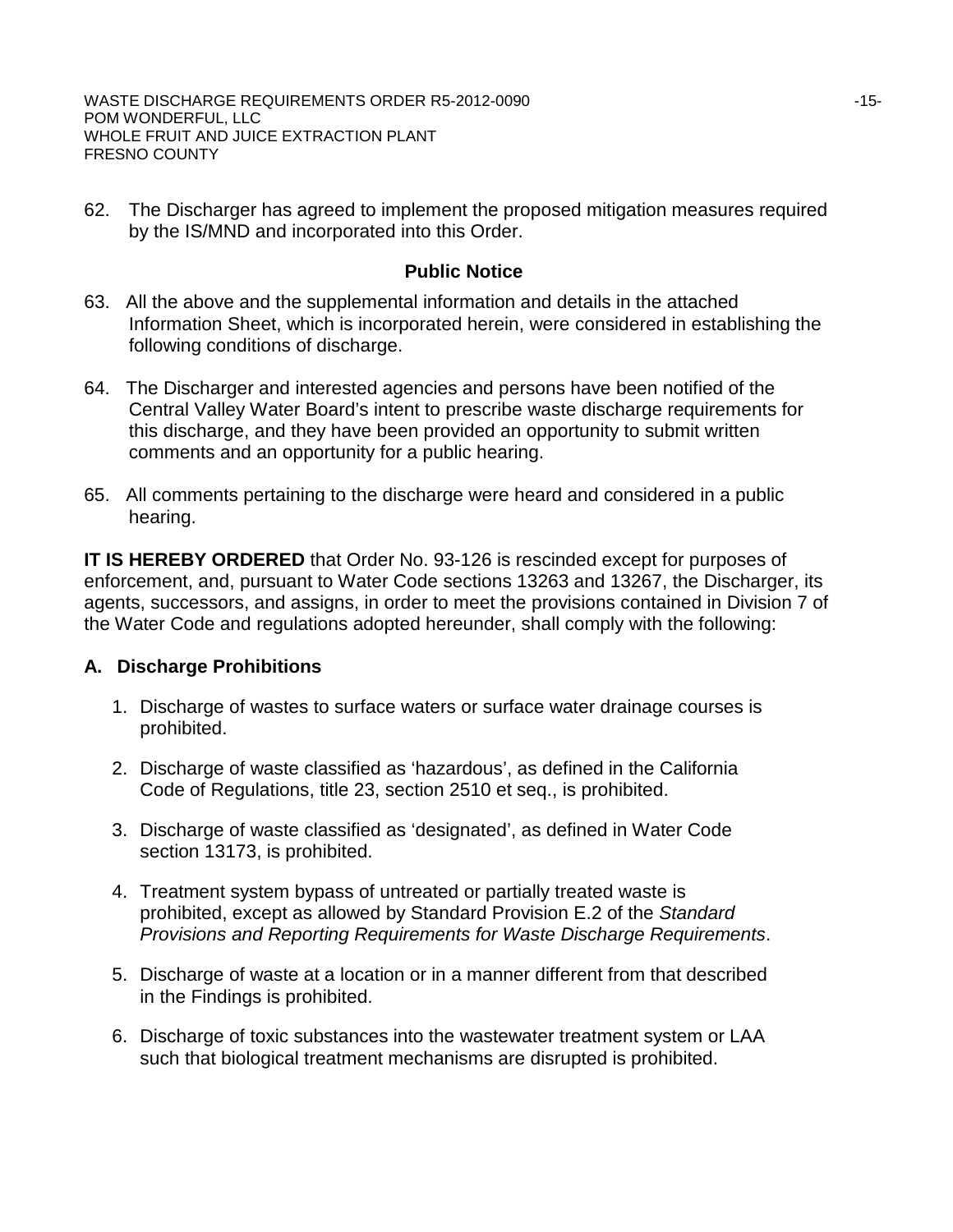- 7. Discharge of domestic wastewater to the process wastewater treatment system is prohibited.
- 8. Discharge of process wastewater to the domestic wastewater treatment system is prohibited.
- 9. Discharge of domestic wastewater to the process wastewater ponds, LAA or any surface waters is prohibited.

### **B. Discharge Specifications**

- 1. The annual average daily discharge from the ponds to the LAA shall not exceed 1.256 mgd until the Discharger has satisfied Provisions H.5, H.6, and H.7, after which, the following discharges shall be permitted:
	- a. The average daily flow from the plant to the treatment ponds from October 1 through January 31 shall not exceed 0.9 mgd.
	- b. The average daily flow from the plant to the treatment ponds from February 1 through September 30 shall not exceed 0.15 mgd.
	- c. The maximum daily flow from the plant to the treatment ponds year round shall not exceed 1.2 mgd.
	- d. The average annual flow from the treatment/storage ponds to the LAA shall not exceed 1.5 mgd.
- 2. No waste constituent shall be released, discharged, or placed where it will be released or discharged, in a concentration or in a mass that causes violation of the Groundwater Limitations of this Order.
- 3. Wastewater treatment, storage, and disposal shall not cause pollution or a nuisance as defined by Water Code section 13050.
- 4. The discharge shall remain within the permitted waste treatment/containment structures and LAA at all times.
- 5. The Discharger shall operate all systems and equipment to optimize the quality of the discharge.
- 6. All conveyance, treatment, storage, and disposal systems shall be designed, constructed, operated, and maintained to prevent inundation or washout due to floods with a 100-year return frequency.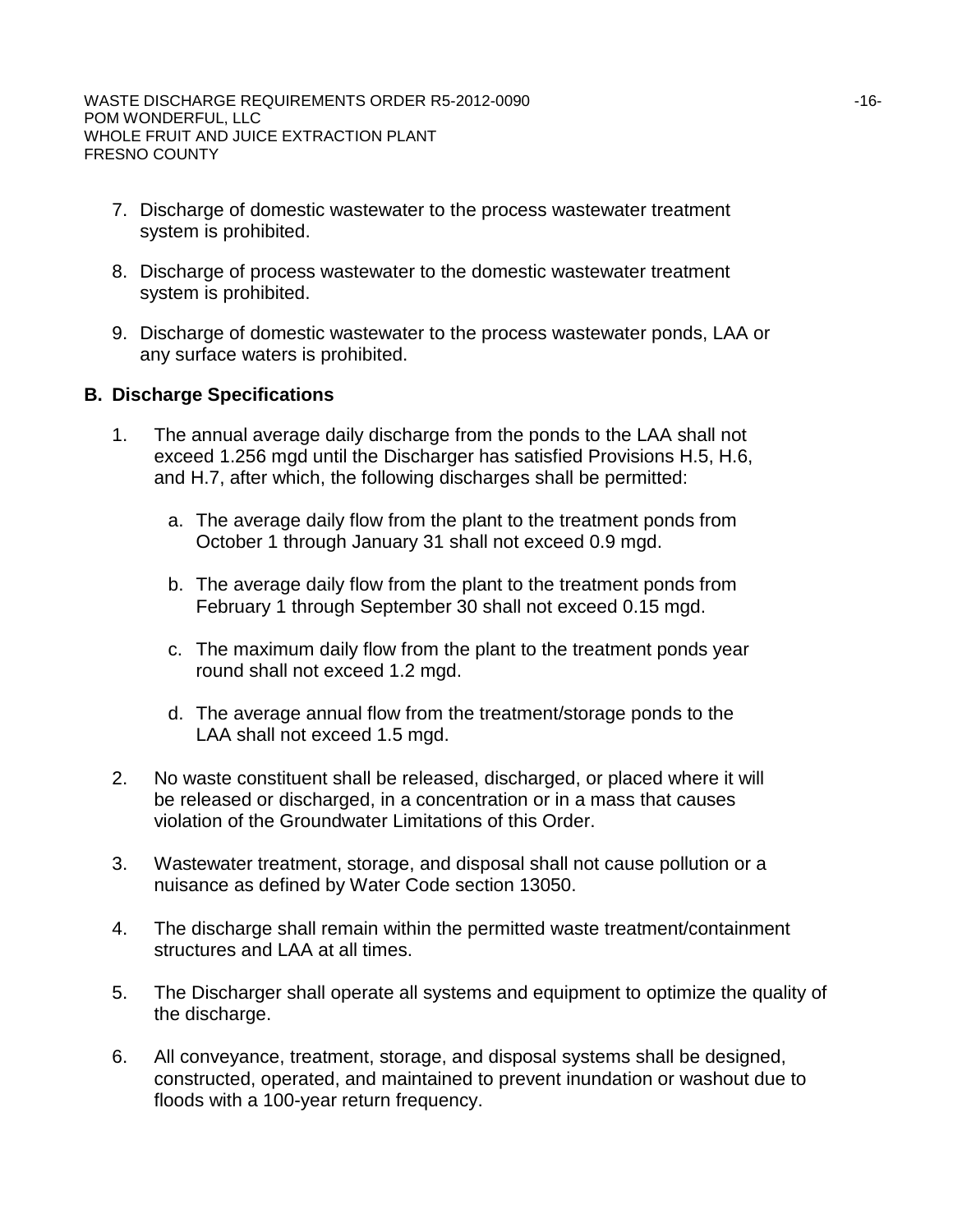- 7. Objectionable odors shall not be perceivable beyond the limits of the treatment/storage ponds or the LAA at an intensity that creates or threatens to create nuisance conditions.
- 8. As a means of discerning compliance with Discharge Specification B.7, the dissolved oxygen (DO) content in the upper one foot of any treatment/storage pond shall not be less than 1.0 mg/L for three consecutive weekly sampling events. If the DO in any single pond is below 1.0 mg/L for three consecutive sampling events, the Discharger shall report the findings to the Central Valley Water Board in writing within 10 days and shall include a specific plan to resolve the low DO results within 30 days.
- 9. The Discharger shall operate and maintain all ponds sufficiently to protect the integrity of containment dams and berms and prevent overtopping and/or structural failure. Unless a California-registered civil engineer certifies (based on design, construction, and conditions of operation and maintenance) that less freeboard is adequate, the operating freeboard in any pond shall never be less than two feet (measured vertically from the lowest possible point of overflow).
- 10. The treatment, storage, and disposal ponds or structures shall have sufficient capacity to accommodate allowable wastewater flow, design seasonal precipitation, and ancillary inflow and infiltration during the winter while ensuring continuous compliance with all requirements of this Order. Design seasonal precipitation shall be based on total annual precipitation using a return period of 100 years, distributed monthly in accordance with historical rainfall patterns.
- 11. On or about **1 October** of each year, available capacity shall at least equal the volume necessary to comply with Discharge Specifications B.9 and B.10.
- 12. All ponds and open containment structures shall be managed to prevent breeding of mosquitoes.
- 13. Newly constructed or rehabilitated berms or levees (excluding internal berms that separate ponds or control the flow of water within a pond) shall be designed and constructed under the supervision of a California Registered Civil Engineer.
- 14. The Discharger shall periodically monitor sludge accumulation in the wastewater treatment and storage ponds and shall remove sludge annually to maintain adequate storage capacity.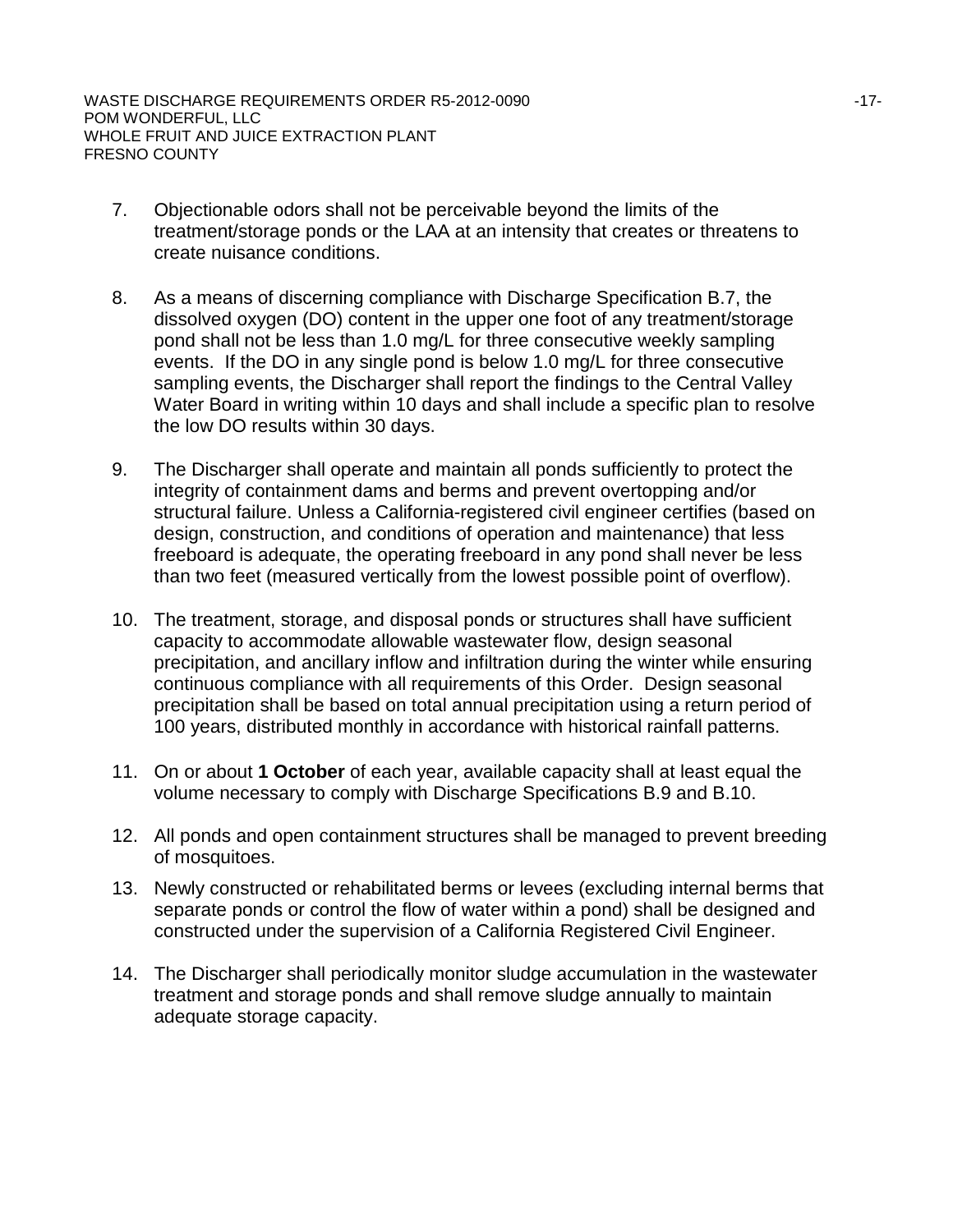### **C. Mitigation Measures**

- 1. Agricultural Resources
	- a. Ensure that at least 18 acres of previously-fallow Prime Farmland and Farmland of Statewide Importance are being put into perennial production following the conversation of APN 350-031-13 to ponds that will be used for agricultural reuse, as evidenced by a deed restriction, conservation easement, or similar instrument.
- 2. Air Quality
	- a. Incorporate the appropriate control measures for construction emissions listed in Tables 6-2, 6-3, and 6-4 of the San Joaquin Valley Air Pollution Control District's (District), 10 January 2002, *Guide for Assessing and Mitigating Air Quality Impacts*.
- 3. Biological Resources
	- a. Project activities including disturbances near, or the removal of, trees being utilized by nesting birds (particularly the Swainson's Hawk), shall take place outside of the breeding bird season to avoid "take". Additional bird surveys shall be conducted prior to and during construction activities if the breeding season cannot be avoided. If avoidance of a known nest tree is not feasible, the Department of Fish and Game shall be notified and an Incidental Take Permit shall be obtained.
	- b. Trees that must be removed shall be replaced with and appropriate native tree species planting at a ratio of 3:1 that will be protected in perpetuity.
- 4. Cultural Resources
	- a. POM shall contact the representatives on Attachment C Native American Contact List prior to commencing any construction to get their recommendations concerning the proposed project.
	- b. In the event that cultural resources are unearthed during grading activity, all work shall be halted in the area of the find, and an Archeologist and the Native American Heritage Commission (NAHC) shall be called to evaluate the findings and make any necessary mitigation recommendations. If human remains are unearthed during construction, no further disturbance is to occur until the Fresno County Coroner has made the necessary findings as to the origin and disposition. If such remains are determined to be Native American, the Coroner must notify the NAHC within 24 hours.
- 5. Hydrology and Water Quality Resources
	- a. If either of the two proposed ponds is subject to California Department of Water Resources, Division of Safety of Dams jurisdiction, a construction application, together with plans, specifications, and the appropriate filing fee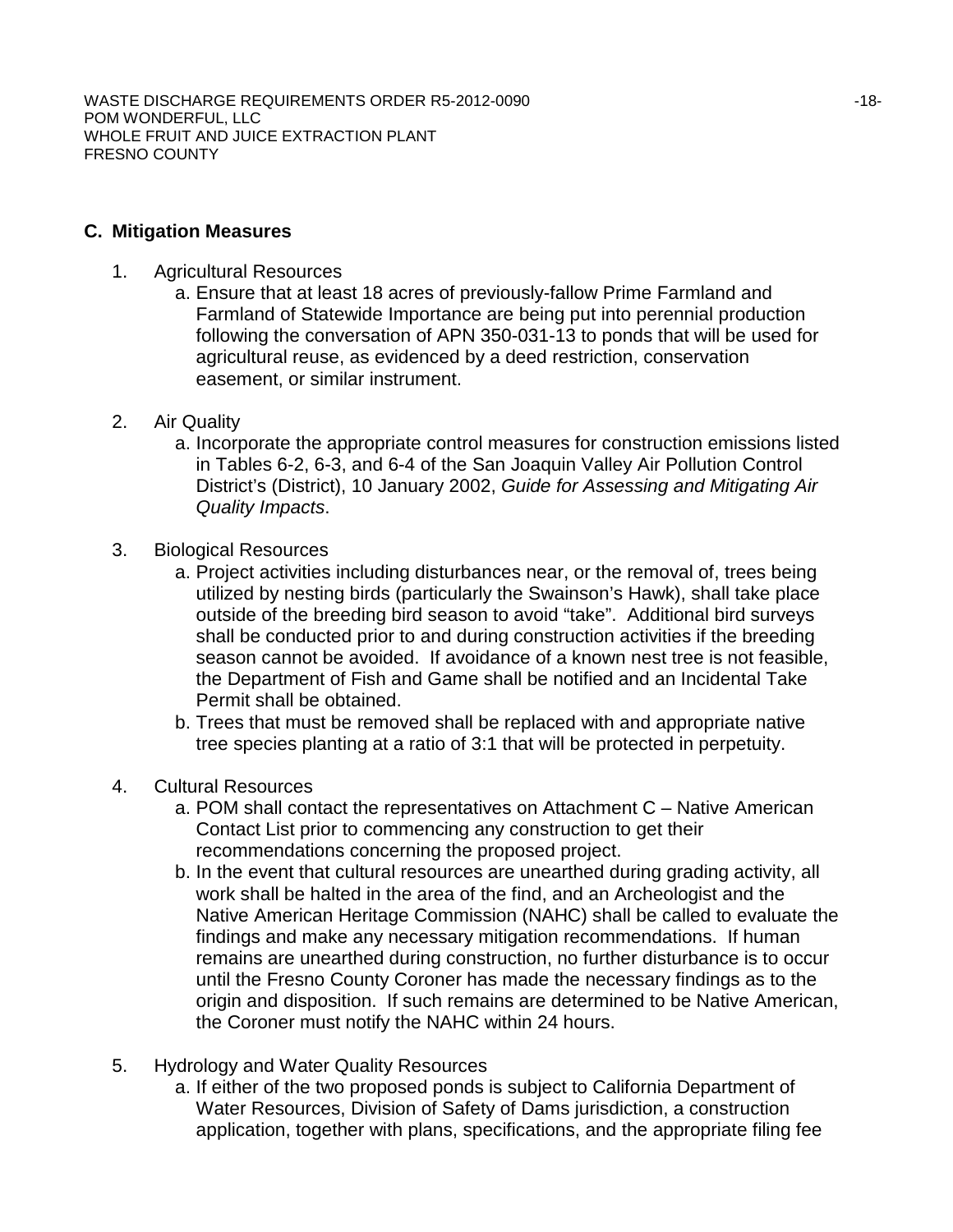must be filed with the Division of Safety of Dams for this project. All dam safety related issues must be resolved prior to approval of the application, and the work must be performed under the direct supervision of a Civil Engineer registered in California.

## **D. Effluent Limitations**

1. Effluent discharged to the LAA shall not exceed the following limits:

| Constituent                    | Units    | <b>Monthly Average</b><br>Limit |
|--------------------------------|----------|---------------------------------|
| <b>Electrical Conductivity</b> | umhos/cm | 1,000                           |
| Chloride                       | mg/L     | 175                             |
| <b>Boron</b>                   | mg/L     | 1.0                             |

2. No wastewater contained in any pond shall have a pH of less than 6.5 or greater than 8.5.

### **E. Land Application Area Specifications**

- 1. Crops shall be grown in the LAA. Crops shall be selected based on nutrient uptake, consumptive use of water, and irrigation requirements to maximize crop uptake.
- 2. Application of waste constituents to the LAA shall be at reasonable agronomic rates to preclude creation of a nuisance or degradation of groundwater, considering the crop, soil, climate, and irrigation management system. The annual nutritive loading of the LAA, including the nutritive value of organic and chemical fertilizers and of the wastewater, shall not exceed the annual crop demand.
- 3. Hydraulic loading of wastewater and irrigation water shall be at reasonable agronomic rates designed to minimize the percolation of wastewater and irrigation water below the root zone (i.e., deep percolation).
- 4. The BOD loading to the LAA calculated as a cycle average as determined by the method described in the attached Monitoring and Reporting Program, shall not exceed 100 pounds per day per acre.
- 5. The resulting effect of the discharge on soil pH shall not exceed the buffering capacity of the soil profile.
- 6. The Discharger may not discharge process wastewater to the LAA within 24 hours of a storm event of measurable precipitation or when soils are saturated.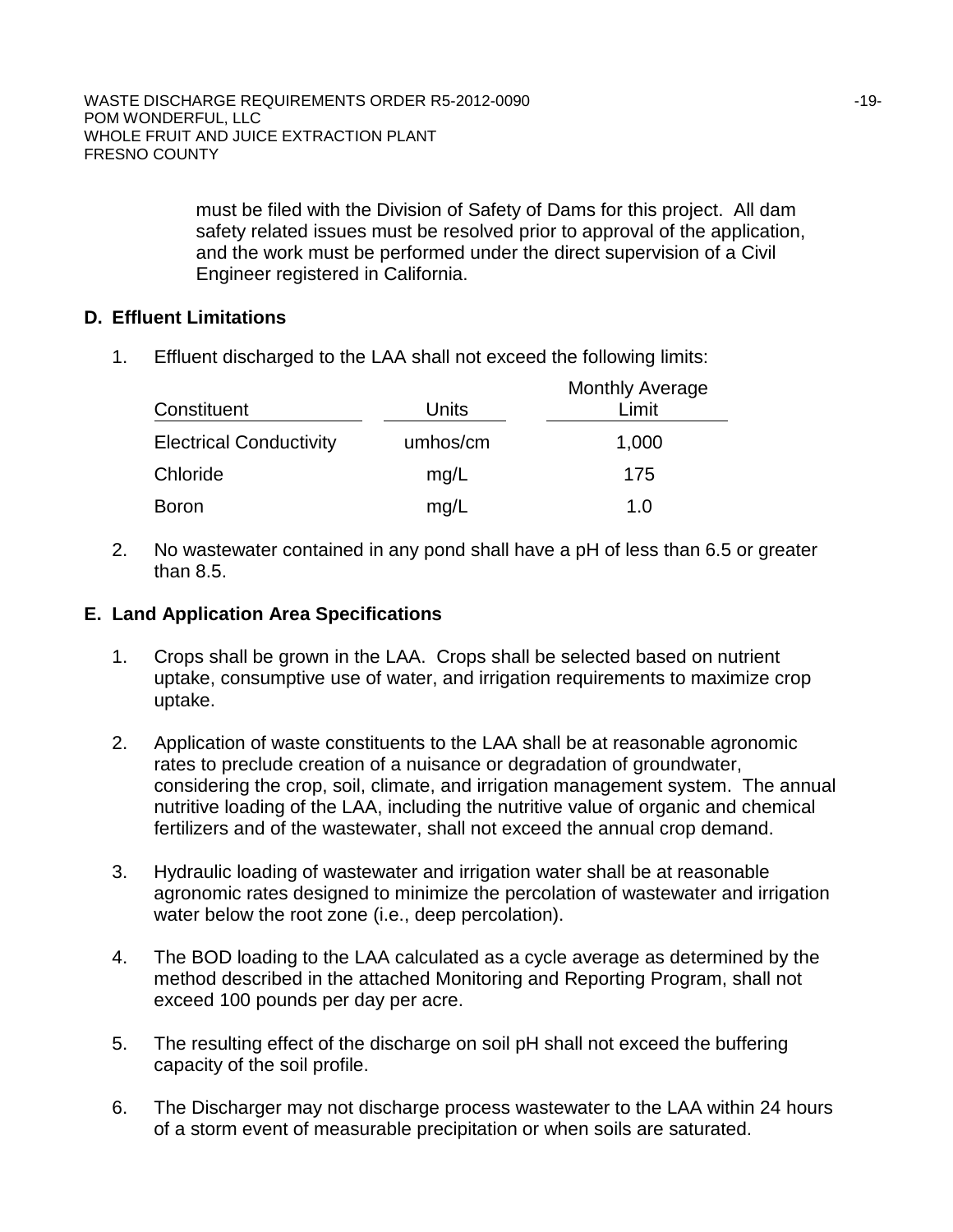- 7. Any irrigation runoff shall be confined to the LAA and shall not enter any surface water drainage course or storm water drainage system.
- 8. Discharge of process wastewater to any LAA not having a fully functional tailwater/runoff control system is prohibited.
- 9. The LAA shall be managed to prevent breeding of mosquitos. More specifically:
	- a. All applied irrigation water must infiltrate completely within 48-hours;
	- b. Ditches not serving as wildlife habitat shall be maintained free of emergent, marginal, and floating vegetation; and
	- c. Low-pressure and unpressurized pipeline and ditches accessible to mosquitos shall not be used to store recycled water.

#### **F. Solids Disposal Specifications**

Solids, as used in this document, means culls and large fruit solids produced by juicing activities. Sludge means the solid, semisolid, and liquid residues removed from the storage ponds during the dry season when the ponds are empty of wastewater.

- 1. Any drying, handling and storage of solids and sludge at the Plant or the LAA shall be temporary, and controlled and contained in a manner that minimizes leachate formation and precludes the development of odor nuisance conditions and infiltration of waste constituents into soils in a mass or concentration that will violate groundwater limitations of this Order. Solids shall be collected and shipped off site as cattle feed. Sludge shall be handled pursuant to Provision H.3.
- 2. Any proposed change in solids or sludge use or disposal practice shall be reported in writing to the Executive Officer at least 90 days in advance of the change.

#### **G. Groundwater Limitations**

- 1. Release of waste constituents associated with the discharge shall not cause or contribute to groundwater:
	- a. Containing constituent concentrations in excess of the concentrations specified below or natural background quality, whichever is greater:
		- (i) Nitrate as nitrogen of 10 mg/ $L<sup>1</sup>$ .
		- (ii) Electrical Conductivity of 900 umhos/ $cm<sup>2</sup>$ .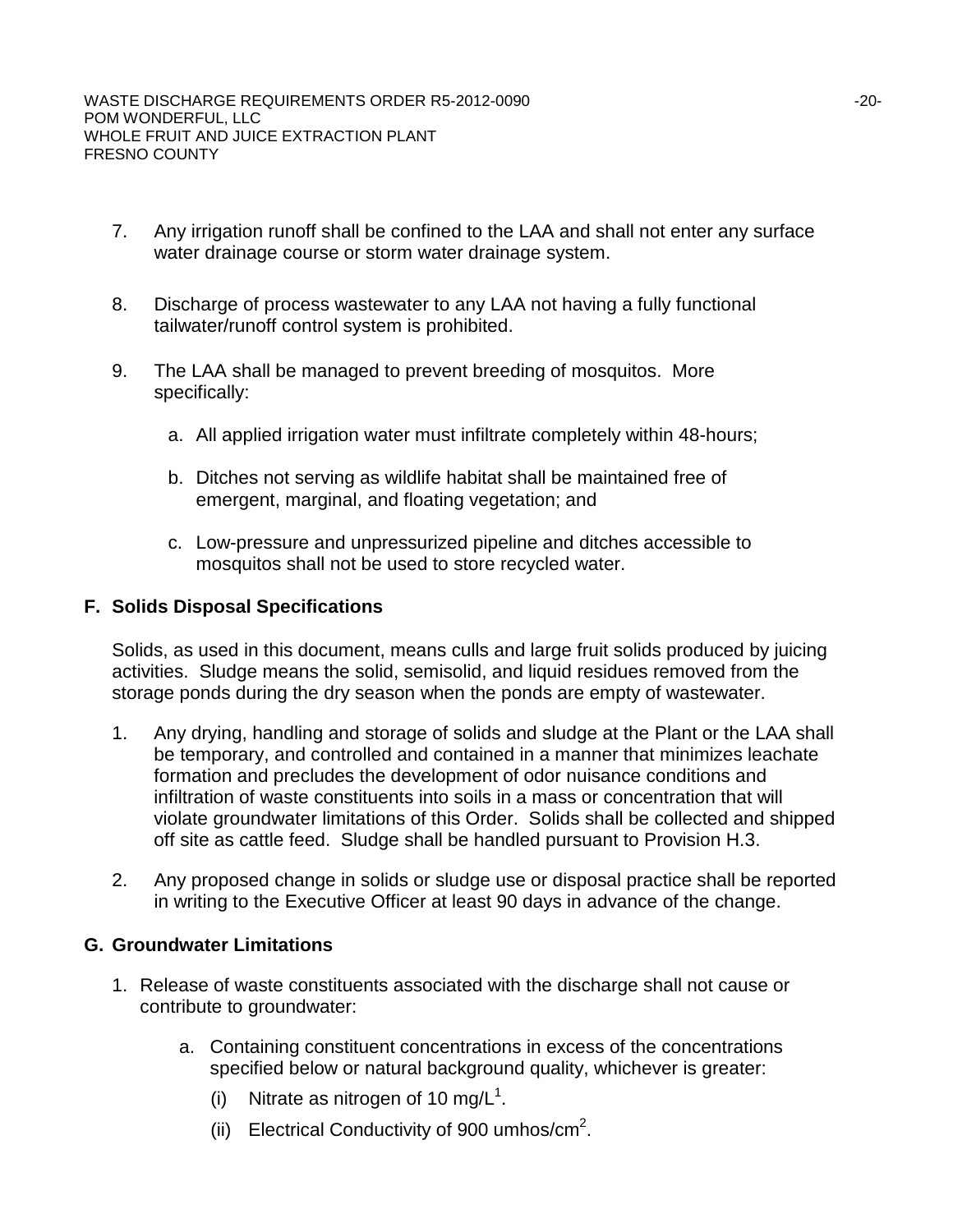(iii) For constituents identified in Title 22, the MCLs quantified therein<sup>1,2</sup>.

 $1$  Primary MCLs applied as an instantaneous concentration.

 $2$  Secondary MCLs applied as an annual average concentration.

b. Containing taste or odor-producing constituents, toxic substances, or any other constituents in concentrations that cause nuisance or adversely affect beneficial uses.

#### **H. Provisions**

- 1. The Discharger shall comply with Monitoring and Reporting Program R5-2012- 0090, which is part of this Order, and any revisions thereto as ordered by the Executive Officer. The submittal dates of Discharger self-monitoring reports shall be no later than the submittal date specified in the MRP.
- 2. The Discharger shall comply with the "Standard Provisions and Reporting Requirements for Waste Discharge Requirements", dated 1 March 1991, which are attached hereto and made a part of this Order. This attachment and its individual paragraphs are commonly referenced as "Standard Provisions."
- 3. **By 4 February 2013**, the Discharger shall submit a Workplan that sets forth the scope and schedule for review of current sludge and wastewater application practices upgradient of monitoring well MW-8. The workplan shall propose a time schedule for completing the review and proposing measures or changes to the current sludge and wastewater application practices that will improve groundwater quality. The workplan shall also include the scope for future sludge disposal that is protective of groundwater quality since the current sludge application area will no longer be accessible for wastewater or sludge application due to the construction of an airstrip in that area. The schedule to complete the evaluation shall be as short as practicable, and shall not exceed one year. The proposed measures or modifications shall be implemented following Executive Officer approval.
- 4. **By 4 March 2013**, the Discharger shall submit a Salinity Control Plan, with salinity source reduction goals and a proposed implementation time schedule for Executive Officer approval. The control plan shall identify any additional methods that could be used to further reduce the salinity of the discharge to the maximum extent feasible (i.e., switch from a sodium based to a potassium based cleaner), include an estimate on load reductions that may be attained through the methods identified, and provide a description of the tasks, cost, and time required to investigate and implement various elements in the Salinity Control Plan. The Discharger shall implement the plan in accordance with the approved schedule.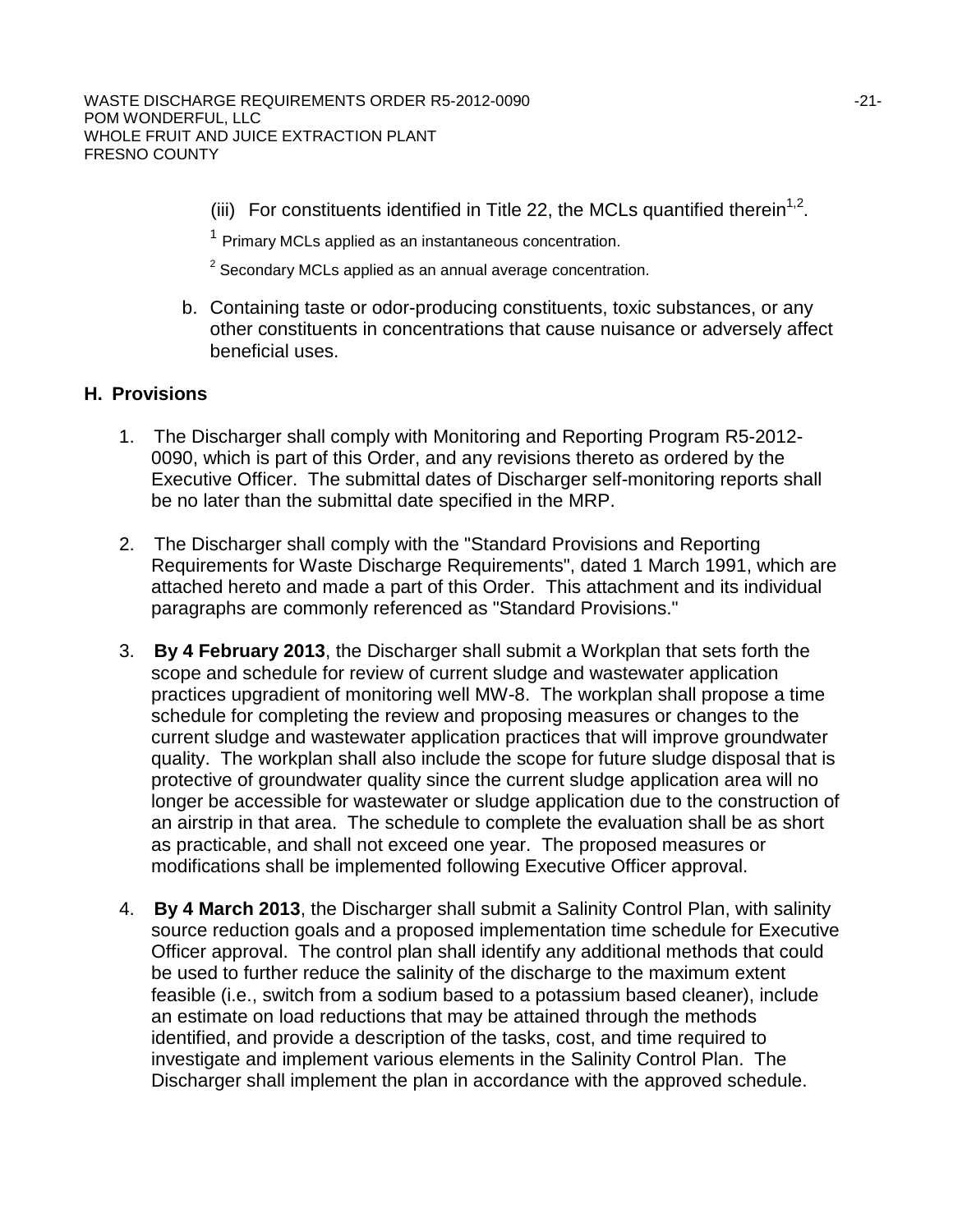WASTE DISCHARGE REQUIREMENTS ORDER R5-2012-0090  $-22$ -POM WONDERFUL, LLC WHOLE FRUIT AND JUICE EXTRACTION PLANT FRESNO COUNTY

- 5. **By 4 April 2013**, the Discharger shall submit a Design Plan with a time schedule for construction of up to two additional wastewater storage ponds. The Design Plan must be prepared by or under the direct supervision of a Civil Engineer registered in California or other persons registered to practice in California pursuant to California Business and Professions Code, and approved by the Executive Officer prior to construction. The design report shall include the following: (a) design calculations demonstrating that adequate containment will be achieved and that the pond liner will be protective of groundwater quality; (b) details on the pond liner and the leak detection and recovery system; and (c) a construction quality assurance plan describing testing and observations needed to document construction of the liner in accordance with the design criteria. Upon written acceptance of the Design Plan by the Executive Officer, the Discharger shall begin construction on the pond improvements to be completed by **1 October 2013**. The Discharger shall submit a post-construction report following completion of the pond(s) construction.
- 6. **Upon Completion** of replacing the 115 acres of vineyards with alfalfa and planting alfalfa on former fallow land and the recently purchased 75 acres, the Discharger shall submit a report documenting that at least 291 acres of the LAA are available to receive treated wastewater from the plant. The report shall include a map of the LAA showing predominant features, field numbers, and acreage.
- 7. The Discharger shall install and maintain a sufficient number of groundwater monitoring wells to monitor groundwater downgradient of MW-8 and the previously fallow cropland that will be brought into production. As part of this Provision, the Discharger shall submit a Work Plan and Time Schedule to install the monitoring well(s). The Work Plan shall satisfy the information needs specified in the monitoring well installation section of Attachment B, *Standard Requirements for Monitoring Well Installation Work Plans and Monitoring Well Installation Reports*.
- 8. New and replacement wells shall comply with appropriate standards as described in *California Well Standards Bulletin 74-90* (June 1991) and *Water Well Standards: State of California Bulletin 94-81* (December 1981), and any more stringent standards adopted by the Discharger or county pursuant to Water Code Section 13801.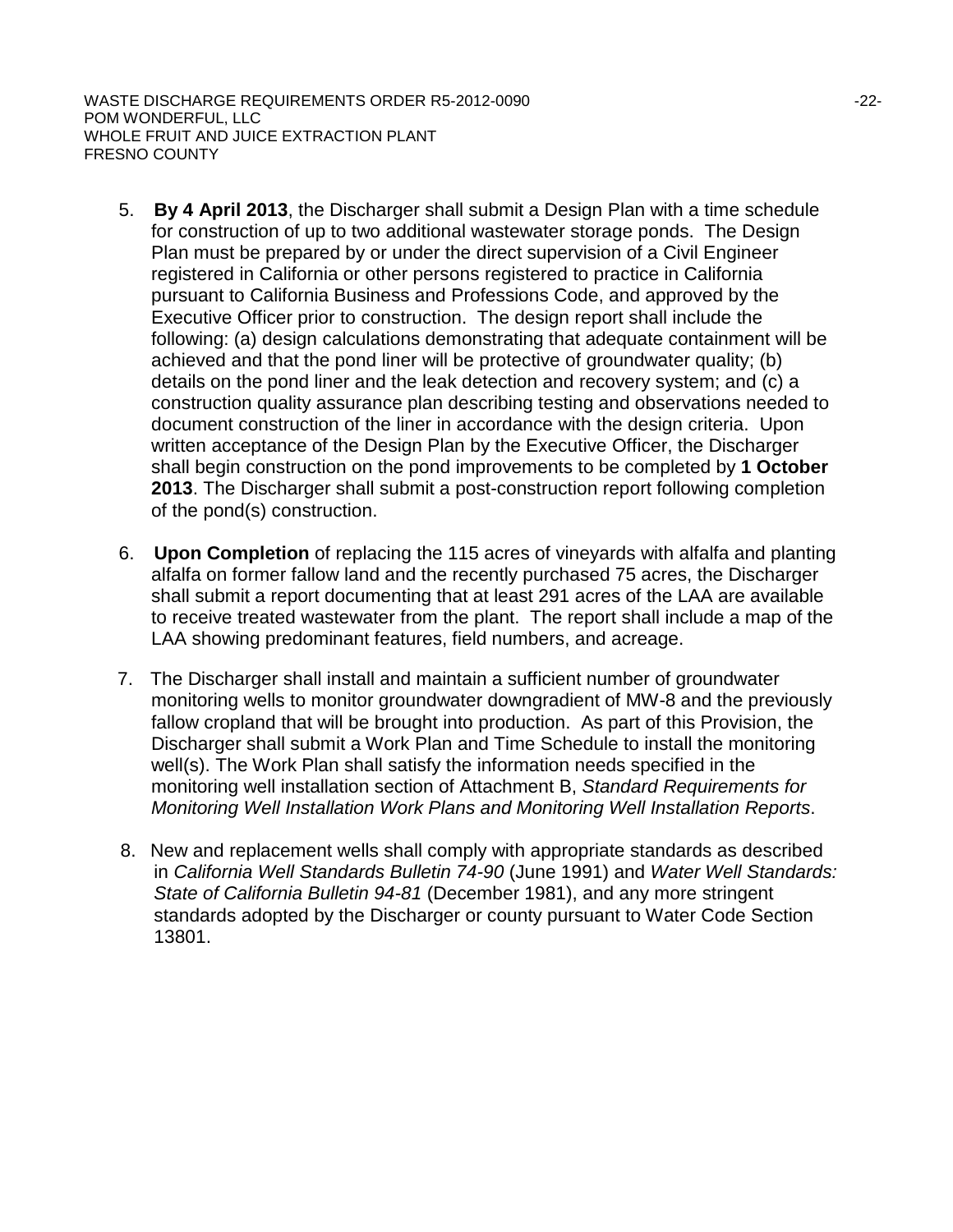The Discharger shall comply with the following compliance schedule in implementing the work required by this Provision.

|    | Task                                                                                                                                        | <b>Compliance Date</b>                                                                       |
|----|---------------------------------------------------------------------------------------------------------------------------------------------|----------------------------------------------------------------------------------------------|
| a. | Submit Work Plan and Time Schedule for<br>monitoring well installation.                                                                     | 90 days prior to<br>discharging treated<br>wastewater to LAA<br>upgradient of new well       |
| b. | Complete installation of additional monitoring<br>well(s) and collection of one round of groundwater<br>samples in accordance with the MRP. | <b>Prior to discharging</b><br>treated wastewater to<br><b>LAA upgradient of</b><br>new well |
| C. | Submit technical report documenting monitoring<br>well installation.                                                                        | <b>Quarterly monitoring</b><br>report following well<br>installation and<br>sampling.        |

- 9. In accordance with California Business and Professions Code sections 6735, 7835, and 7835.1, engineering and geologic evaluations and judgments shall be performed by or under the direction of registered professionals competent and proficient in the fields pertinent to the required activities. All technical reports specified herein that contain workplans for investigations and studies, that describe the conduct of investigations and studies, or that contain technical conclusions and recommendations concerning engineering and geology shall be prepared by or under the direction of appropriately qualified professional(s), even if not explicitly stated. Each technical report submitted by the Discharger shall bear the professional's signature and stamp.
- 10. The Discharger shall submit the technical reports and work plans required by this Order for consideration by the Executive Officer, and incorporate comments the Executive Officer may have in a timely manner, as appropriate. Unless expressly stated otherwise in this Order, the Discharger shall proceed with all work required by the foregoing provisions by the due dates specified.
- 11. The Discharger shall comply with all conditions of this Order, including timely submittal of technical and monitoring reports. On or before each report due date, the Discharger shall submit the specified document to the Central Valley Water Board or, if appropriate, a written report detailing compliance or noncompliance with the specific schedule date and task. If noncompliance is being reported, then the Discharger shall state the reasons for such noncompliance and provide an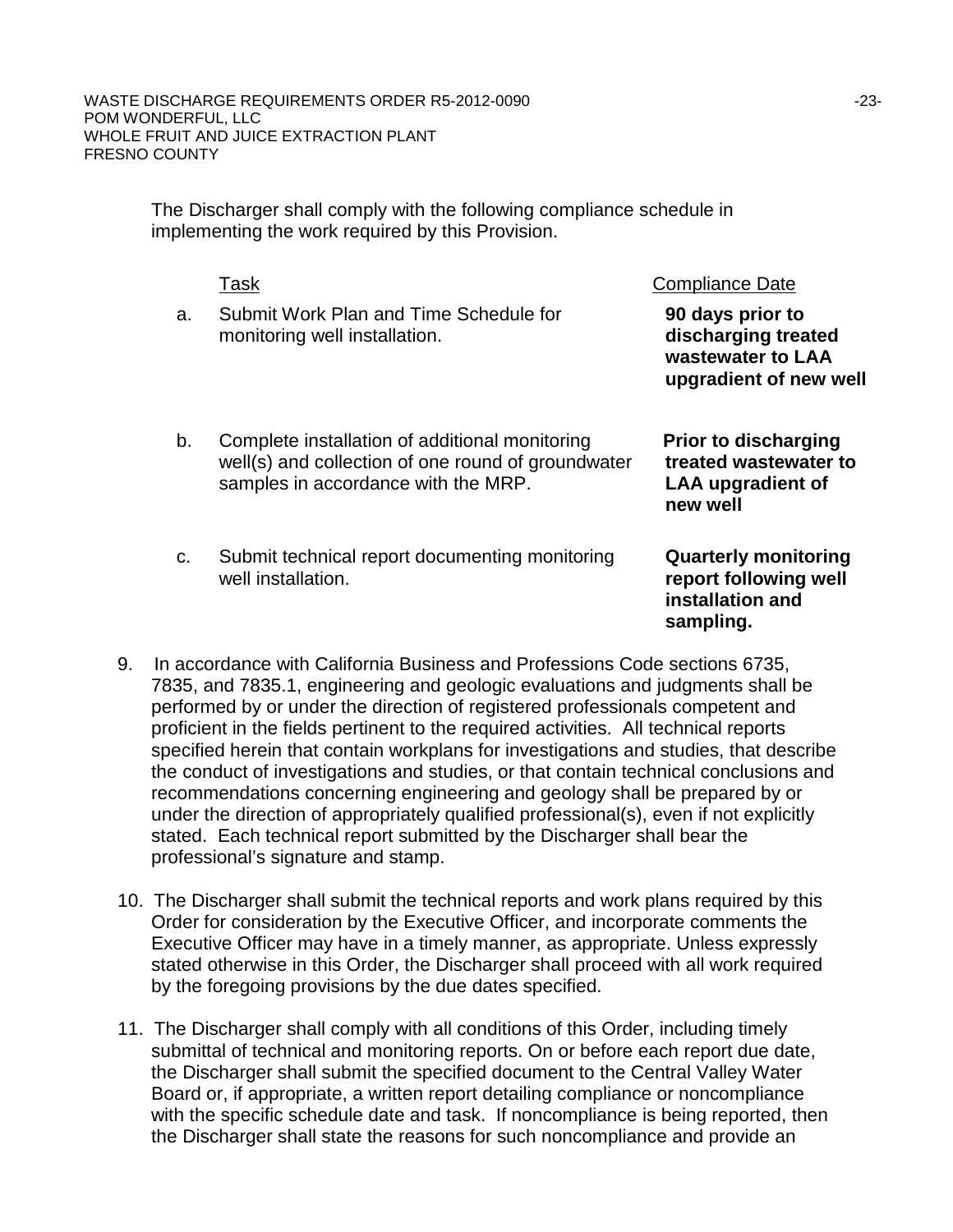estimate of the date when the Discharger will be in compliance. The Discharger shall notify the Central Valley Water Board in writing when it returns to compliance with the time schedule. Violations may result in enforcement action, including Central Valley Water Board or court orders requiring corrective action or imposing civil monetary liability, or in revision or rescission of this Order.

- 12. The Discharger shall at all times properly operate and maintain all facilities and systems of treatment and control (and related appurtenances) that are installed or used by the Discharger to achieve compliance with the conditions of this Order. Proper operation and maintenance also includes adequate laboratory controls and appropriate quality assurance procedures. This provision requires the operation of back-up or auxiliary facilities or similar systems that are installed by the Discharger only when the operation is necessary to achieve compliance with the conditions of this Order.
- 13. The Discharger shall use the best practicable cost-effective control technique(s) including proper operation and maintenance, to comply with this Order.
- 14. As described in the Standard Provisions, the Discharger shall report promptly to the Central Valley Water Board any material change or proposed change in the character, location, or volume of the discharge.
- 15. At least **90 days** prior to termination or expiration of any lease, contract, or agreement involving disposal or recycling areas or off-site reuse of effluent, used to justify the capacity authorized herein and assure compliance with this Order, the Discharger shall notify the Central Valley Water Board in writing of the situation and of what measures have been taken or are being taken to assure full compliance with this Order.
- 16. In the event of any change in control or ownership of the plant, the Discharger must notify the succeeding owner or operator of the existence of this Order by letter, a copy of which shall be immediately forwarded to the Central Valley Water Board.
- 17. To assume operation as Discharger under this Order, the succeeding owner or operator must apply in writing to the Executive Officer requesting transfer of the Order. The request must contain the requesting entity's full legal name, the state of incorporation if a corporation, the name and address and telephone number of the persons responsible for contact with the Central Valley Water Board, and a statement. The statement shall comply with the signatory paragraph of Standard Provision B.3 and state that the new owner or operator assumes full responsibility for compliance with this Order. Failure to submit the request shall be considered a discharge without requirements, a violation of the Water Code. If approved by the Executive Officer, the transfer request will be submitted to the Central Valley Water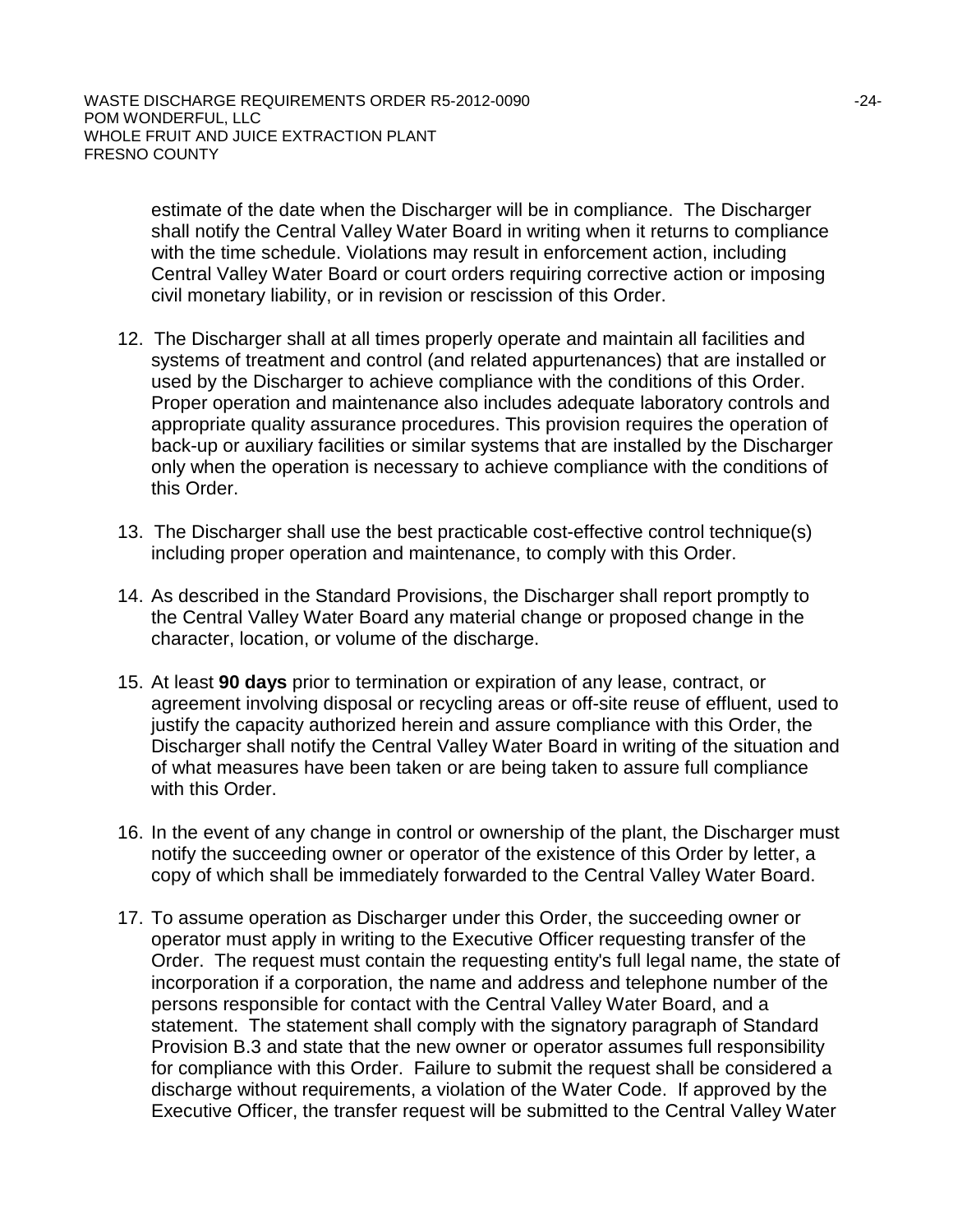Board for its consideration of transferring the ownership of this Order at one of its regularly scheduled meetings.

- 18. A copy of this Order including the MRP, Information Sheet, Attachments, and Standard Provisions, shall be kept at the discharge plant for reference by operating personnel. Key operating personnel shall be familiar with its contents.
- 19. If the Central Valley Water Board determines that the discharge has a reasonable potential to cause or contribute to an exceedance of a water quality objective, or to create a condition of nuisance or pollution, this Order may be reopened for consideration of additional requirements.
- 20. The Central Valley Water Board is currently implementing the CV-SALTS initiative to develop a Basin Plan amendment that will establish a salt and nitrate management plan for the Central Valley. Through this effort the Basin Plan will be amended to define how the narrative water quality objectives are to be interpreted for the protection of agricultural use. If new information or evidence indicates that groundwater limitations different than those prescribed herein are appropriate, this Order will be reopened to incorporate such limits.
- 21. The Central Valley Water Board will review this Order periodically and will revise requirements when necessary.

If, in the opinion of the Executive Officer, the Discharger fails to comply with the provisions of this Order, the Executive Officer may refer this matter to the Attorney General for judicial enforcement, may issue a complaint for administrative civil liability, or may take other enforcement actions. Failure to comply with this Order or with the WDRs may result in the assessment of Administrative Civil Liability of up to \$10,000 per violation, per day, depending on the violation, pursuant to the Water Code, including sections 13268, 13350 and 13385. The Central Valley Water Board reserves its right to take any enforcement actions authorized by law.

Any person aggrieved by this action of the Central Valley Water Board may petition the State Water Board to review the action in accordance with Water Code section 13320 and California Code of Regulations, title 23, sections 2050 and following. The State Water Board must receive the petition by 5:00 p.m., 30 days after the date of this Order, except that if the thirtieth day following the date of this Order falls on a Saturday, Sunday, or state holiday, the petition must be received by the State Water Board by 5:00 p.m. on the next business day. Copies of the law and regulations applicable to filing petitions may be found on the Internet at:

http://www.waterboards.ca.gov/public\_notices/petitions/water\_quality or will be provided upon request.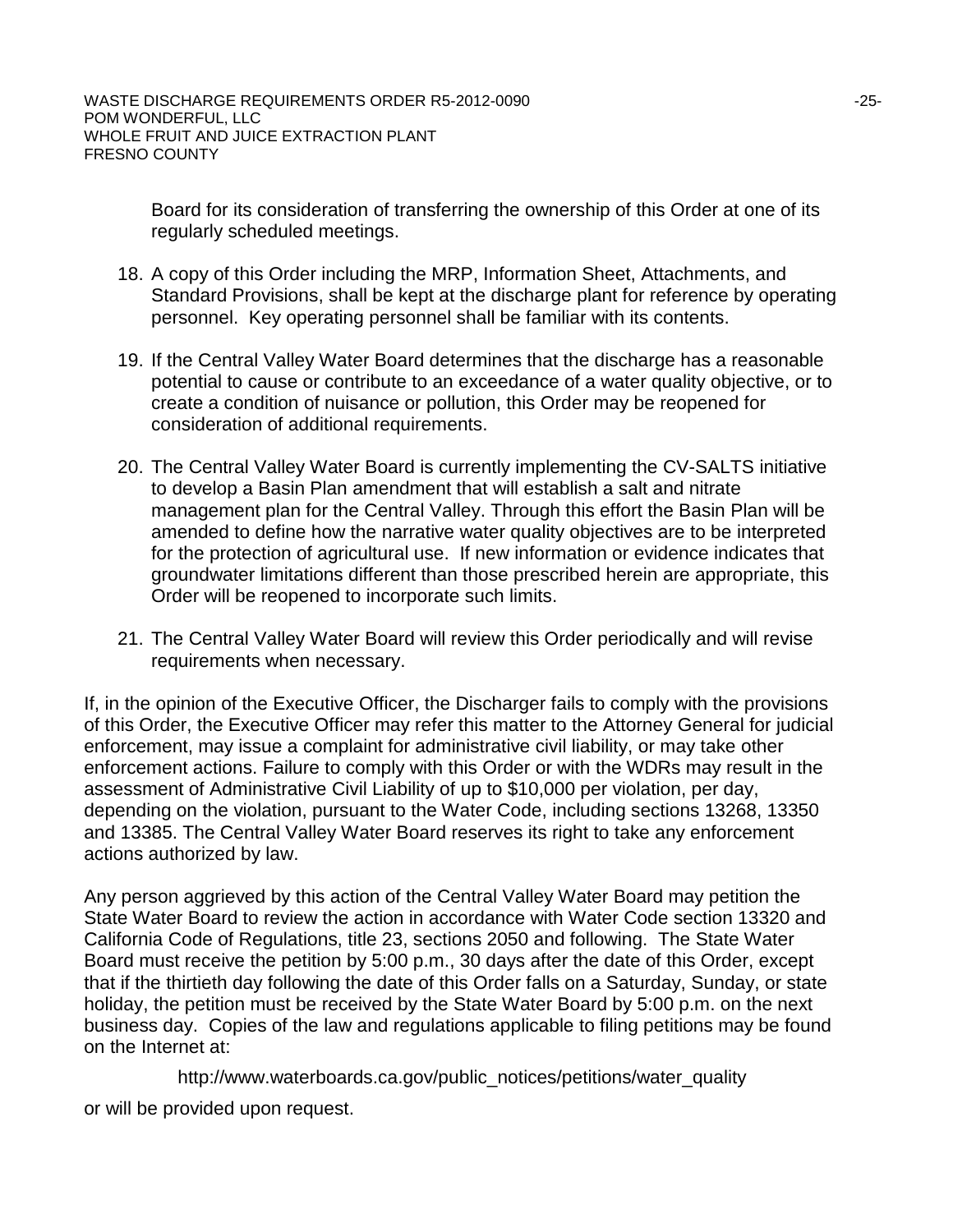I, PAMELA C. CREEDON, Executive Officer, do hereby certify the foregoing is a full, true, and correct copy of an Order adopted by the California Regional Water Quality Control Board, Central Valley Region, on 4 October 2012.

Original signed by

PAMELA C. CREEDON, Executive Officer

Order Attachments:

- A. Site Map
- B. Standard Monitoring Well Provisions for Waste Discharge Requirements
- C. Native American Contact List

Monitoring and Reporting Program R5-2012-0090 Information Sheet Standard Provisions (1 March 1991) (separate attachment to Discharger only)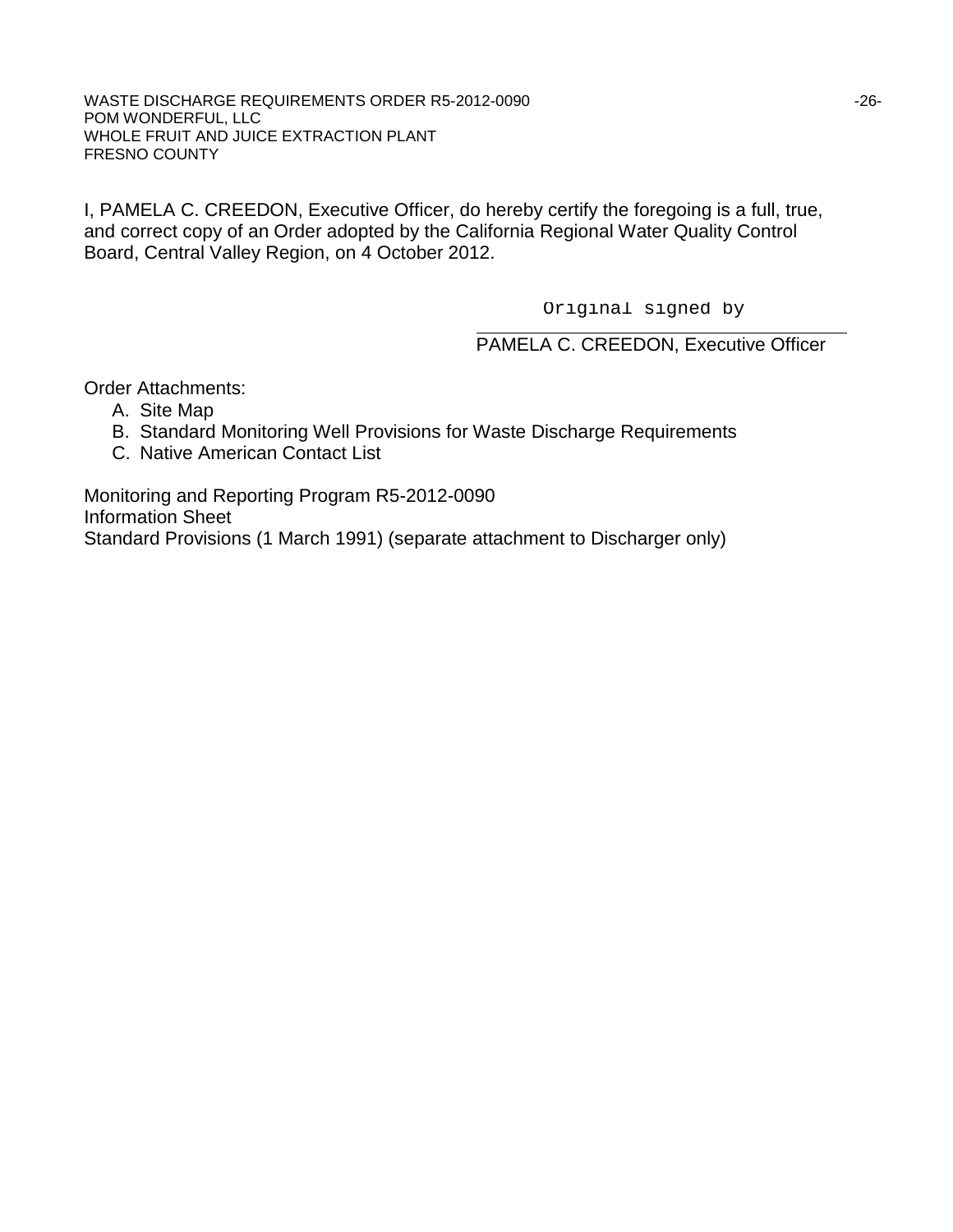### CALIFORNIA REGIONAL WATER QUALITY CONTROL BOARD CENTRAL VALLEY REGION

### MONITORING AND REPORTING PROGRAM R5-2012- 0090

### FOR POM WONDERFUL, LLC WHOLE FRUIT AND JUICE EXTRACTION PLANT FRESNO COUNTY

This Monitoring and Reporting Program (MRP) is required pursuant to Water Code section 13267.

The Discharger shall not implement any changes to this MRP unless and until the Central Valley Water Board adopts, or the Executive Officer issues, a revised MRP. Changes to sample location shall be established with concurrence of Central Valley Water Board staff, and a description of the revised stations shall be submitted for approval by the Executive Officer.

All samples shall be representative of the volume and nature of the discharge or matrix of material sampled. All analyses shall be performed in accordance with *Standard Provisions and Reporting Requirements for Waste Discharge Requirements*, dated 1 March 1991 (Standard Provisions).

Field test instruments (such as pH) may be used, provided that the operator is trained in the proper use of the instrument and each instrument is serviced and/or calibrated at the recommended frequency by the manufacturer or in accordance with manufacturer instructions.

Analytical procedures shall comply with the methods and holding times specified in the following: *Methods for Organic Chemical Analysis of Municipal and Industrial Wastewater* (EPA); *Test Methods for Evaluating Solid Waste* (EPA); *Methods for Chemical Analysis of Water and Wastes* (EPA); *Methods for Determination of Inorganic Substances in Environmental Samples* (EPA); *Standard Methods for the Examination of Water and Wastewater* (APHA/AWWA/WEF); and *Soil, Plant and Water Reference Methods for the Western Region* (WREP 125). Approved editions shall be those that are approved for use by the United States Environmental Protection Agency or the California Department of Public Health's Environmental Laboratory Accreditation Program. The Discharger may propose alternative methods for approval by the Executive Officer.

If monitoring consistently shows no significant variation in magnitude of a constituent concentration or parameter after at least 12 months of monitoring, the Discharger may request this MRP be revised to reduce monitoring frequency. The proposal must include adequate technical justification for reduction in monitoring frequency.

A glossary of terms used within this MRP is included on page 11.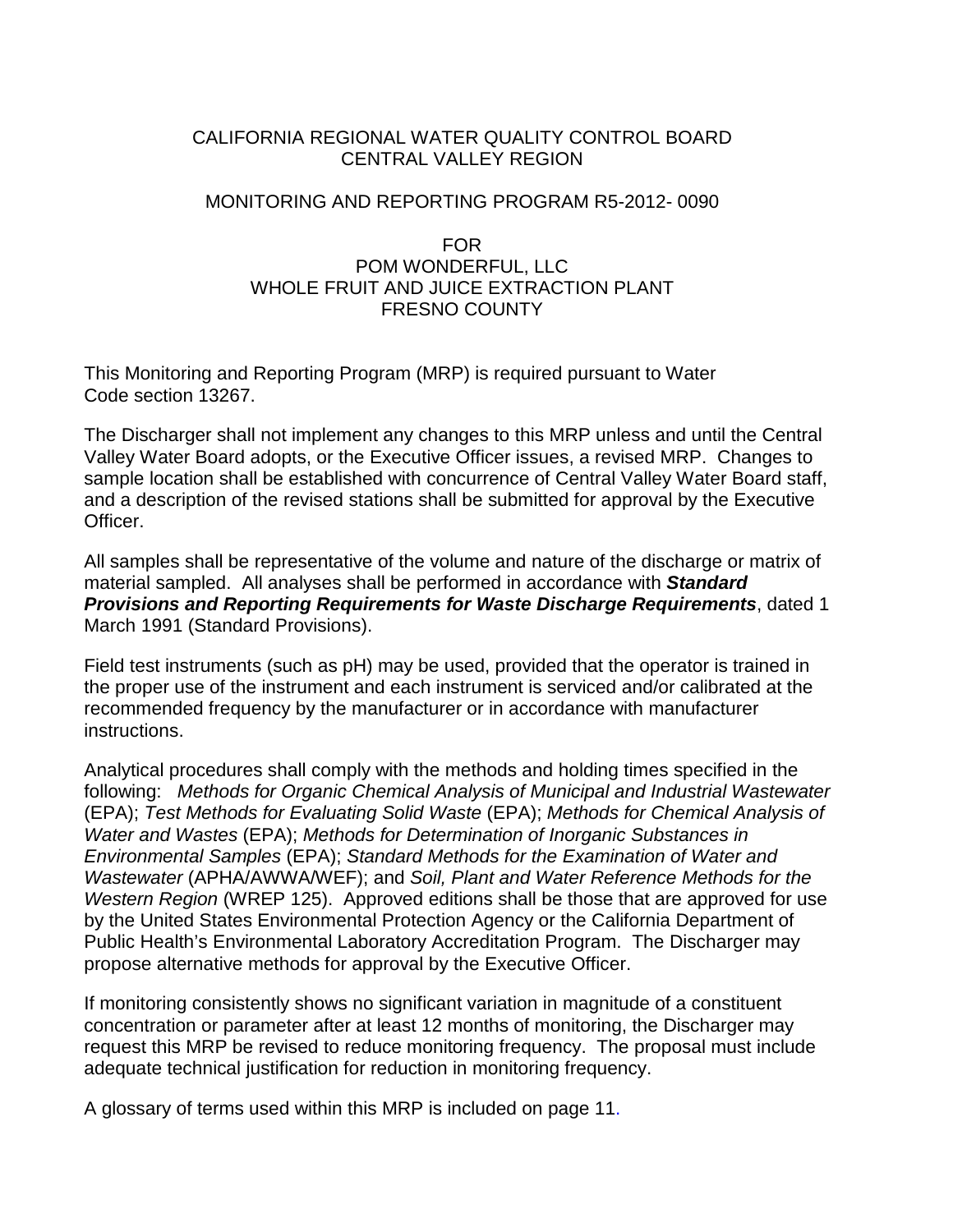#### MONITORING AND REPORTING PROGRAM R5-2012-0090 **FIND 100 CONTROLLEY AND REPORTING** PROGRAM R5-2012-0090 POM WONDERFUL, LLC WHOLE FRUIT AND JUICE EXTRACTION PLANT FRESNO COUNTY

#### **INFLUENT MONITORING**

Influent samples shall be collected prior to discharge to the treatment/storage ponds and shall include at least the following:

| <b>Frequency</b> | Constituent/Parameter | Units | Sample Type     |
|------------------|-----------------------|-------|-----------------|
| Continuous       | <b>Flow</b>           | mgd   | Metered         |
| Weekly           | BOD <sub>5</sub>      | mq/L  | 24-hr Composite |

#### **EFFLUENT MONITORING**

Effluent samples shall be collected after treatment, just prior to discharge to the Land Application Area (LAA), and shall be collected on the same day as influent samples for direct comparison. Effluent monitoring shall include at least the following:

| Frequency                      | Constituent/Parameter         | Units    | Sample Type     |
|--------------------------------|-------------------------------|----------|-----------------|
| Continuous                     | <b>Flow</b>                   | mgd      | Meter           |
| Weekly                         | pH                            | pH Units | Grab            |
| Weekly                         | EC                            | umhos/cm | Grab            |
| Weekly                         | BOD <sub>5</sub>              | mg/L     | 24-hr Composite |
| Monthly                        | Nitrate as N $(NO3-N)$        | mg/L     | Grab            |
| Monthly                        | <b>TKN</b>                    | mg/L     | Grab            |
| Monthly                        | <b>Total Nitrogen</b>         | mg/L     | Computed        |
| Monthly                        | <b>Total Dissolved Solids</b> | mg/L     | Grab            |
| Monthly                        | <b>Fixed Dissolved Solids</b> | mg/L     | Grab            |
| Semiannually                   | Cations/Anions <sup>1</sup>   | mg/L     | Grab            |
| <b>Every Five</b><br>Years $2$ | General Minerals <sup>3</sup> | mg/L     | Grab            |

1. Cation/Anions shall include: bicarbonate (as CaCO<sub>3</sub>), calcium, carbonate (as CaCO<sub>3</sub>), chloride, magnesium, potassium, sodium, and sulfate. Results shall include a cation/anion balance.

2. Samples shall be collected once every 5 years or following a process change that would affect water quality of the effluent.

3. General minerals include: alkalinity (as CaCO<sub>3</sub>), aluminum, bicarbonate (as CaCO<sub>3</sub>), boron, calcium, carbonate (as CaCO<sub>3</sub>), chloride, copper, hardness (as CaCO3), iron, magnesium, manganese, phosphate, potassium, sodium, and sulfate. General minerals analysis results shall include a cation/anion balance. Samples collected for metals shall be filtered with a 0.45 micron filter prior to preservation, digestion, and analysis.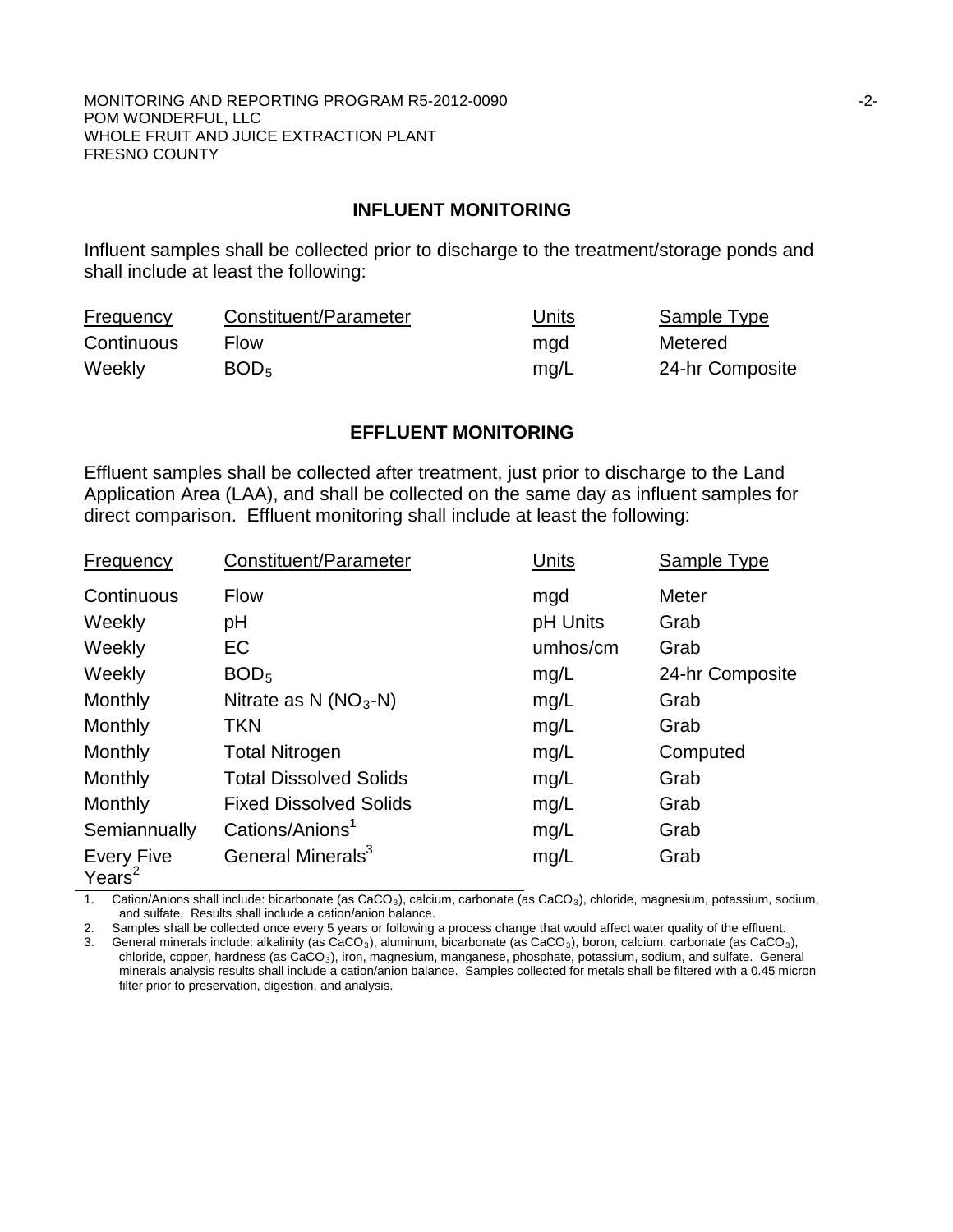#### MONITORING AND REPORTING PROGRAM R5-2012-0090 NON-MAN ASSESSED A SAMPLE ASSESSED FOR A SAMPLE ASSESSED FOR A SAMPLE ASSESSED FOR A SAMPLE ASSESSED FOR A SAMPLE ASSESSED FOR A SAMPLE ASSESSED FOR A SAMPLE ASSESSED FOR A SAM POM WONDERFUL, LLC WHOLE FRUIT AND JUICE EXTRACTION PLANT FRESNO COUNTY

#### **GROUNDWATER MONITORING**

After measuring water levels and prior to collecting samples, each monitoring well shall be adequately purged to remove water that has been standing within the well screen and casing that may not be chemically representative of formation water. Depending on the hydraulic conductivity of the geologic setting, the volume removed during purging is typically from 3 to 5 volumes of the standing water within the well casing and screen, or filter pack pore volume.

The Discharger shall monitor all wells in its Groundwater Monitoring Well Network, and any subsequent additional wells, for the following:

| Frequency    | Constituent/Parameter                | Units             | Sample Type |
|--------------|--------------------------------------|-------------------|-------------|
| Quarterly    | Depth to groundwater                 | $\text{Feet}^1$   | Measured    |
| Quarterly    | <b>Groundwater Elevation</b>         | Feet <sup>2</sup> | Computed    |
| Quarterly    | pH                                   | pH Units          | Grab        |
| Quarterly    | Temperature                          | $^{\circ}C$       | Grab        |
| Quarterly    | <b>Oxidation/Reduction Potential</b> | mV                | Grab        |
| Quarterly    | <b>Electrical Conductivity</b>       | umhos/cm          | Grab        |
| Quarterly    | Dissolved Oxygen                     | mg/L              | Grab        |
| Semiannually | Nitrate as N                         | mg/L              | Grab        |
| Semiannually | TKN                                  | mg/L              | Grab        |
| Semiannually | <b>Total Nitrogen</b>                | mg/L              | Computed    |
| Semiannually | <b>Total Dissolved Solids</b>        | mg/L              | Grab        |
| Semiannually | General Minerals <sup>3</sup>        | mg/L              | Grab        |
|              |                                      |                   |             |

1. To nearest tenth of a foot

2. Groundwater elevation shall be determined based on depth-to-water measurements from a surveyed measuring point.

3. General minerals include: bicarbonate (as CaCO<sub>3</sub>), calcium, carbonate (as CaCO<sub>3</sub>), chloride, iron, magnesium, manganese, potassium, sodium, and sulfate. General minerals analysis results shall include a cation/anion balance. Samples collected for metals shall be filtered with a 0.45 micron filter prior to preservation, digestion, and analysis.

The Discharger shall maintain its groundwater monitoring well network. If a groundwater monitoring well(s) are dry for more than two consecutive sampling events, the Discharger shall submit a work plan and proposed time schedule to replace the well(s). The well(s) shall be replaced following written Executive Officer approval of the work plan and time schedule.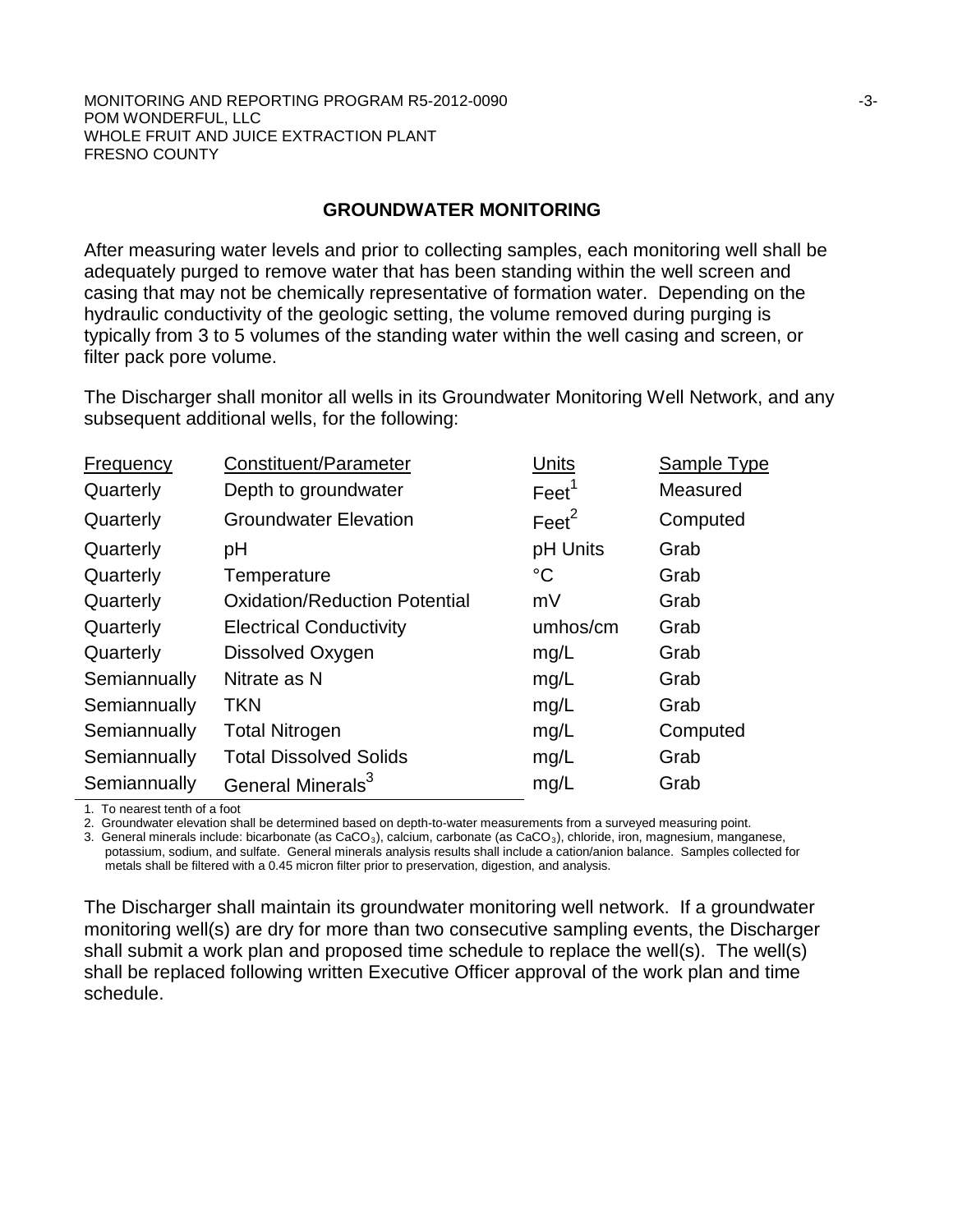## **SOURCE WATER MONITORING**

For each source (either well or surface water supply), the Discharger shall calculate the flow-weighted average concentrations for the specified constituents utilizing monthly flow data and the most recent chemical analysis conducted in accordance with Title 22 drinking water requirements. Alternatively, the Discharger may establish representative sampling stations within the distribution system serving the same area as is served by the Plant.

| <b>Frequency</b>                        | Constituent/Parameter         | Units    | Sample Type      |
|-----------------------------------------|-------------------------------|----------|------------------|
| Quarterly                               | Flow-Weighted EC              | µmbos/cm | Computed average |
| <b>Every Five</b><br>Years <sup>1</sup> | General Minerals <sup>2</sup> | mq/L     | Grab             |

1. The initial round of sampling shall be conducted within 12 months of adoption of the Order.

2. General minerals include: alkalinity (as  $CaCO<sub>3</sub>$ ), aluminum, bicarbonate (as  $CaCO<sub>3</sub>$ ), boron, calcium, carbonate (as  $CaCO<sub>3</sub>$ ), chloride, copper, hardness (as CaCO<sub>3</sub>), iron, magnesium, manganese, phosphate, potassium, sodium, and sulfate. General minerals analysis results shall include a cation/anion balance. Samples collected for metals shall be filtered with a 0.45 micron filter prior to preservation, digestion, and analysis.

# **LAND APPLICATION AREA MONITORING**

The Discharger shall perform the following routine monitoring and loading calculations for the LAA. In addition the Discharger shall keep a log of routine monitoring observations for example: areas of ponding, broken irrigation pipes, odors and/or flies within the LAA. Data shall be collected and presented in tabular format and shall include the following:

| <b>Frequency</b> | Constituent/Parameter          | Units             | Sample Type            |
|------------------|--------------------------------|-------------------|------------------------|
| Daily            | <b>Application Area</b>        | Field # / Acreage | n/a                    |
| Daily            | Wastewater flow                | Gallons           | Metered                |
| Daily            | Wastewater loading             | inches/day        | Calculated             |
| Daily            | Supplemental irrigation        | Gallons           | Metered                |
| Daily            | Precipitation                  | inches            | Rain gage <sup>1</sup> |
|                  | BOD loading rate <sup>2</sup>  |                   |                        |
| Daily            | day of application             | lbs/acre          | Calculated             |
| Daily            | cycle average                  | lbs/acre-day      | Calculated             |
|                  | Nitrogen loading               |                   |                        |
| Monthly          | from wastewater <sup>3</sup>   | lbs/acre          | Calculated             |
| Monthly          | from fertilizer                | lbs/acre          | Calculated             |
| Annually         | Cumulative nitrogen loading    | lbs/acre-year     | Calculated             |
| Monthly          | Salt loading <sup>3</sup>      | lbs/acre          | Calculated             |
| Annually         | <b>Cumulative Salt loading</b> | lbs/acre-year     | Calculated             |

National Weather Service data from the nearest weather station is acceptable.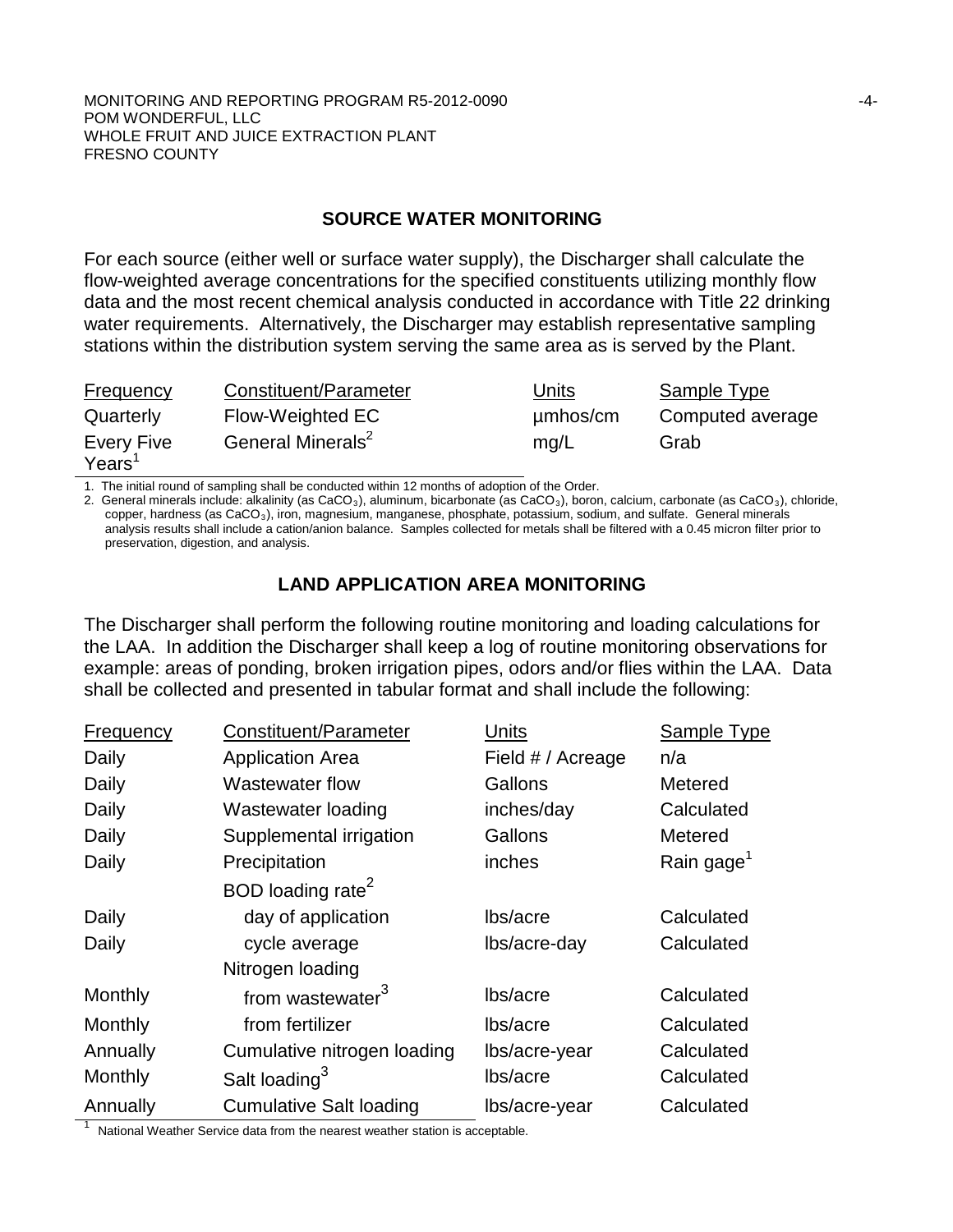#### MONITORING AND REPORTING PROGRAM R5-2012-0090 **FOUND 100 CONTROLLY 100 CONTROLLY 100 CONTROLLY 100** POM WONDERFUL, LLC WHOLE FRUIT AND JUICE EXTRACTION PLANT FRESNO COUNTY

Loading rates to be calculated using the applied volume of wastewater, applied acreage, and average of the three most recent concentrations for BOD. The BOD loading rate shall be divided by the #days between applications t

<sup>3</sup> Nitrogen and salt loading shall be calculated using the applied volume of wastewater, applied acreage, and average of the three most recent concentrations for total nitrogen and FDS.

# **SOIL MONITORING**

The Discharger shall continue to monitor the existing five locations within the LAA (B-1 through B-5). Once wastewater is applied to the parcel of land where the existing background sample B-6 is located, a new background sample location shall be established. Location B-6 shall continue to be monitored. The samples shall be collected and analyzed for the constituents and frequencies specified below:

| <b>Frequency</b> | Constituent/Parameter           | Units                         | <b>Sample Type</b>     |
|------------------|---------------------------------|-------------------------------|------------------------|
| Annually         | <b>Moisture Content</b>         | % volume                      | Composite <sup>1</sup> |
| Annually         | <b>Cation Exchange Capacity</b> | meg/100 grams                 | Composite <sup>1</sup> |
| Annually         | Soil pH                         | pH units                      | Composite <sup>1</sup> |
| Annually         | Buffer pH                       | mg/kg as<br>CaCO <sub>3</sub> | Composite <sup>1</sup> |
| Annually         | Nitrate as N                    | mg/kg                         | Composite <sup>1</sup> |
| Annually         | TKN                             | mg/kg                         | Composite <sup>1</sup> |

Samples shall be collected at 0, 2, 4, 6, 8, and 10 feet. Individual samples at each depth interval shall be composited into one sample for analysis.

## **TREATMENT AND STORAGE POND MONITORING**

Pond monitoring shall be in effect so long as the ponds contain wastewater and shall include at least the following:

| <b>Frequency</b> | Constituent/Parameter                     | <u>Units</u>     | Sample Type |
|------------------|-------------------------------------------|------------------|-------------|
| Daily            | Freeboard                                 | feet             | Measured    |
| Daily            | Dissolved Oxygen                          | mg/L             | Grab        |
| Weekly           | рH                                        | pH units         | Grab        |
| Monthly          | Visual Inspection <sup>1</sup>            |                  |             |
| Monthly          | Presence of leachate in LDRS <sup>2</sup> | $-$              |             |
| Monthly          | Volume of leachate removed <sup>3</sup>   | gallons/month    |             |
| Monthly          | Top Liner Leakage Rate <sup>3,4</sup>     | gallons/acre/day | Calculated  |

<sup>1</sup> Visual inspection shall include observing the pond sides and surface area from items such as: weeds, algae, animal holes, and erosion.<br>
<sup>2</sup> LCRS = leak detection and recovery system.<br>
<sup>3</sup> If leachate is not present in

 $4$  Top Liner Leakage Rate = (gallons of leachate removed) / (size of pond acres) / (number of days in reporting month).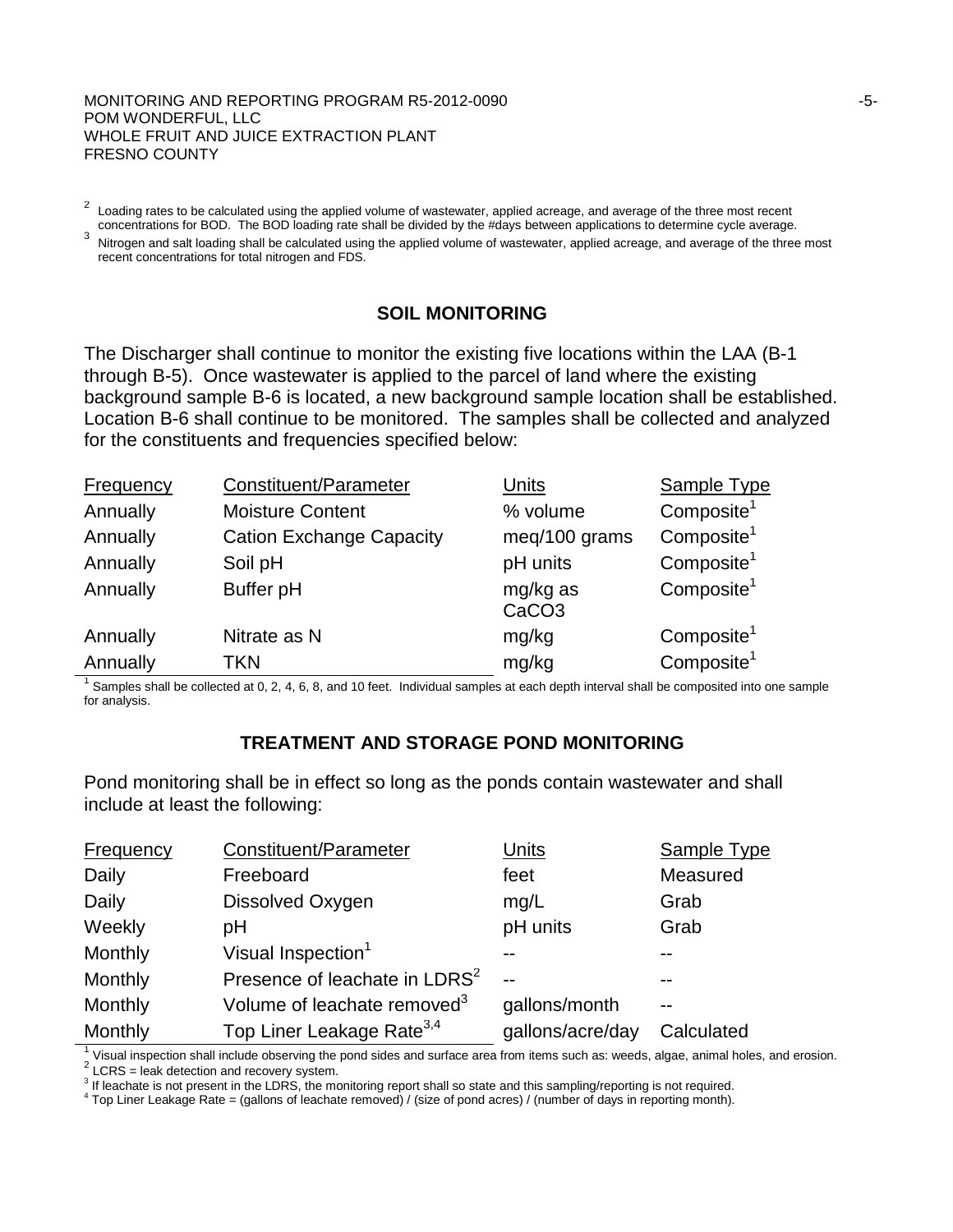#### MONITORING AND REPORTING PROGRAM R5-2012-0090 **FOLLOWING 1999** CONTROLLERY AND THE SERVICE OF SALE OF SALE OF SALE POM WONDERFUL, LLC WHOLE FRUIT AND JUICE EXTRACTION PLANT FRESNO COUNTY

## **REPORTING**

All monitoring results shall be reported in **Quarterly Monitoring Reports** which are due by the first day of the second month after the calendar quarter. Therefore, monitoring reports are due as follows:

> First Quarter Monitoring Report: **1 May** Second Quarter Monitoring Report: **1 August** Third Quarter Monitoring Report: **1 November** Fourth Quarter Monitoring Report: **1 February**.

**A transmittal letter shall accompany each monitoring report.** The transmittal letter shall discuss any violations that occurred during the reporting period and all actions taken or planned for correcting violations, such as operation or facility modifications. If the Discharger has previously submitted a report describing corrective actions or a time schedule for implementing the corrective actions, reference to the previous correspondence is satisfactory.

The following information is to be included on all monitoring and annual reports, as well as any report transmittal letters, submitted to the Central Valley Water Board:

Discharger: POM Wonderful, LLC Facility: Whole Fruit and Juice Extraction Plant MRP: R5-2012-0090 Contact Information (telephone number and email)

In reporting monitoring data, the Discharger shall arrange the data in tabular form so that the date, the constituents, and the concentrations are readily discernible. The data shall be summarized in such a manner that illustrates clearly, whether the Discharger complies with waste discharge requirements.

In addition to the details specified in Standard Provision C.3, monitoring information shall include the method detection limit (MDL) and the Reporting limit (RL) or practical quantitation limit (PQL). If the regulatory limit for a given constituent is less than the RL (or PQL), then any analytical results for that constituent that are below the RL (or PQL) but above the MDL shall be reported and flagged as estimated.

Laboratory analysis reports do not need to be included in the monitoring reports; however, the laboratory reports must be retained for a minimum of three years in accordance with Standard Provision C.3.

All monitoring reports shall comply with the signatory requirements in Standard Provision B.3.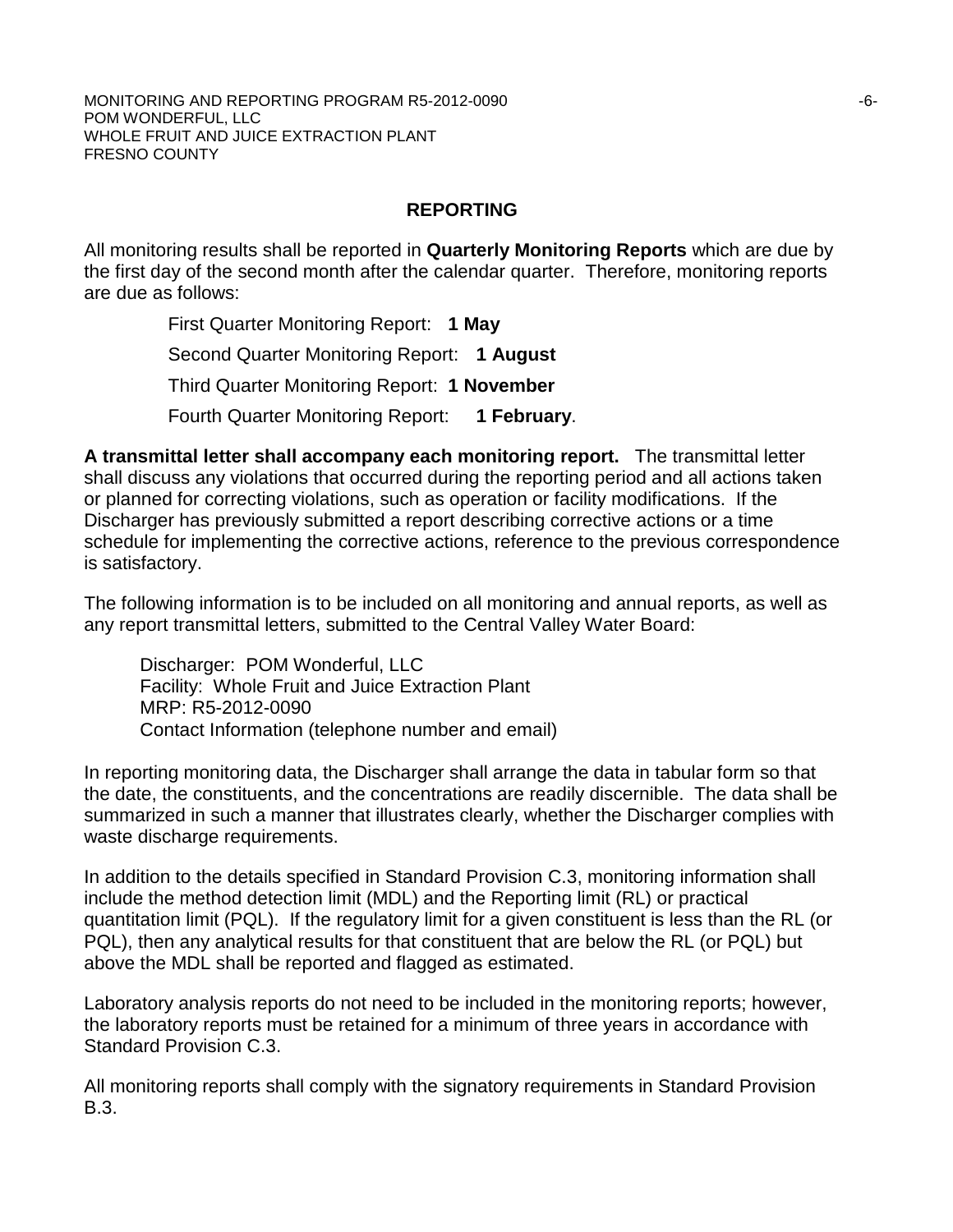MONITORING AND REPORTING PROGRAM R5-2012-0090  $-7$ -POM WONDERFUL, LLC WHOLE FRUIT AND JUICE EXTRACTION PLANT FRESNO COUNTY

All monitoring reports that involve planning, investigation, evaluation or design, or other work requiring interpretation and proper application of engineering or geologic sciences, shall be prepared by or under the direction of persons registered to practice in California pursuant to California Business and Professions Code sections 6735, 7835, and 7835.1.

At any time henceforth, the State or Central Valley Regional Water Board may notify the Discharger to electronically submit monitoring reports using the State Water Board's California Integrated Water Quality System (CIWQS) Program Web site [\(http://www.waterboards.ca.gov/ciwqs/index.html\)](http://www.waterboards.ca.gov/ciwqs/index.html) or similar system. Until such notification is given, the Discharger shall submit hard copy monitoring reports.

**A. All Quarterly Monitoring Reports,** shall include the following:

### **Wastewater reporting**

- 1. The results of influent and effluent monitoring specified on page 2.
- 2. For each month of the quarter, calculation of the maximum daily flow, monthly average flow, and cumulative annual flow.
- 3. For each month of the quarter, calculation of the average monthly effluent EC and BOD.

#### **Groundwater reporting**

- 1. The results of groundwater monitoring specified on page 3. If there is insufficient water in the well(s) for sampling the monitoring well(s) shall be reported as dry for that quarter.
- 2. For each monitoring well, a table showing groundwater depth, elevation, and constituent concentrations for at least five previous years, up through the current quarter.
- 3. A groundwater contour map based on groundwater elevations for that quarter. The map shall show the gradient and direction of groundwater flow under/around the LAA. The map shall also include the locations of all monitoring wells and wastewater storage and/or discharge areas.

## **Source Water reporting**

1. For each quarter include the results of monitoring for EC

## **Land Application Area reporting**

- 1. The results of the routine monitoring and loading calculations for BOD, nitrogen, and salts as specified on page 4.
- 2. Provide a Site Map of the LAA showing predominant features, and include field numbers and applied acreages.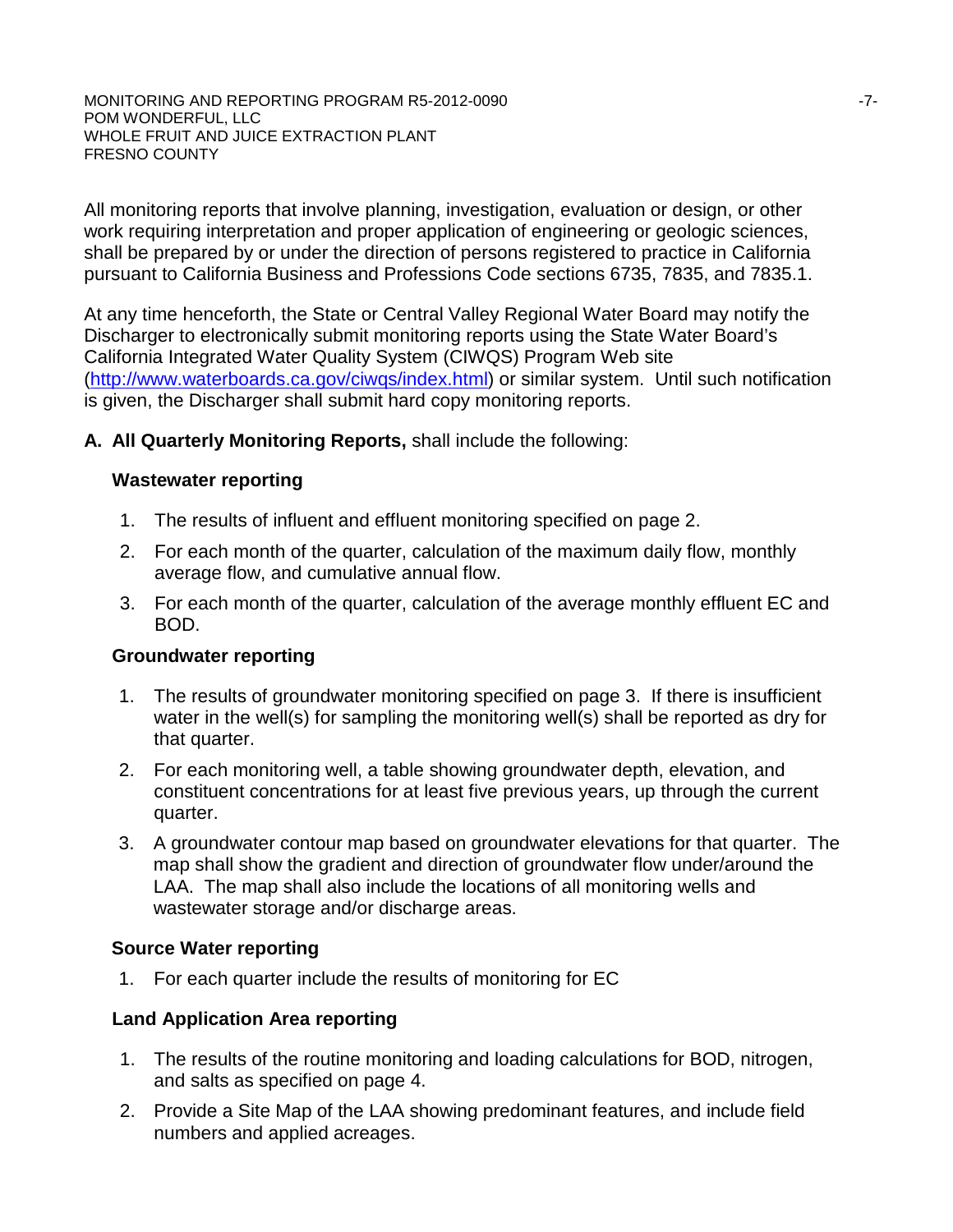- 3. For each month of the quarter, calculation of the monthly hydraulic load on each individual section for wastewater and supplemental irrigation water in millions of gallons.
- 4. A summary of the notations made in the LAA monitoring log during each quarter. The entire contents of the log do not need to be submitted.

# **Pond Monitoring reporting**

- 1. The results of the routine monitoring specified on page 5.
- **B. Fourth Quarter Monitoring Reports,** in addition to the above, shall include the following:

### **Wastewater**

- 1. The names and general responsibilities of all persons in charge of wastewater treatment and disposal.
- 2. The names and telephone numbers of persons to contact regarding the Plant for emergency and routine situations.
- 3. A statement certifying when the flow meter and other monitoring instruments and devices were last calibrated, including identification of who performed the calibrations (Standard Provision C.4).
- 4. A summary of any changes in processing that might affect waste characterization and/or discharge flow rates.

## **Solids/Sludge Monitoring**

- 1. Annual production totals in dry tons or cubic yards.
- 2. A description of disposal methods, including location, and Order number of regulatory permit (if appropriate). If more than one method is used, include the percentage disposed of by each method.

## **Soil Sampling**

1. The results of soil monitoring specified on page 5. The analytical results shall be presented in tabular form and include depth of sample. If no sample is collected at a specified depth it shall be noted in the table along with the reason no sample was collected.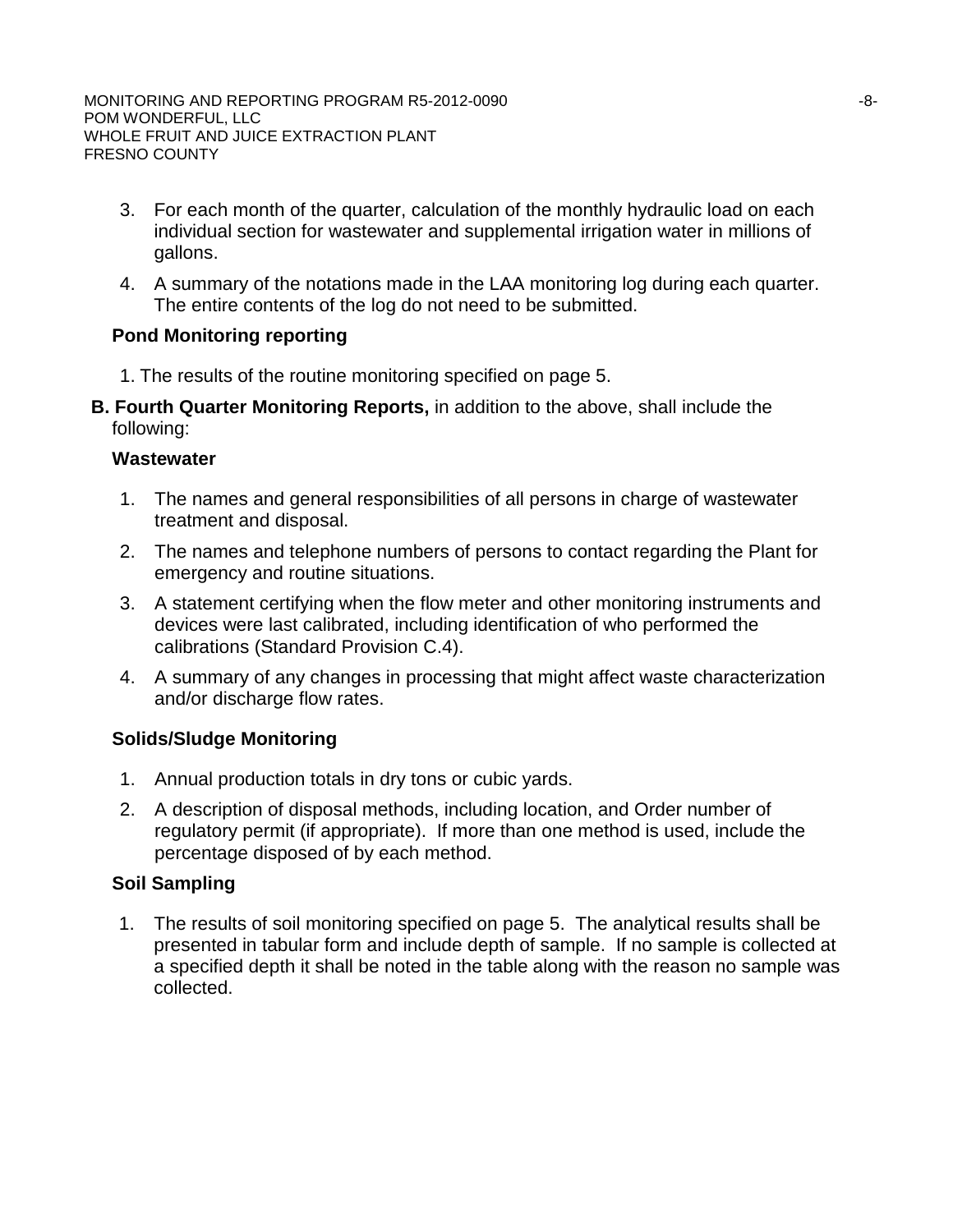2. A site map showing the location of each sampling point. The map shall also include the locations of all monitoring wells and wastewater storage and/or discharge areas.

### **Source Water**

1**.** Include the results of monitoring for General Minerals specified on Page 4.

### **Land Application Area**

- 2. The type of crop(s) grown, planting and harvest dates, and the quantified nitrogen and fixed dissolved solids uptakes (as estimated by technical references or, preferably, determined by representative plant tissue analysis). Include any soil and/or tissue sampling results.
- 3. The monthly and annual discharge volumes during the reporting year expressed as million gallons and inches.
- 4. A monthly balance for the reporting year that includes:
	- a. Monthly crop uptake
		- i. Crop water utilization rates are available from a variety of publications available from the local University of California Davis extension office.
		- ii. Irrigation efficiency Frequently, engineers include a factor from irrigation efficiency such that the application rate is slightly greater than the crop utilization rate. A conservative design does not include this value.
	- b. Monthly average precipitation this data is available at http://www.cimis.water.ca.gov/ or at http://www.ncdc.noaa.gov/oa/climate/online/ccd/nrmlprcp.html.
	- c. Monthly average and annual average discharge flow rates.
	- d. Monthly estimates of the amount of wastewater percolating below the root zone (i.e., amount of wastewater applied in excess of crop requirements)
- 5. A summary of average and cycle BOD loading rates.
- 6. The total pounds of nitrogen applied to the LAA, as calculated from the sum of the monthly loadings, and the total annual nitrogen loading to the LAA in lbs/acre-year.
- 7. The total pounds of fixed dissolved solids (FDS) that have been applied to the LAA, as calculated from the sum of the monthly loadings, and the total annual FDS loading to the LAA in lbs/acre-year.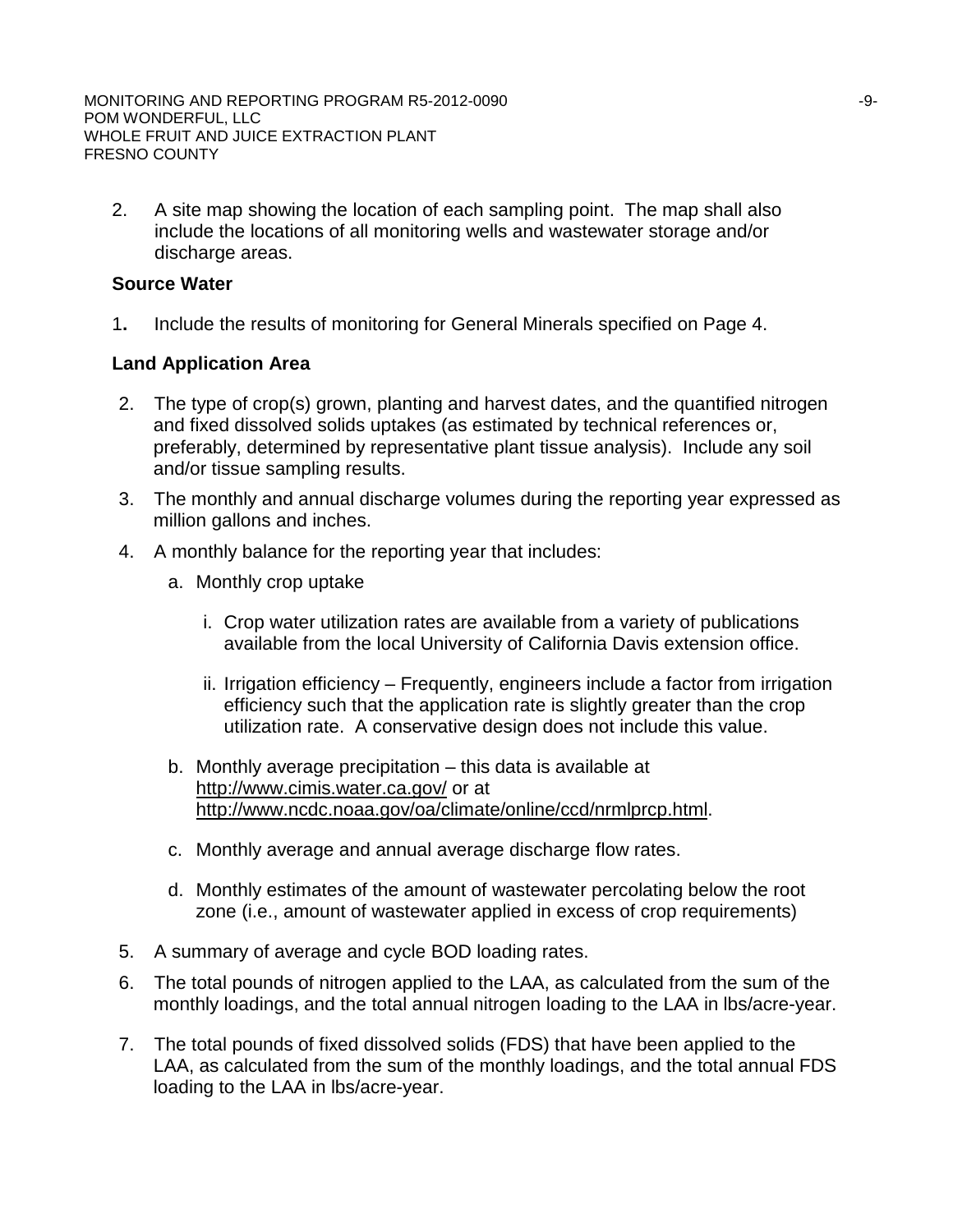MONITORING AND REPORTING PROGRAM R5-2012-0090 **FINDING** 10-10-POM WONDERFUL, LLC WHOLE FRUIT AND JUICE EXTRACTION PLANT FRESNO COUNTY

**C. Mitigation Reporting,** shall include a demonstration that the mitigation measures have been implemented and shall be submitted within 60 days of completion of construction activities associated with the expansion of the Plant. Two years after completion of construction activities, the Discharger shall report to the Board the acreage of previouslyfallow Prime Farmland and Farmland to Statewide Importance that was put into production following the conversion of APN 350-031-13 to agricultural reuse ponds.

The Discharger shall implement the above monitoring program on the first day of the month following adoption of this Order.

PAMELA C. CREEDON, Executive Officer

\_\_\_\_\_\_\_\_\_\_\_\_\_\_\_\_\_\_\_\_\_\_\_\_\_\_\_\_\_\_\_\_\_\_\_\_\_ (Date)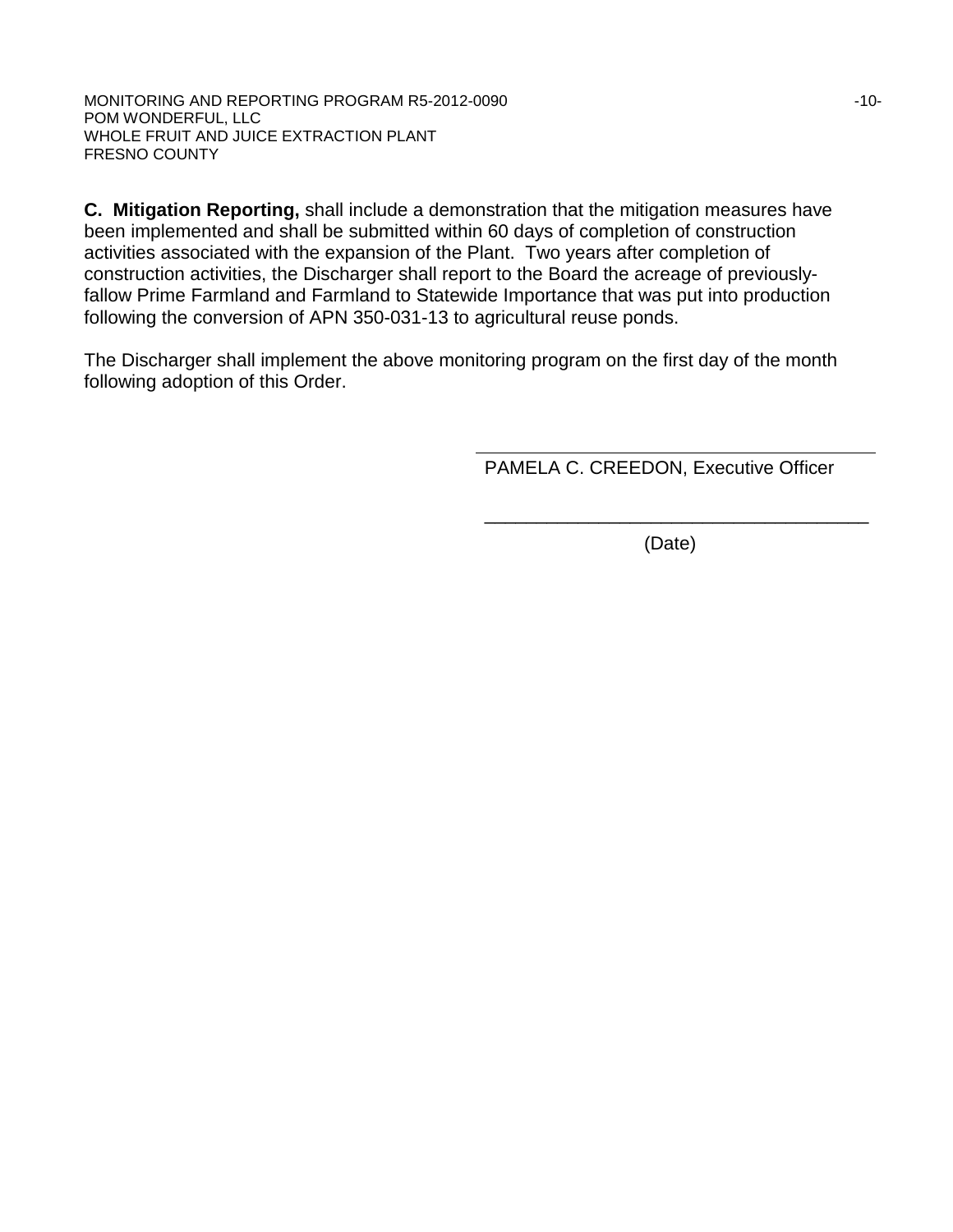MONITORING AND REPORTING PROGRAM R5-2012-0090 **FOR A 2012 11-**POM WONDERFUL, LLC WHOLE FRUIT AND JUICE EXTRACTION PLANT FRESNO COUNTY

# **GLOSSARY**

| BOD <sub>5</sub>     | Five-day biochemical oxygen demand                                                                                                                                                   |
|----------------------|--------------------------------------------------------------------------------------------------------------------------------------------------------------------------------------|
| <b>CBOD</b>          | Carbonaceous BOD                                                                                                                                                                     |
| <b>DO</b>            | Dissolved oxygen                                                                                                                                                                     |
| EC                   | Electrical conductivity at 25° C                                                                                                                                                     |
| <b>FDS</b>           | <b>Fixed dissolved solids</b>                                                                                                                                                        |
| <b>NTU</b>           | Nephelometric turbidity unit                                                                                                                                                         |
| <b>TKN</b>           | Total Kjeldahl nitrogen                                                                                                                                                              |
| <b>TDS</b>           | <b>Total dissolved solids</b>                                                                                                                                                        |
| <b>TSS</b>           | Total suspended solids                                                                                                                                                               |
| Continuous           | The specified parameter shall be measured by a meter continuously.                                                                                                                   |
| 24-hr Composite      | Samples shall be a flow-proportioned composite consisting of at least eight<br>aliquots.                                                                                             |
| Daily                | Samples shall be collected every day except weekends or holidays.                                                                                                                    |
| <b>Twice Weekly</b>  | Samples shall be collected at least twice per week on non-consecutive days.                                                                                                          |
| Weekly               | Samples shall be collected at least once per week.                                                                                                                                   |
| <b>Twice Monthly</b> | Samples shall be collected at least twice per month during non-consecutive<br>weeks.                                                                                                 |
| Monthly              | Samples shall be collected at least once per month.                                                                                                                                  |
| <b>Bimonthly</b>     | Samples shall be collected at least once every two months (i.e., six times per<br>year) during non-consecutive months.                                                               |
| Quarterly            | Samples shall be collected at least once per calendar quarter. Unless<br>otherwise specified or approved, samples shall be collected in March, June,<br>September, and December.     |
| Semiannually         | Samples shall be collected at least once every six months (i.e., two times per<br>year). Unless otherwise specified or approved, samples shall be collected in<br>June and December. |
| Annually             | Samples shall be collected at least once per year. Unless otherwise<br>specified or approved, samples shall be collected in June.                                                    |
| mg/L                 | Milligrams per liter                                                                                                                                                                 |
| mL/L                 | Milliliters [of solids] per liter                                                                                                                                                    |
| ug/L                 | Micrograms per liter                                                                                                                                                                 |
| umhos/cm             | Micromhos per centimeter                                                                                                                                                             |
| mgd                  | Million gallons per day                                                                                                                                                              |
| MPN/100 mL           | Most probable number [of organisms] per 100 milliliters                                                                                                                              |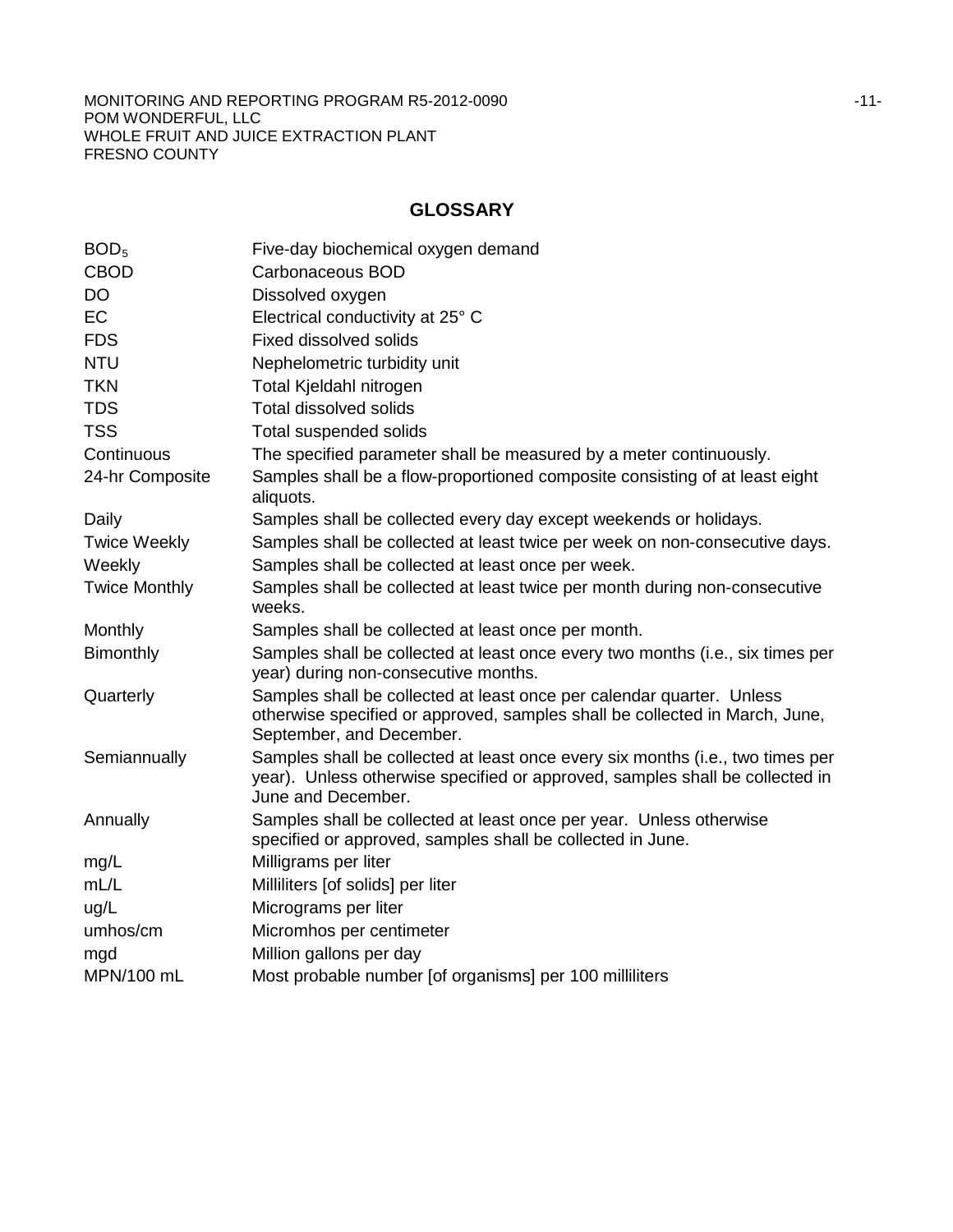## INFORMATION SHEET

R5-2012-0090 POM WONDERFUL, LLC WHOLE FRUIT AND JUICE EXTRACTION PLANT FRESNO COUNTY

## **BACKGROUND**

Waste Discharge Requirements (WDRs) Order No. 93-126 was originally issued to Met West Agribusiness for the discharge of waste to land from combined waste streams from apple juice and fruit slice and dice processing and fruit packing processing operations at a facility located at 5286 Del Rey Avenue in Fresno County. Subsequent name change orders were issued for the change in ownership of the facility to Del Rey Juice Company (2002) and to POM Wonderful, LLC (POM) (2008). In May 2009, POM submitted a Report of Waste Discharge (RWD) and Technical Report for expansion of its whole fruit and juice extraction of pomegranates at the facility. POM submitted additional information to supplement the 2009 RWD in March 2012. POM's existing operations include pomegranate whole fruit packing, juice extraction and concentration, bottling facilities, tea production, wastewater treatment, and land application of treated wastewater.

The operational parameters of WDRs Order No. 93-126 include a maximum daily discharge limit of 0.125 million gallons per day (mgd) from the combined waste streams to the treatment/storage ponds and an annual average daily discharge limit up to 1.256 mgd from the treatment/storage ponds to cropland (115 acres of vineyards and 88 acres of alfalfa). Waste application rates at the land application site, "shall not exceed the environmental conditions at the site or 100 lbs BOD/acre/day, whichever is less."

The juicing process includes pressing, evaporating, blending, and drumming for the juice and tea product lines. Juice is processed from October through January. Tea is produced year round with primary operation from February through September. Process control improvements were implemented for juice extraction and concentrate operations during 2007 and 2008 that improved the water quality of the waste streams. These improvements include:

- Utilizing partial fruit in the processing/juicing operation instead of washing into waste streams,
- High pressure fruit wash system that utilizes less water,
- Capturing juice from fruit that is waiting to be processed instead of washing juice to waste streams,
- Sediment traps in the juice extraction plant that collect debris during washdown,
- Filter retentate system in the juice extraction plant to collect filtering by-products. POM reports a 50% reduction in  $BOD<sub>5</sub>$  as a result. Collected by-product is shipped off-site for disposal,
- "Leuter Water" reuse system. Potable water in the evaporative condensate process is reused as Leuter Water for equipment washdown and clean-up within the plant. POM reports a 30% reduction in hydraulic loading as a result,
- Valve on dispensing hose to minimize spillage when filling juice concentrate drums,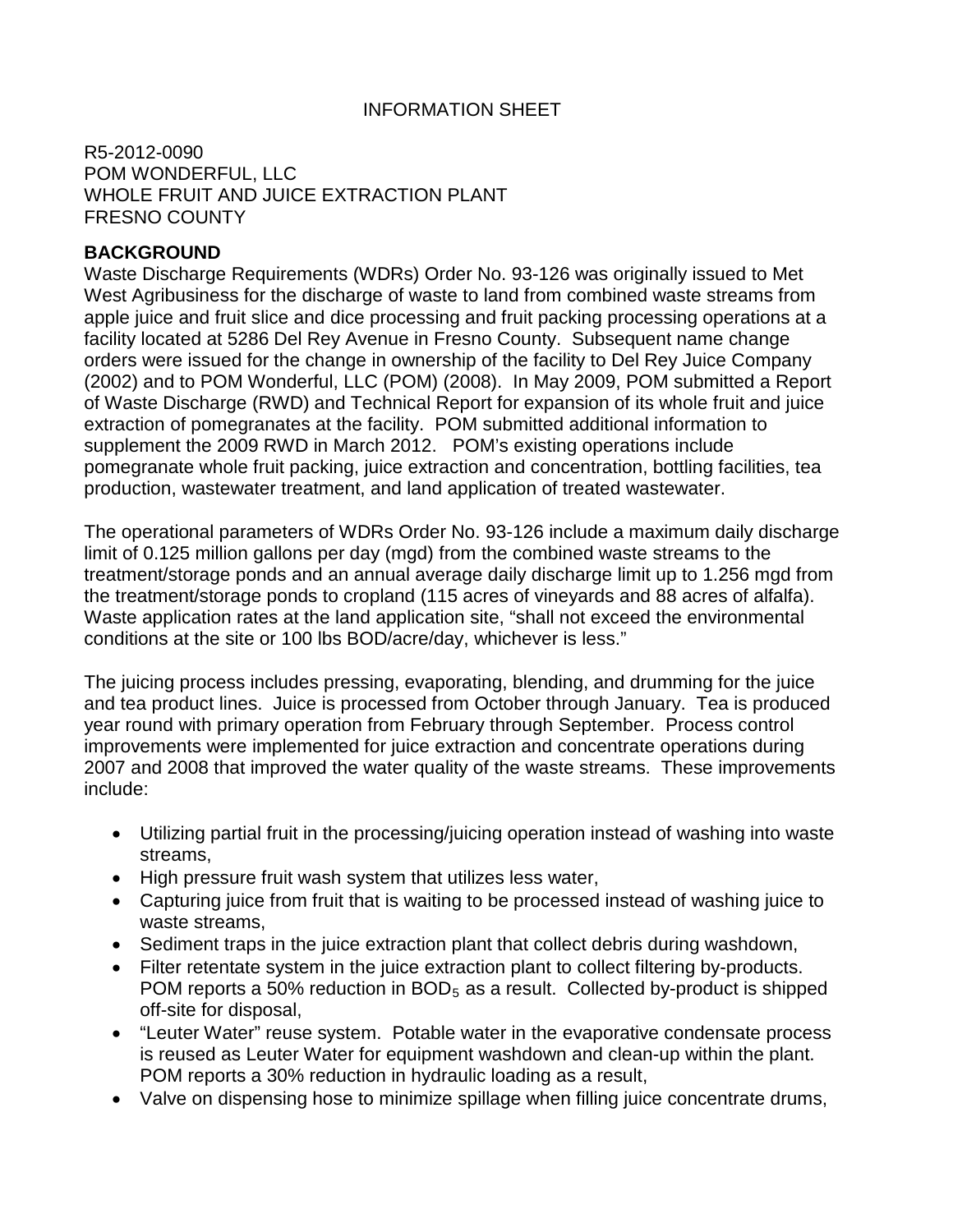INFORMATION SHEET – R5-2012-0090 -2- POM WONDERFUL, LLC WHOLE FRUIT AND JUICE EXTRACTION PLANT FRESNO COUNTY

• Computerized chemical tracking system to reduce over-dosing bottles during the bottle sterilization process, resulting in the reduction of TDS in the waste stream.

Wastewater treatment includes four screening stations within the production facility, pH adjustment and nutrient addition, a primary treatment pond (aeration) and a secondary treatment pond (facultative) prior to discharge to either a storage pond or cropland for irrigation. Screening stations are located at the effluent of juice concentration, juice extraction, fresh fruit packing, and cold storage. pH adjustment utilizing potassium hydroxide and nutrient addition occurs as needed prior to the discharge to ponds. The storage capacity of the primary treatment, secondary treatment, and storage pond are 6, 12, and 24 million gallons, respectively. The primary aeration and the secondary facultative ponds were installed in the early 1990's; each with a single layer 40 mil HDPE liner. In 2005, the storage pond was constructed with a primary 80 mil HPDE layer and a secondary 60 mil HDPE layer with a leak detection and recovery system installed between HDPE layers. In 2008 and 2009, the secondary facultative and primary aeration ponds, respectively, were retrofitted with two HPDE layers and leak detection and recovery systems similar to the storage pond. During and following construction of the storage pond, POM submitted technical information, certified by a California registered civil engineer, documenting stability analysis, transmissivity, interface friction, independent laboratory testing of liner material, and construction quality control of liner installation. Following liner retrofit activities for the primary and secondary ponds, POM submitted a letter and photographs summarizing liner installation procedures.

Storm water is collected and discharged to a separate unlined basin where it percolates to groundwater. POM has indicated that it sometimes diverts the first flush of rainfall runoff to the treatment ponds instead of the unlined storm water pond.

The culls and large fruit solids produced by juicing activities are hauled off site and used as cattle silage. During the summer months when irrigation demand is high and the storage pond is empty, sludge is dried in the empty storage pond. POM manually sweeps the dried sludge into windrows and loads it into the bed of a four-wheel all-terrain vehicle equipped with soft turf tires that is driven in and out of the pond on mats to protect the pond liner. The dried sludge is then stockpiled next to the storage pond on dirt that has been covered with an asphalt based sealer. The stockpile is covered with a tarp. Dried sludge is applied to up to 38.97 acres of cropland between monitoring wells MW-4 and MW-8. Dried sludge has not been applied to cropland since 2008. The sludge application area also receives treated wastewater.

Two soil moisture probes are installed in cropland in the sludge application area to monitor the vadose zone in order to improve irrigation practices at the site.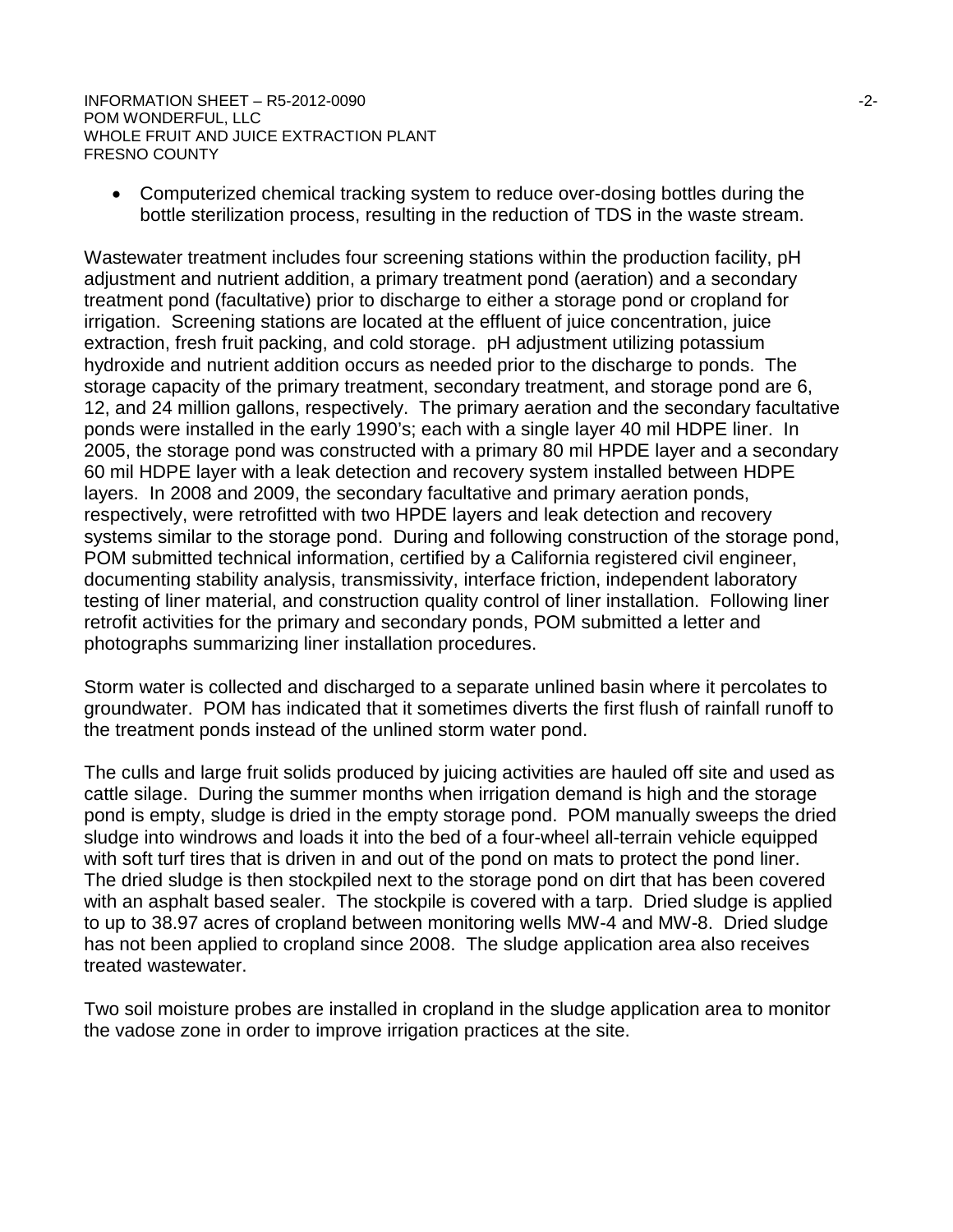INFORMATION SHEET – R5-2012-0090 -3- POM WONDERFUL, LLC WHOLE FRUIT AND JUICE EXTRACTION PLANT FRESNO COUNTY

In 2006, POM purchased a 75-acre parcel of land for additional acreage for wastewater application in anticipation of expansion of production at the facility.

The expansion and corresponding effluent limits requested by POM are in its RWD are summarized below:

- Average daily discharge of 900,000 gallons per day (gpd) from the facility to the treatment/storage ponds from October 1 through January 31,
- Average daily discharge of 150,000 gpd from the facility to the treatment/storage ponds from February 1 through September 30,
- Maximum daily discharge of 1,200,000 gpd from the facility to the treatment/storage ponds year round,
- Annual average daily discharge (treated wastewater and groundwater) of 1,500,000 gpd from treatment/storage ponds to cropland (POM has the ability to add groundwater to the ponds prior to discharge to cropland),
- pH of treatment/storage ponds to be between 6.5 and 8.5,
- Dissolved oxygen at top 1-foot of treatment/storage ponds > 1.0 mg/L,
- Instantaneous  $BOD<sub>5</sub>$  loading rate to cropland  $<$  100 lbs/acre/day,
- Nutrient loading rate to cropland shall not exceed crop demand,
- Construction of up to two additional wastewater storage ponds with a combined capacity of 68 million gallons with similar liners and leak detection and recovery systems as the existing ponds; and
- Wastewater application to 291 acres of alfalfa (with periodic rotation of oats or barley/sudan grass).

## **Wastewater**

Wastewater at the Plant generated from the fresh fruit side of the business includes washing, sorting, grading, packing, and processing of the fruit for the various product lines. Wastewater generated from the juice extraction includes pressing, evaporating, blending, drumming, and equipment cleaning. The wastewater is screened to remove solids before it drains into a concrete "pre-treatment" sump where pH adjustment with potassium hydroxide and nutrient addition occur as needed, from which it is pumped to a primary aeration pond and a secondary facultative pond before being discharged to a storage pond or cropland.

The following data depicts POM's treated wastewater concentrations based on analytical data from 2010 and 2011:

|                                | Number of |                |             |  |
|--------------------------------|-----------|----------------|-------------|--|
| Parameter                      | Units     | <b>Samples</b> | Mean Result |  |
| Total dissolved solids (TDS)   | mq/L      | 4              | 492         |  |
| Fixed dissolved solids (FDS)   | mq/L      | 4              | 261         |  |
| <b>Electrical conductivity</b> | umhos/cm  |                | 609         |  |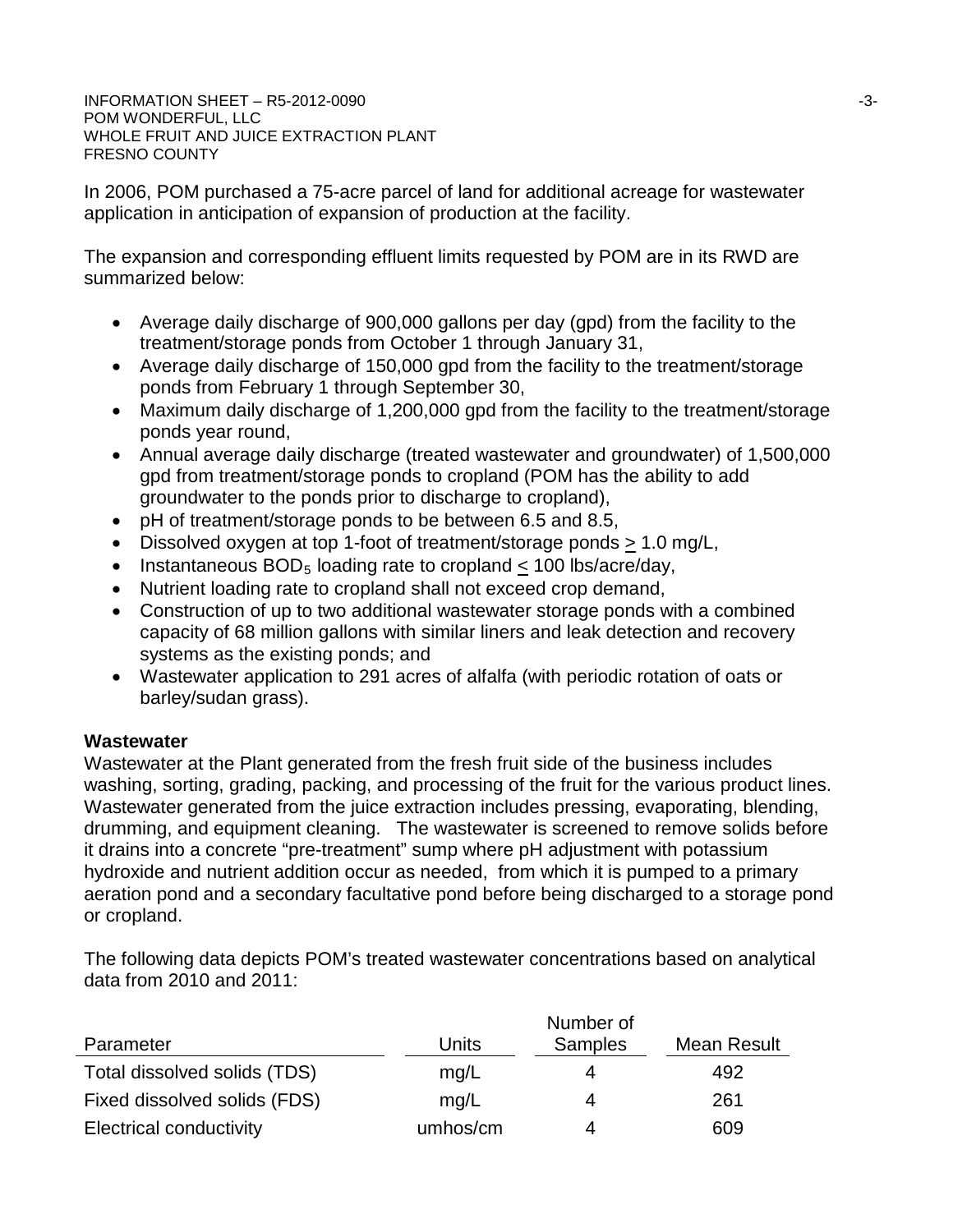|                                  |       | Number of      |             |  |
|----------------------------------|-------|----------------|-------------|--|
| Parameter                        | Units | <b>Samples</b> | Mean Result |  |
| <b>Nitrate</b>                   | mg/L  | 4              | 2.0         |  |
| Total nitrogen                   | mg/L  | 4              | 14          |  |
| <b>Boron</b>                     | mg/L  | 4              | 0.12        |  |
| Iron                             | mg/L  | 4              | 1.3         |  |
| Manganese                        | mg/L  | 4              | 0.05        |  |
| Chloride                         | mg/L  | 4              | 97          |  |
| <b>Sulfate</b>                   | mg/L  | 4              | <b>ND</b>   |  |
| <b>Biochemical Oxygen Demand</b> | mg/L  | 4              | 45          |  |

**Source Water:** Source water is provided by the Del Rey Community Services District's groundwater wells and distribution system. The 2011 Consumer Confidence Report indicates that the source water is very good, with an EC of 130 umhos/cm, and nitrate as  $(NO<sub>3</sub>)$  of 3.97 mg/L. There are two additional supply wells on-site within the Land Application Area (LAA) that are used for irrigation.

## **Disposal Methods**

**Solids and sludge**: Solids removed during processing of pomegranates are collected in storage bins and sold for use as cattle feed. Sludge is removed from the storage pond, dried, and applied to the LAA.

**Reuse**: After treatment, the wastewater is distributed to an irrigation system and used to irrigate 115 acres of vineyards and 88 acres of alfalfa. In order to handle the additional wastewater from the expansion of the facility, POM proposes to remove the 115 acres of vineyards and plant with alfalfa, plant alfalfa in previously fallow cropland, and plant alfalfa on a recently purchased 75 acres parcel of land. In total, there will be 291 acres of alfalfa in the LAA.

## **GROUNDWATER CONDITIONS**

Based on groundwater monitoring performed by POM in accordance with the Monitoring and Reporting Program 93-126, depth to groundwater underneath the LAA varies historically from 20 to 50 feet below ground surface and generally flows in a westsouthwesterly direction; with a gradient of approximately 0.0025 to 0.0041.

Five groundwater monitoring wells were installed in 1993 by the previous plant owner (MW-1 through MW-5). POM installed three additional groundwater monitoring wells in May 2005 (MW-6 through MW-8) and two more in January 2012 (MW-9 and MW-10). The last two wells were installed to monitor groundwater upgradient and downgradient of the 75 acres that were purchased in 2006. According to information POM submitted with the RWD, soils encountered in the boreholes for the monitoring wells consisted of silty sands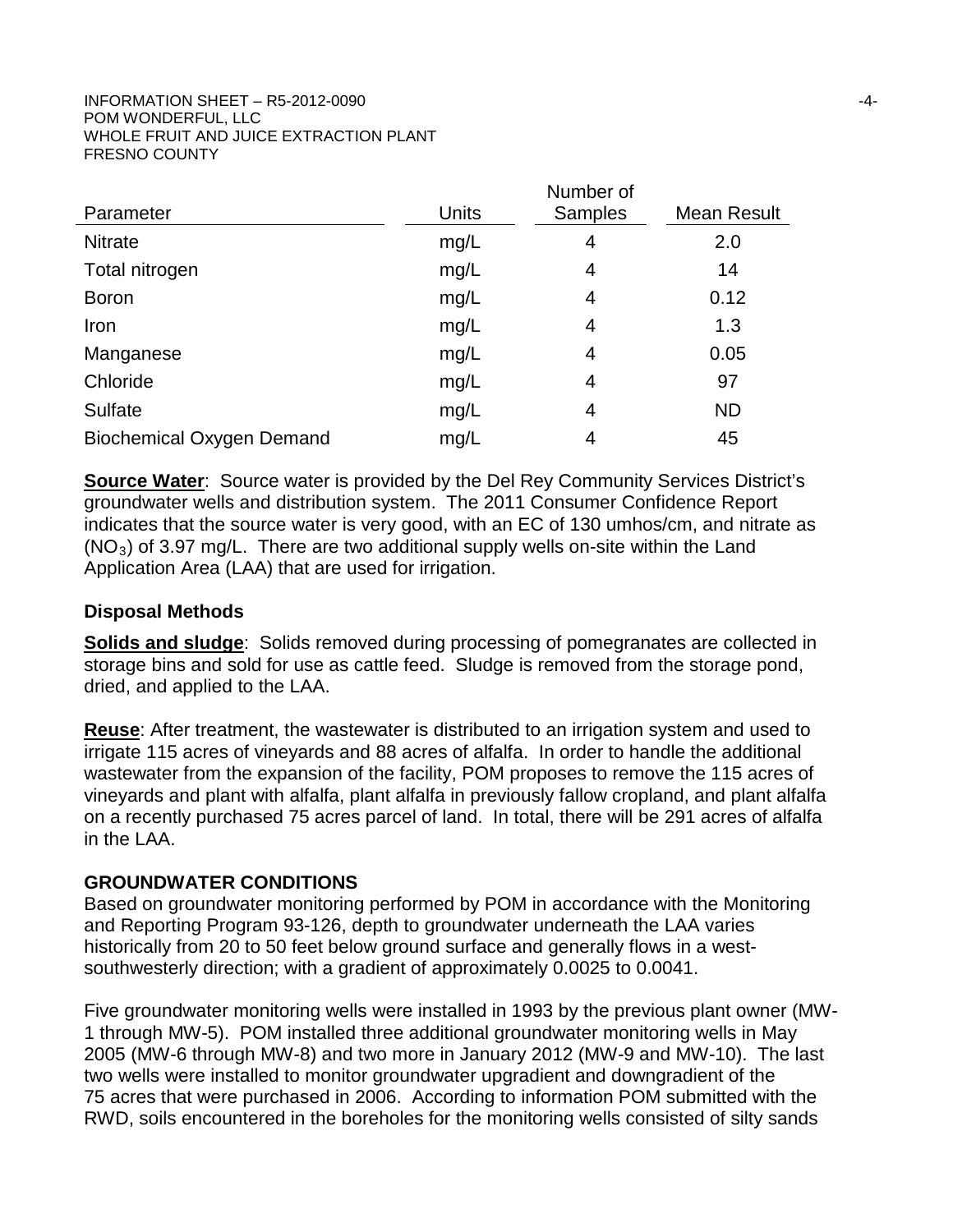#### INFORMATION SHEET – R5-2012-0090 -5- POM WONDERFUL, LLC WHOLE FRUIT AND JUICE EXTRACTION PLANT FRESNO COUNTY

and silts extending to depths varying from approximately 10 to 25 feet below ground surface (bgs). A 1-foot thick layer of hardpan was encountered at the southern portion of the LAA at a depth of approximately 3 feet bgs. Poorly graded sands were encountered below the surficial silty sands and silts that extended to the bottom of the boreholes at depths of 60 to 65 feet bgs. All of the monitoring wells have 25 or 30-foot screens.

|                 | <u>i Uni mundului Uluulumatul Qualite</u><br><b>DUULIIDUL LUTT</b> |        |        |        |        |             |             |  |
|-----------------|--------------------------------------------------------------------|--------|--------|--------|--------|-------------|-------------|--|
|                 | $MW-1$                                                             | $MW-2$ | $MW-3$ | $MW-5$ | $MW-6$ | <b>MW-7</b> | <b>MW-8</b> |  |
| EC (umhos/cm)   | 382                                                                | 161    | 103    | 41     | 754    | 492         | 1,002       |  |
| DO(mg/L)        | 6.9                                                                | 6.5    | 6.3    | 6.9    | 6.1    | 6.1         | 7.9         |  |
| ORP (mV)        | 100                                                                | 78     | 98     | 98     | 69     | 92          | 86          |  |
| Boron (mg/L)    | < 0.1                                                              | < 0.1  | < 0.1  | < 0.1  | < 0.1  | < 0.1       | < 0.01      |  |
| Chloride (mg/L) | 7.3                                                                | 3.3    | 1.7    | 1.5    | 21     | 7.9         | 17          |  |
| Copper (mg/L)   | < 0.05                                                             | < 0.05 | < 0.05 | < 0.05 | < 0.05 | < 0.05      | < 0.05      |  |
| Iron $(mg/L)$   | 0.12                                                               | < 0.05 | < 0.05 | 0.071  | < 0.05 | < 0.05      | < 0.05      |  |
| Manganese       | < 0.01                                                             | < 0.01 | < 0.01 | < 0.01 | < 0.01 | < 0.01      | < 0.01      |  |
| (mg/L)          |                                                                    |        |        |        |        |             |             |  |
| $NO3-N$ (mg/L)  | 7.1                                                                | 1.8    | 1.2    | 0.28   | 6.3    | 6.6         | 31          |  |
| $SO_4$ (mg/L)   | 34                                                                 | 9.6    | 3.5    | 2.0    | 27     | 33          | 40          |  |
| TDS (mg/L)      | 240                                                                | 110    | 76     | 87     | 440    | 300         | 630         |  |

POM Wonderful Groundwater Quality – December 2011

Soils within the area where wastewater is applied consist of loam, fine sandy loam, and sandy loam. Permeability of these soils range from 2.5 to 5.0 inches per hour.

POM proposes to bring recently fallow cropland, located downgradient of monitoring well MW-8, into production and incorporate it into the LAA. As such, the proposed Order requires POM to install a sufficient number of groundwater monitoring wells downgradient of this recently fallow cropland prior to discharging treated groundwater to this area.

## **Basin Plan, Beneficial Uses, and Regulatory Considerations**

The *Water Quality Control Plan for the Tulare Lake Basin, Second Edition, revised January* 2004 (hereafter Basin Plan) designates beneficial uses, establishes narrative and numerical water quality objectives, contains implementation plans and policies for protecting all waters of the Basin, and incorporates, by reference, plans and policies of the State Water Resources Control Board (State Water Board). Pursuant to Water Code section 13263(a), these requirements must implement the Basin Plan.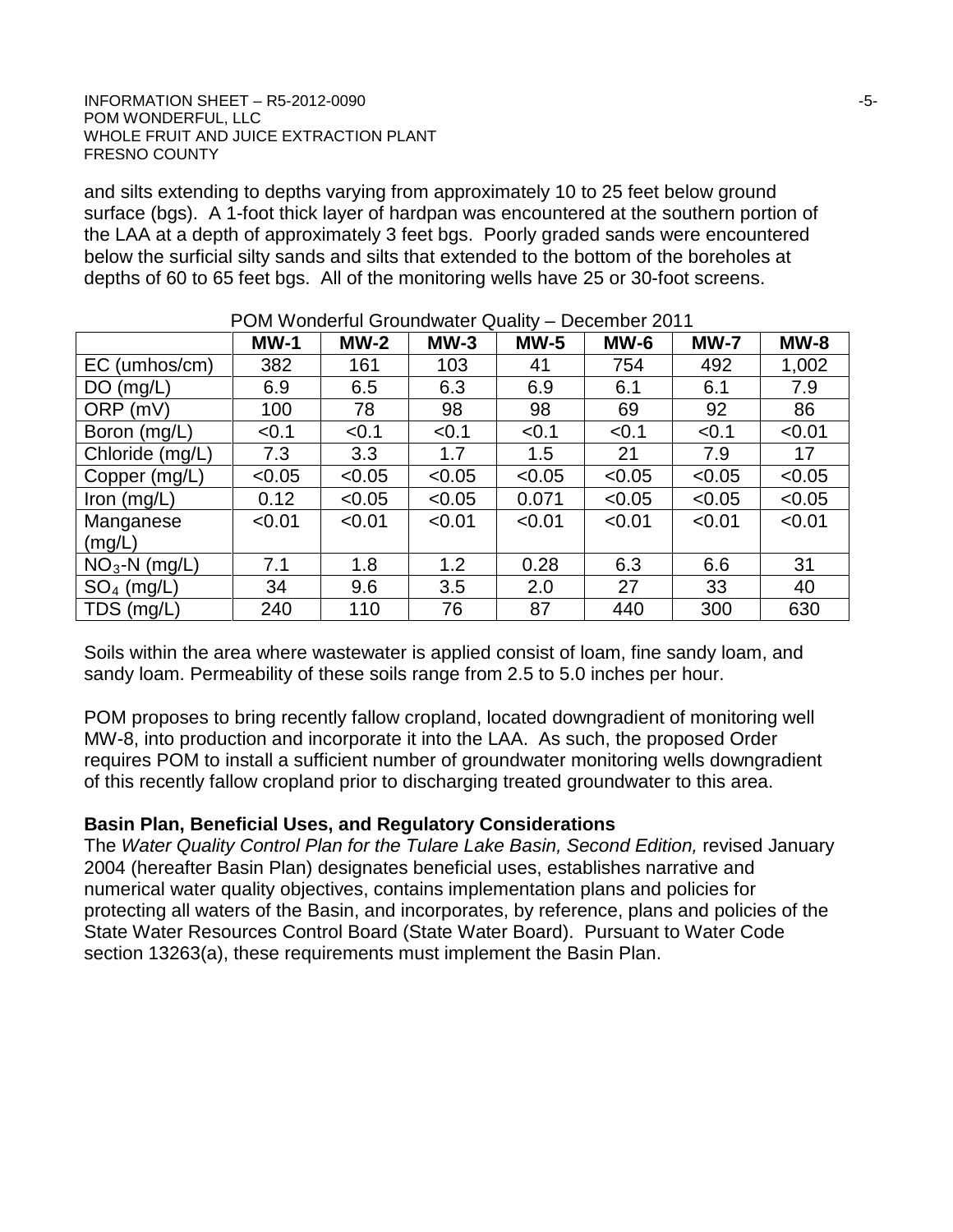#### $I$ NFORMATION SHEET – R5-2012-0090  $-6$ -POM WONDERFUL, LLC WHOLE FRUIT AND JUICE EXTRACTION PLANT FRESNO COUNTY

The Basin Plan indicates the greatest long-term problem facing the entire Tulare Lake Basin is increasing salinity in groundwater, a process accelerated by man's activities and particularly affected by intensive irrigated agriculture. The Basin Plan recognizes that degradation is unavoidable until there is a long-term solution to the salt imbalance. The Central Valley Water Board encourages proactive management of waste streams by dischargers to control addition of salt through use, and has established an incremental EC limitation of 500 umhos/cm over source water or a maximum of 1,000 umhos/cm, as the measure of the permissible addition of salt constituents through use. In addition, discharges to areas that may recharge good quality groundwater shall not exceed an EC of 1,000 umhos/cm, a chloride content of 175 mg/L, or a boron content of 1.0 mg/L.

## **Treatment and Control Practices**

POM provides treatment and control of the discharge that incorporates: (a) screening to remove excess solids from the waste stream, (b) hauling solids offsite for use as cattle feed, (c) primary aeration and secondary facultative ponds to reduce effluent BOD concentrations, (d) double lining of the treatment and storage ponds with 60 and 80 mil HDPE liners and leak detection systems, (e) organic loading rates consistent with EPA recommendations; (f) application of nitrogen at agronomic rates; (g) hydraulic loading at rates to preclude standing water on the LAA; and (h) groundwater monitoring to monitor the impact of the discharge on groundwater. In combination with the requirements of this Order, these treatment and control measures represent best practicable treatment and control (BPTC).

## **Antidegradation**

The antidegradation directives of State Water Board Resolution No. 68-16, "*Statement of Policy With Respect to Maintaining High Quality Waters in California*," or "Antidegradation Policy" require that waters of the State that are better in quality than established water quality objectives be maintained "consistent with the maximum benefit to the people of the State." Policy and procedures for complying with this directive are set forth in the Basin Plan.

Constituents of concern that have the potential to cause degradation of high quality waters include, in part, organics, nutrients and salts.

- a. To reduce the organic load of its discharge, POM has added treatment and reduced the strength of its wastewater and implemented BPTC measures, significantly reducing the organic load to the LAA and minimizing the potential for anoxic or reducing conditions in soil. These measures are expected to prevent odor and nuisance conditions and to preclude iron and manganese degradation of groundwater from organic loading. This Order requires POM to modify its sludge and wastewater application procedures upgradient of monitoring well MW-8 in order to protect groundwater and to submit a Salinity Control Plan for the facility.
- b. For nitrogen and nitrates, reduction of nitrogen through treatment and application of wastewater at agronomic rates for both nutrient and hydraulic loading should preclude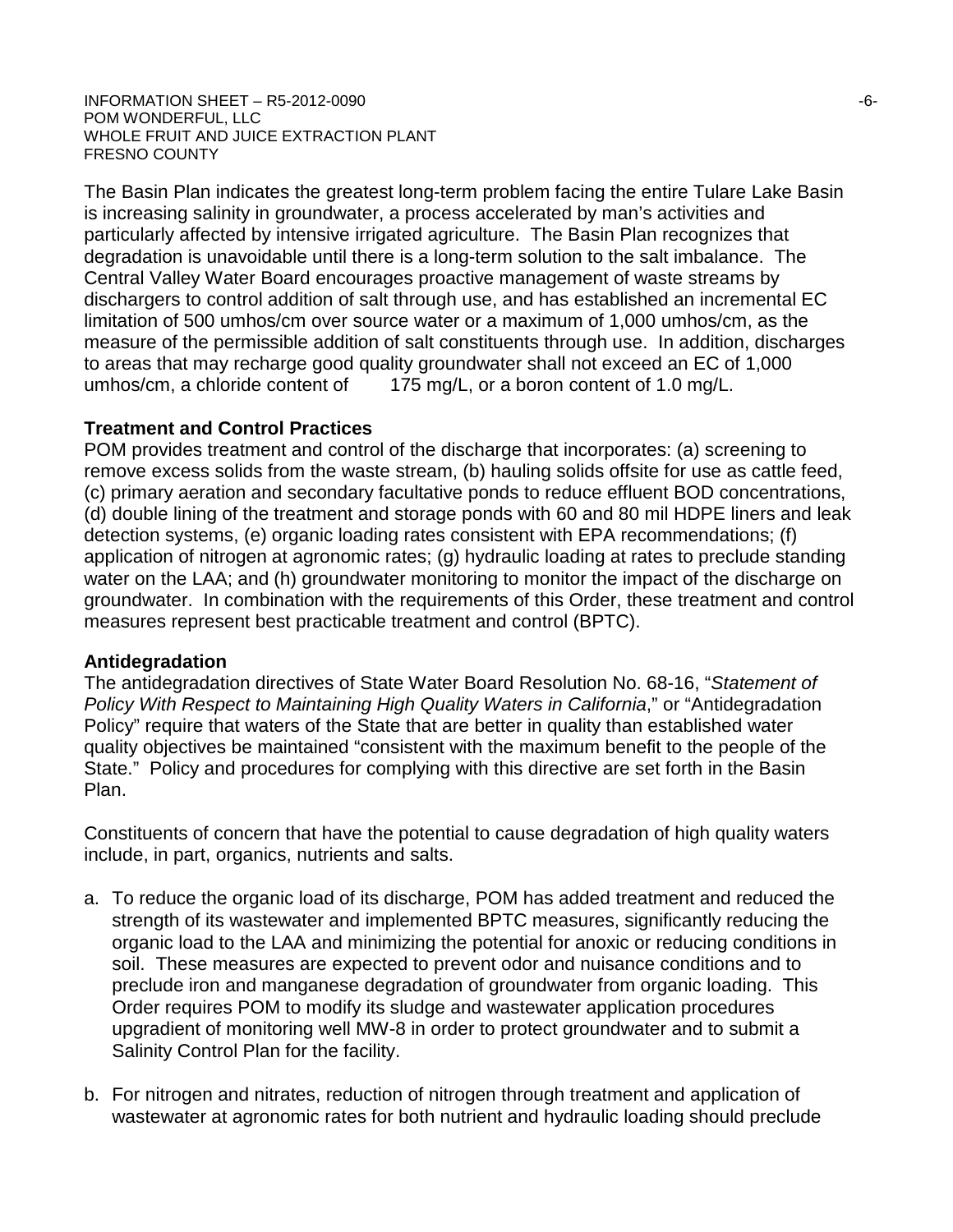degradation of groundwater exceeding water quality objectives. Groundwater downgradient of the discharge does not exceed (except MW-8) the MCL for nitrate as nitrogen  $(NO<sub>3</sub>-N)$  of 10 mg/L, and is not expected to exceed it in the future. As stated above, POM will be required to investigate the groundwater degradation in the vicinity of MW-8 and modify its waste application practices accordingly in order to protect water quality.

c. For salinity, the effluent limit of 1,000 umhos/cm meets the Basin Plan requirement for food processors where a disproportionate increase in EC of the discharge over the EC of source water is due to organic dissolved solids from the raw food product and is not anticipated to result in the degradation of groundwater exceeding water quality objectives.

This Order establishes groundwater limitations that allow some degradation of high quality waters, but that will not unreasonably threaten present and anticipated beneficial uses or result in groundwater quality that exceeds water quality objectives set forth in the Basin Plan.

The discharge and the potential for groundwater degradation allowed by the proposed Order is consistent with the Antidegradation policy since: (a) The Order will result in POM's implementation of BPTC to minimize degradation, (b) the limited degradation allowed by this Order will not unreasonably affect present and anticipated beneficial uses of groundwater, or result in water quality less than water quality objectives, and (c) the limited degradation is of maximum benefit to people of the State, as the facility supports the local economy. In addition, the use of process wastewater for irrigation in place of higher quality groundwater will preserve a water resources, which is of further benefit to people of the State.

## **Title 27**

Unless exempt, the release of designated waste is subject to full containment pursuant to Title 27 requirements. Here, the discharge is exempt from the requirements of Title 27 pursuant to the wastewater exemption found at Title 27, section 20090(b) and pursuant to the reuse exemption found at Title 27, section 20090(h).

## **CEQA**

On 4 October 2012, the Central Valley Water Board adopted a Mitigated Negative Declaration in conjunction with adopting this Order for the expansion of the facility.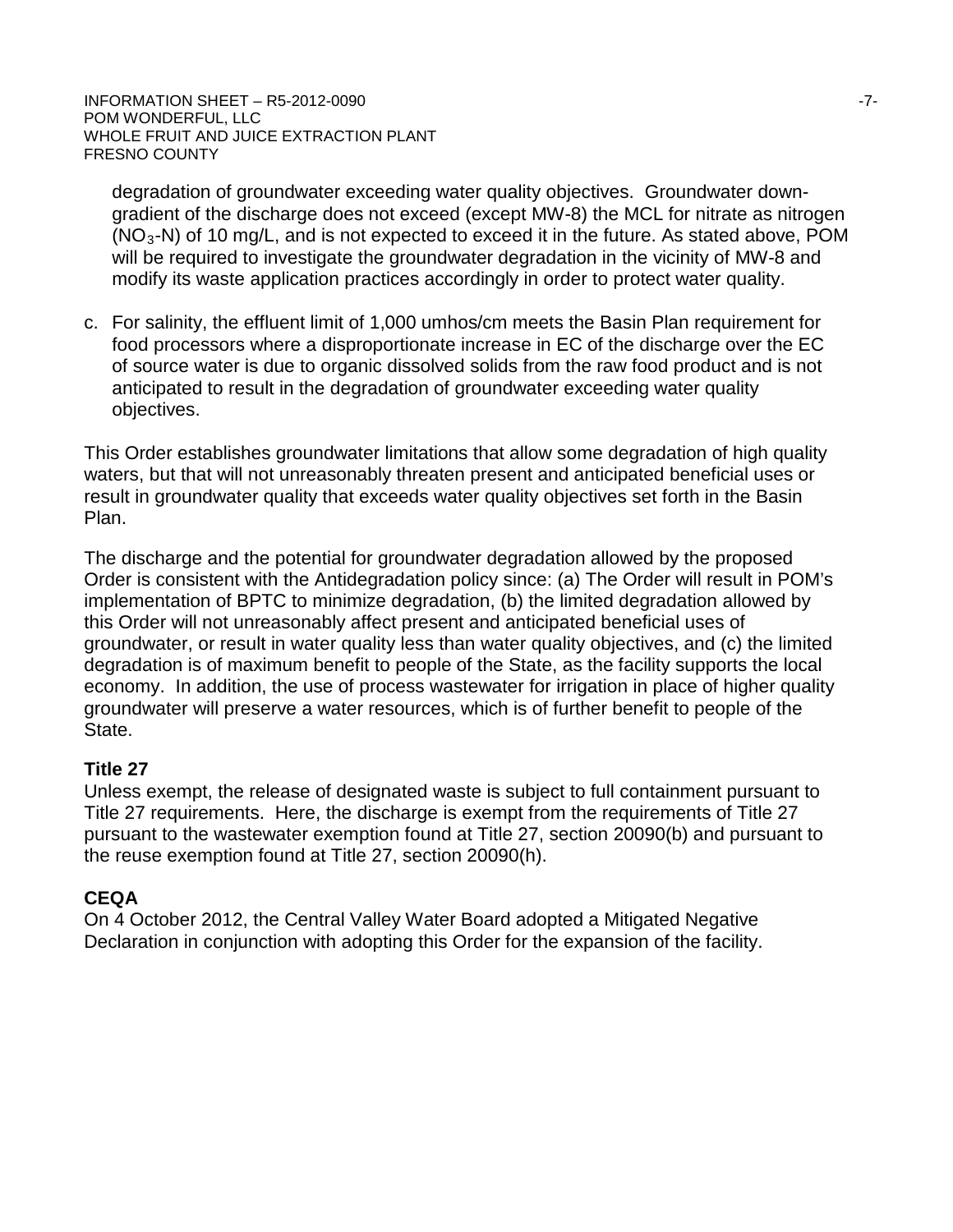$\blacksquare$ INFORMATION SHEET – R5-2012-0090  $\blacksquare$ POM WONDERFUL, LLC WHOLE FRUIT AND JUICE EXTRACTION PLANT FRESNO COUNTY

The proposed Order includes specific conditions intended to mitigate or avoid environmental effects on water quality. Specifically, the proposed Order:

- a. Sets limits for flow, EC, chloride, and BOD loading;
- b. Requires application of wastewater at agronomic rates;
- c. Establishes groundwater limits;
- d. Establishes a monitoring and reporting program; and
- e. Requires POM to investigate the cause of groundwater degradation in the vicinity of MW-8 and to modify its waste application procedures accordingly and submit a Salinity Control Plan.

## **Proposed Order Terms and Conditions**

## **Discharge Prohibitions, Effluent Limitations, Discharge Specifications, and Provisions**

The proposed Order prohibits discharge to surface waters and drainage courses.

The proposed Order incorporates the current flow limits of Order No. 93-126 until POM demonstrates the construction of an additional storage pond(s), installation of the appropriate number of groundwater monitoring wells downgradient of fallow cropland that will be brought into production, and sufficient cropland is available in the LAA. Upon completion of the above items, the proposed Order sets the flowing effluent flow limits:

- a. Average flow from the plant to ponds from October 1 through January 31 of 0.9 mgd;
- b. Average flow from the plant to ponds from February 1 through September 30 of 0.15 mgd;
- c. Maximum year round daily flow from plan to ponds of 1.2 mgd; and
- d. Annual average daily flow from ponds to cropland of 1.5 mgd.

The proposed Order sets limits for EC, chloride, and boron such that the monthly average of the discharge shall not exceed 1,000 umhos/cm, 175 mg/L, and 1.0 mg/L, respectively consistent with the Basin Plan. The proposed Order also requires POM to prepare and implement a Salinity Control Plan to control the salinity of the discharge.

To address the potential for the discharge to impact groundwater quality due to organic loading or the creation of nuisance conditions, the proposed Order will set a BOD loading limit to the LAA of 100 lbs/acre/day.

The proposed Order would prescribe groundwater limitations that implement water quality objectives for groundwater from the Basin Plan. The limitations require that the discharge not cause or contribute to exceedances of these objectives or natural background water quality, whichever is greater.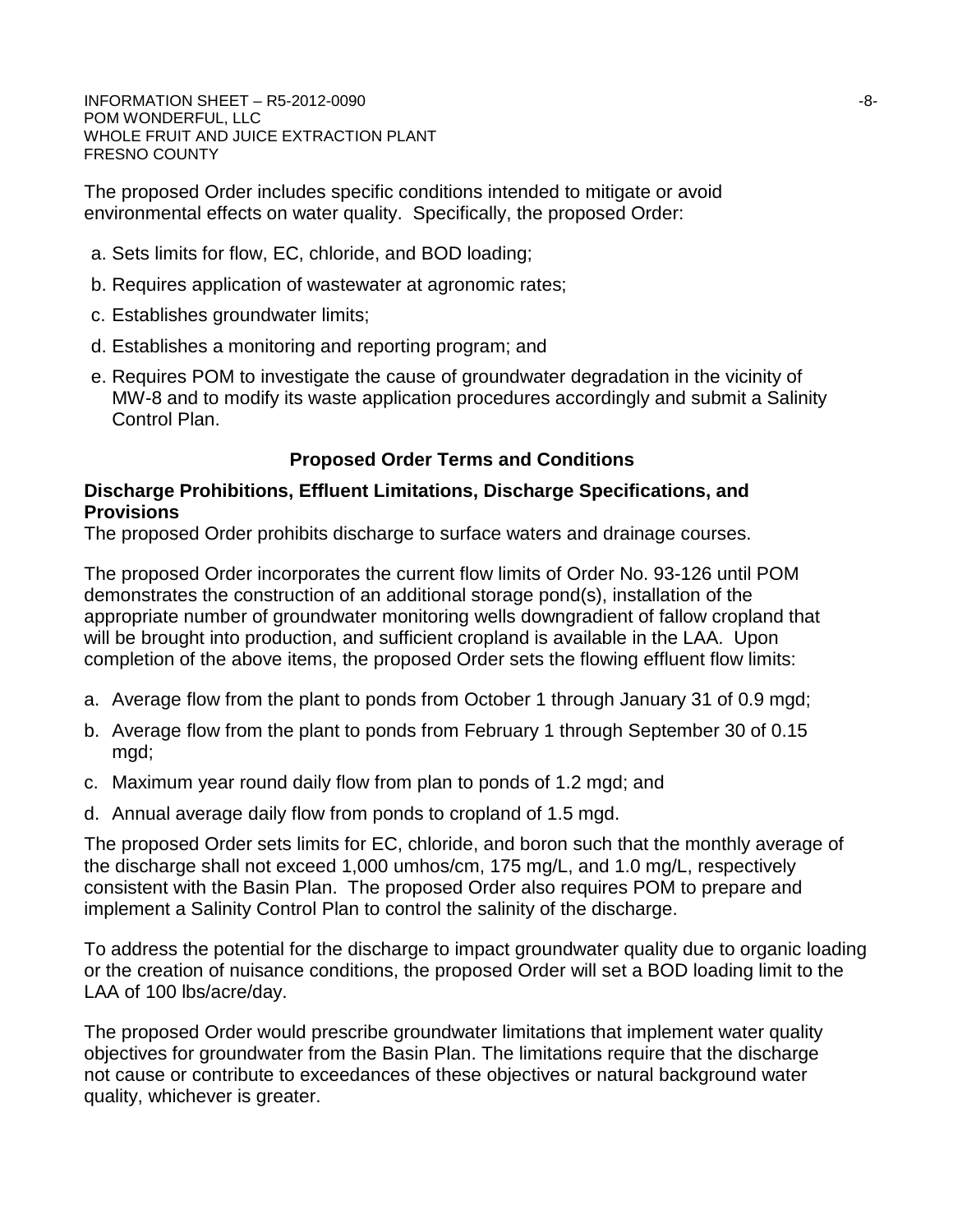#### INFORMATION SHEET – R5-2012-0090 -9- POM WONDERFUL, LLC WHOLE FRUIT AND JUICE EXTRACTION PLANT FRESNO COUNTY

The proposed Order sets site specific groundwater limits for nitrate and EC. The nitrate as nitrogen limit is set as the Primary MCL of 10 mg/L. The predominant crops for the area can tolerate irrigation water with an EC up to 1,000 umhos/cm with no reduction in crop yield. Considering predominant crop types and irrigation methods, the proposed Order sets a groundwater limit for EC of 900 umhos/cm, which should preclude impairment of agricultural beneficial uses and is the secondary MCL for EC consistent with beneficial uses for municipal and domestic supply. For constituents identified in Title 22, the MCLs quantified therein also apply as groundwater limitations. For primary MCLs, the groundwater limitation is an instantaneous concentration and for secondary MCLs, the groundwater limitation is an annual average concentration.

### **Monitoring Requirements**

Water Code section 13267 authorizes the Central Valley Water Board to require monitoring and technical reports as necessary to investigate the impact of a waste discharge on waters of the State. In recent years there has been increased emphasis on obtaining all necessary information, assuring the information is timely as well as representative and accurate, and thereby improving accountability of any discharger for meeting the conditions of discharge. Water Code section 13268 authorizes the assessment of administrative civil liability for failure to submit required monitoring and technical reports.

The proposed Order includes influent and effluent monitoring requirements, soil sampling, and groundwater monitoring. In addition, the proposed Order requires monitoring of the LAA and loading calculations for organics, nutrients, and salts. This monitoring is necessary to characterize the discharge, and evaluate compliance with effluent limitations and discharge specifications prescribed in the Order.

## **Reopener**

The conditions of discharge in the proposed Order were developed based on currently available technical information and applicable water quality laws, regulations, policies, and plans, and are intended to assure conformance with them. It may be appropriate to reopen the Order if new technical information is provided or if applicable laws and regulations change.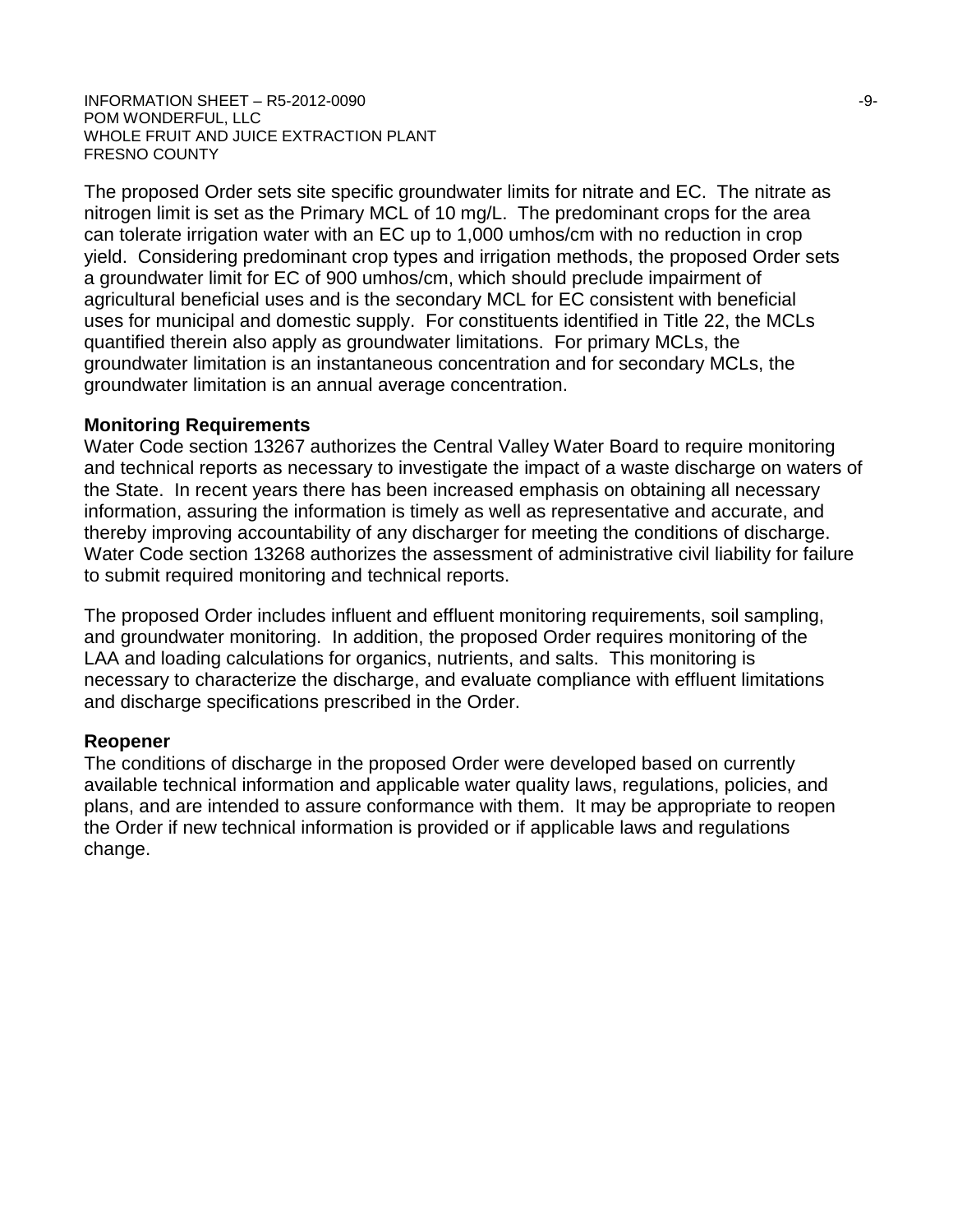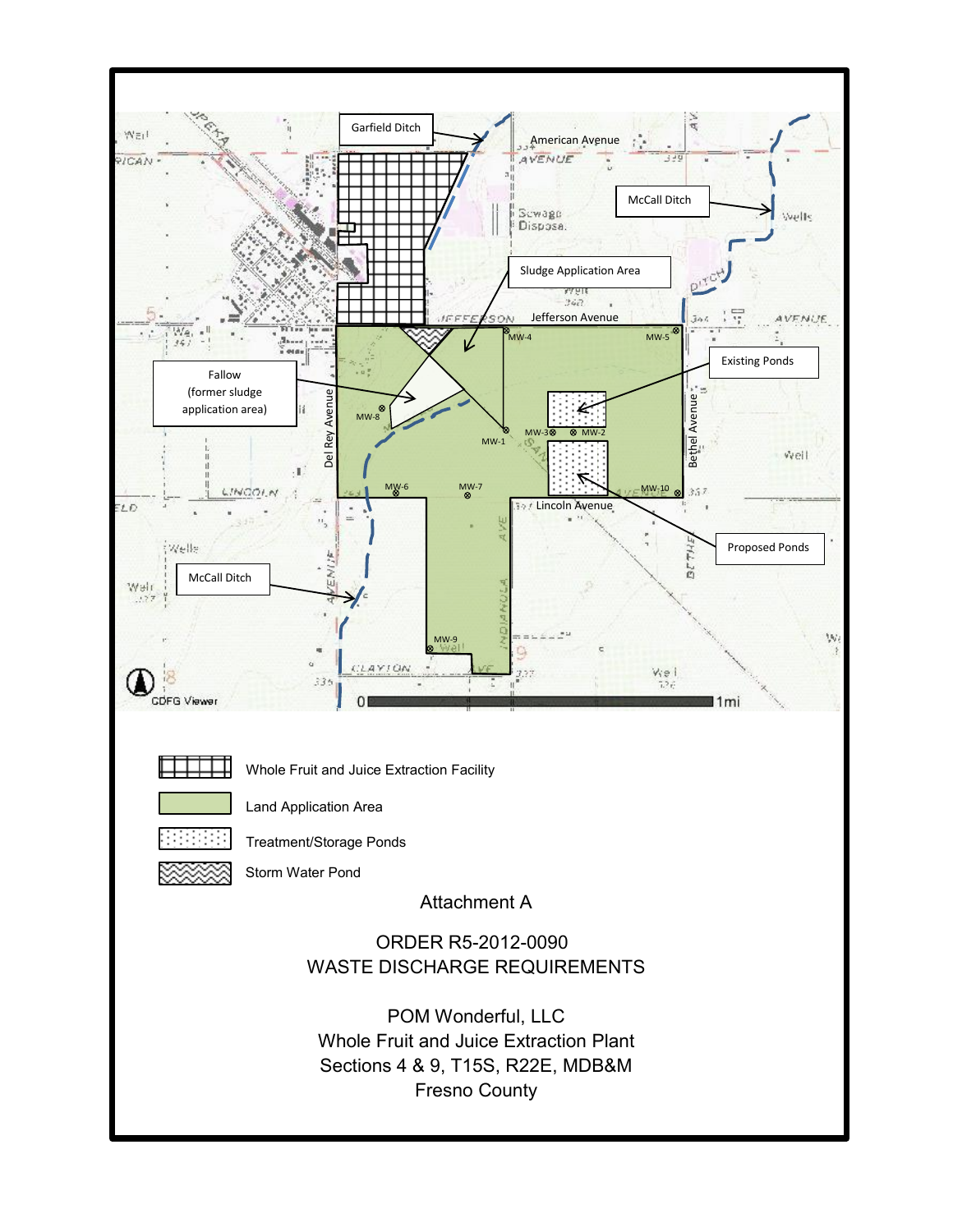## **WDRs ORDER NO. R5-2012-0090 ATTACHMENT B STANDARD REQUIREMENTS FOR MONITORING WELL INSTALLATION WORK PLANS AND MONITORING WELL INSTALLATION REPORTS**

Prior to installation of groundwater monitoring wells, the Discharger shall submit a work plan containing, at a minimum, the information listed in Section 1, below. Wells may be installed after staff approves the work plan. Upon installation, the Discharger shall submit a well installation report that includes the information contained in Section 2, below. All work plans and reports must be prepared under the direction of, and certified by, a California registered geologist or civil engineer.

## **SECTION 1 - Monitoring Well Installation Work Plan and Groundwater Sampling and Analysis Plan**

The monitoring well installation work plan shall contain, at a minimum, the following information:

A. General Information:

Purpose of the well installation project

Brief description of local geologic and hydrogeologic conditions Proposed monitoring well locations and rationale for well locations Topographic map showing facility location, roads, and surface water bodies Large-scaled site map showing all existing on-site wells, proposed wells, surface water bodies and drainage courses, buildings, waste handling facilities, utilities, and major physical and man-made features

B. Drilling Details:

On-site supervision of drilling and well installation activities Description of drilling equipment and techniques Equipment decontamination procedures Cuttings disposal methods Soil sampling intervals (if appropriate); logging methods; number and location of soil

- samples and rationale; and sample collection, preservation, and analytical methods
- C. Monitoring Well Design (in graphic form with rationale provided in narrative form): Diagram of proposed well construction details
	- Borehole diameter
	- Casing and screen material, diameter, and centralizer spacing (if needed)
	- Type of well caps (bottom cap either screw on or secured with stainless steel screws)
	- Anticipated depth of well, length of well casing, and length and position of perforated interval
	- Thickness, position and composition of surface seal, sanitary seal, and sand pack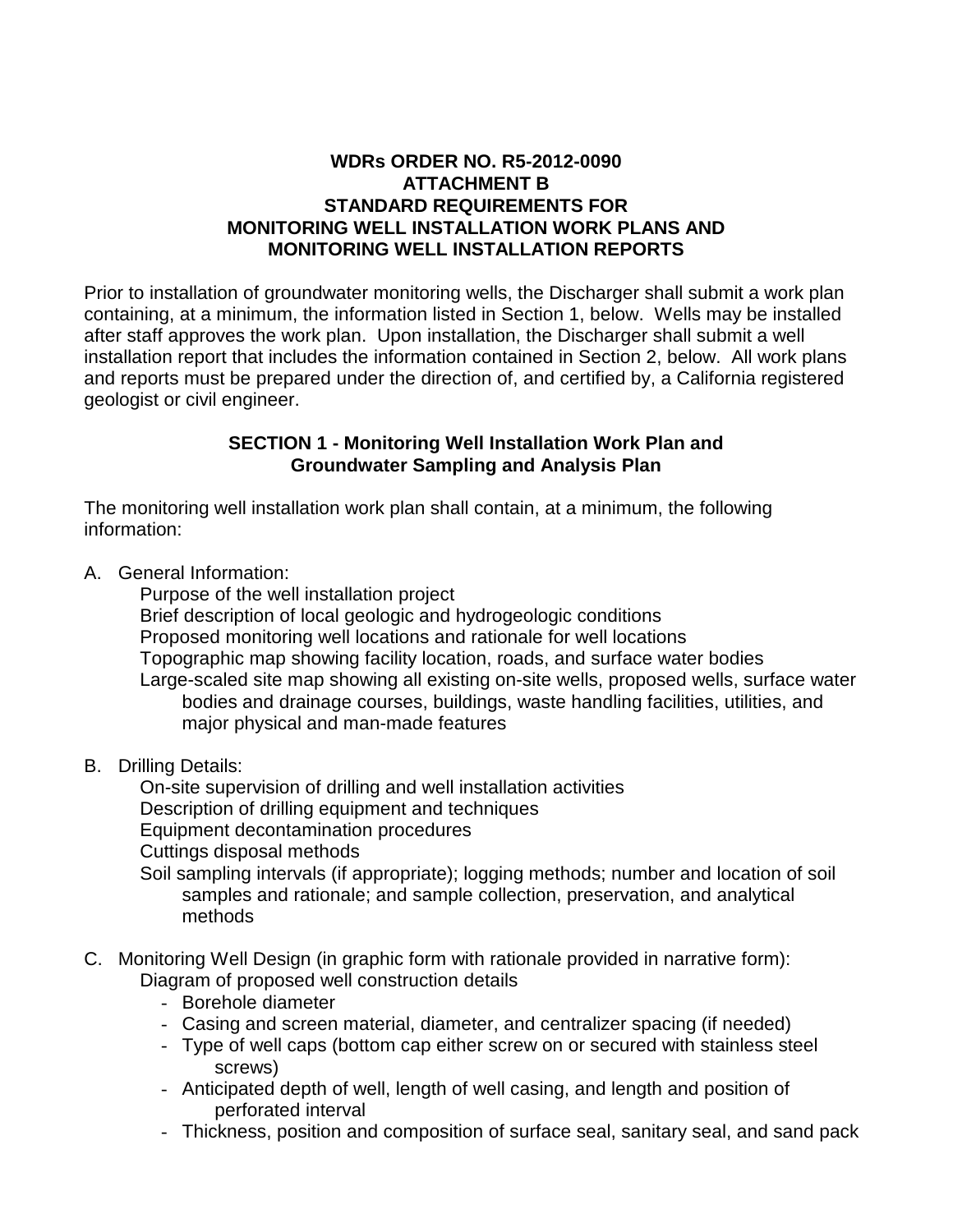WDRs Order No. R5-2012-0090 - 2 - Attachment B - Standard Requirements For Monitoring Well Installation Work Plans And Monitoring Well Installation Reports

- Anticipated screen slot size and filter pack
- D. Well Development (not to be performed until at least 48 hours after sanitary seal placement):

Method of development to be used (i.e., surge, bail, pump, etc.) Parameters to be monitored during development and record keeping technique Method of determining when development is complete Disposal of development water

- E. Well Survey (precision of vertical survey data shall be at least 0.01 foot): Identify the Licensed Land Surveyor or Civil Engineer that will perform the survey Datum for survey measurements List well features to be surveyed (i.e., top of casing, horizontal and vertical coordinates, etc.)
- F. Schedule for Completion of Work
- G. Appendix: Groundwater Sampling and Analysis Plan (SAP)

The Groundwater SAP, a guidance document that is referred to by individuals responsible for conducting groundwater monitoring and sampling activities, shall contain, at a minimum, a detailed written description of standard operating procedures for:

- Equipment to be used during sampling
- Equipment decontamination procedures
- Water level measurement procedures
- Well purging (include a discussion of procedures to follow if three casing volumes cannot be purged)
- Monitoring and record keeping during water level measurement and well purging (include copies of record keeping logs to be used)
- Purge water disposal
- Analytical methods and required reporting limits
- Sample containers and preservatives
- **Sampling** 
	- General sampling techniques

 - Record keeping during sampling (include copies of record keeping logs to be used)

- QA/QC samples
- Chain of Custody
- Sample handling and transport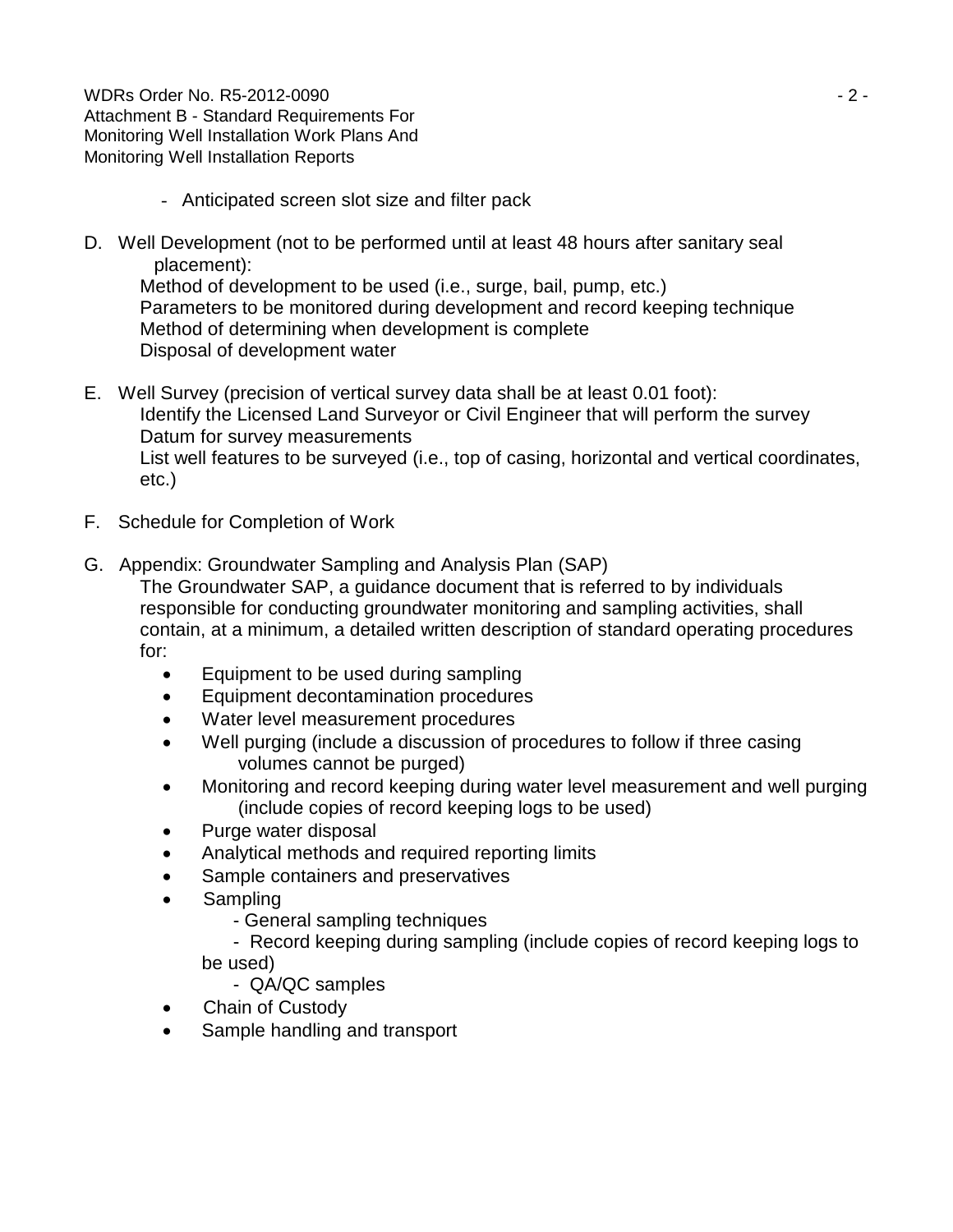WDRs Order No. R5-2012-0090 - 3 - Attachment B - Standard Requirements For Monitoring Well Installation Work Plans And Monitoring Well Installation Reports

# **SECTION 2 - Monitoring Well Installation Report**

The monitoring well installation report must provide the information listed below. In addition, the report must also clearly identify, describe, and justify any deviations from the approved work plan.

- A. General Information:
	- Purpose of the well installation project
	- Number of monitoring wells installed and identifying label(s) for each Brief description of geologic and hydrogeologic conditions encountered during well **installation**

Topographic map showing facility location, roads, surface water bodies

Large-scaled site map showing all previously existing wells, newly installed wells, surface water bodies and drainage courses, buildings, waste handling facilities, utilities, and other major physical and man-made features.

B. Drilling Details (in narrative and/or graphic form):

On-site supervision of drilling and well installation activities Drilling contractor and driller's name Description of drilling equipment and techniques Equipment decontamination procedures

Well boring log (provide for each well)

- Well boring number and date drilled
- Borehole diameter and total depth
- Total depth of open hole (i.e., total depth drilled if no caving or back-grouting occurs)
- Depth to first encountered groundwater and stabilized groundwater depth
- Detailed description of soils encountered, using the Unified Soil Classification System

# C. Well Construction Details (provide for each well):

Well construction diagram including:

- Monitoring well number and date constructed
- Casing and screen material, diameter, and centralizer spacing (if needed)
- Length of well casing
- Length and position of slotted casing and size of perforations
- Thickness, position and composition of surface seal, sanitary seal, and sand pack
- Type of well caps (bottom cap either screw on or secured with stainless steel screws)
- E. Well Development (provide for each well):

Date(s) and method of development How well development completion was determined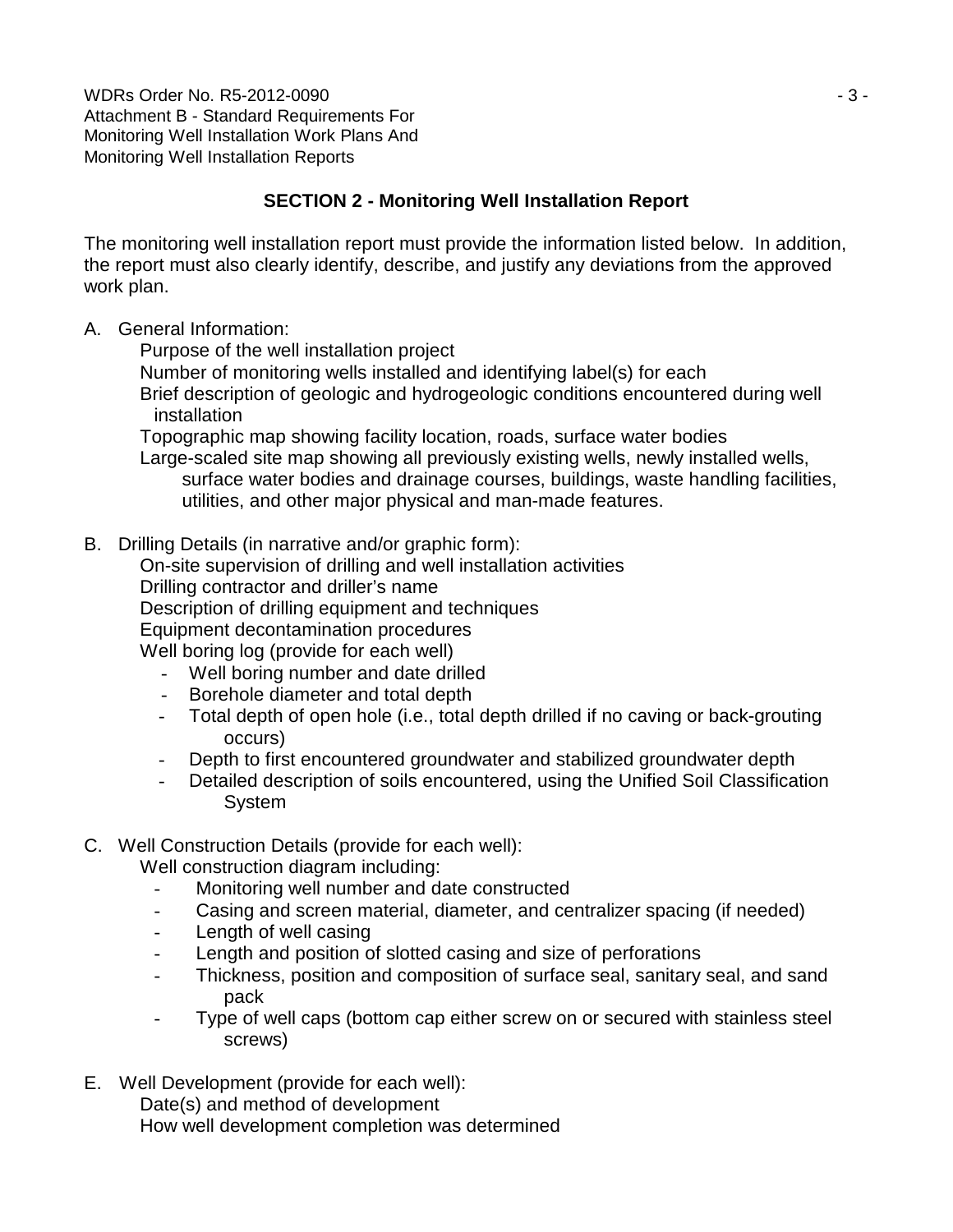WDRs Order No. R5-2012-0090 - 4 - Attachment B - Standard Requirements For Monitoring Well Installation Work Plans And Monitoring Well Installation Reports

Volume of water purged from well and method of development water disposal

- F. Well Survey (provide for each well): Reference elevation at the top rim of the well casing with the cap removed (feet above mean sea level to within 0.01 foot) Ground surface elevation (feet above mean sea level to within 0.01 foot) Horizontal geodetic location, where the point of beginning shall be described by the California State Plane Coordinate System, 1983 datum, or acceptable alternative (provide rationale) Present the well survey report data in a table
- G. Water Sampling:

Date(s) of sampling Date(s) of sampling  $\blacksquare$ How well was purged Analytical methods used How many well volumes purged Laboratory analytical data sheets Levels of temperature, EC, and pH at stabilization Water level elevation(s) Sample collection, handling, and preservation methods Groundwater contour map contour map

H. Soil Sampling (if applicable):

Date(s) of sampling Sample collection, handling, and preservation methods Sample identification Analytical methods used Laboratory analytical data sheets Present soil sampling data in a table

- I. Well Completion Report(s) (as defined in California Water Code §13751). Blank forms are available from California Department of Water Resources' website **www.water.ca.gov**. Submit this section under separate cover.
- J. Appendix include, at a minimum, copies of the following: County-issued well construction permits Registered engineer or licensed surveyor's report and field notes Field notes from well development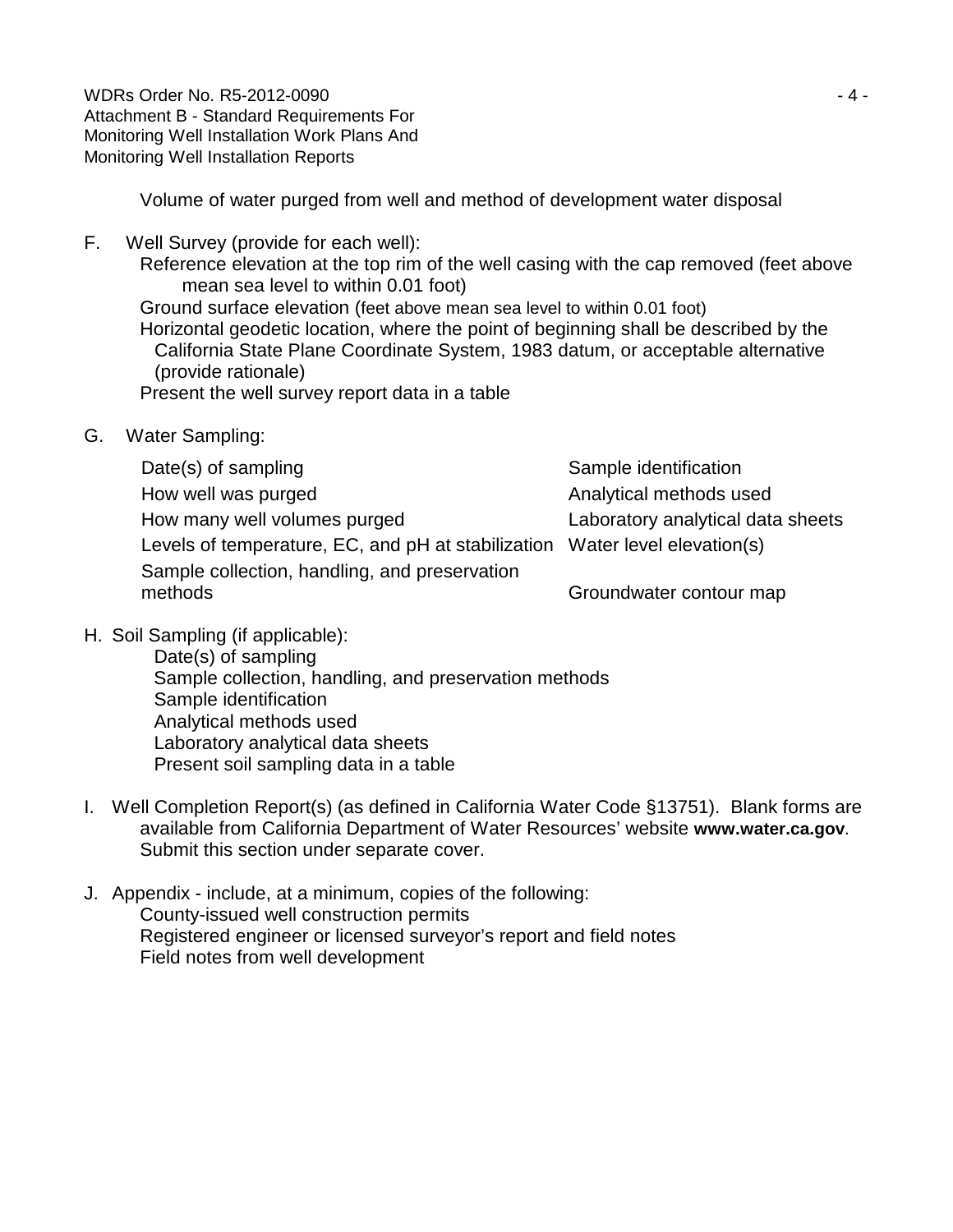#### **ATTACHMENT C – NATIVE AMERICAN CONTACT LIST ORDER NO R5-2012-0090**

Big Sandy Rancheria of Mono Indians Liz Hutchins Kipp, Chairperson P.O. Box 337/37302 Auberry, CA 93602 Western Mono ck@bigsandyrancheria.com 559-855-4003 559-855-4129 fax

Cold Springs Rancheria of Mono Indians Robert Marquez, Chairperson P.O. Box 209 Tollhouse, CA 93667 Mono 559-855-5043 559-855-4445 fax

North Fork Mono Tribe Ron Goode, Chairperson 13396 Tollhouse Road Clovis, CA 93619 Mono rwgoode911@hotmail.com 559-299-3729 home 559-355-1774 cell

Dumna Wo-Wah Tribal Government Robert Ledger Sr., Tribal Chairperson 2216 East Hammond Street Fresno, CA 93602 Dumna/Foothill, Mono ledgerrobert@ymail.com 559-519-1742 office

Sierra Nevada Native American Coalition Lawrence Bill, Interim Chairperson P.O. Box 125 Dunlap, CA 93621 Mono, Foothill Yokuts, Choinumni 559-338-2354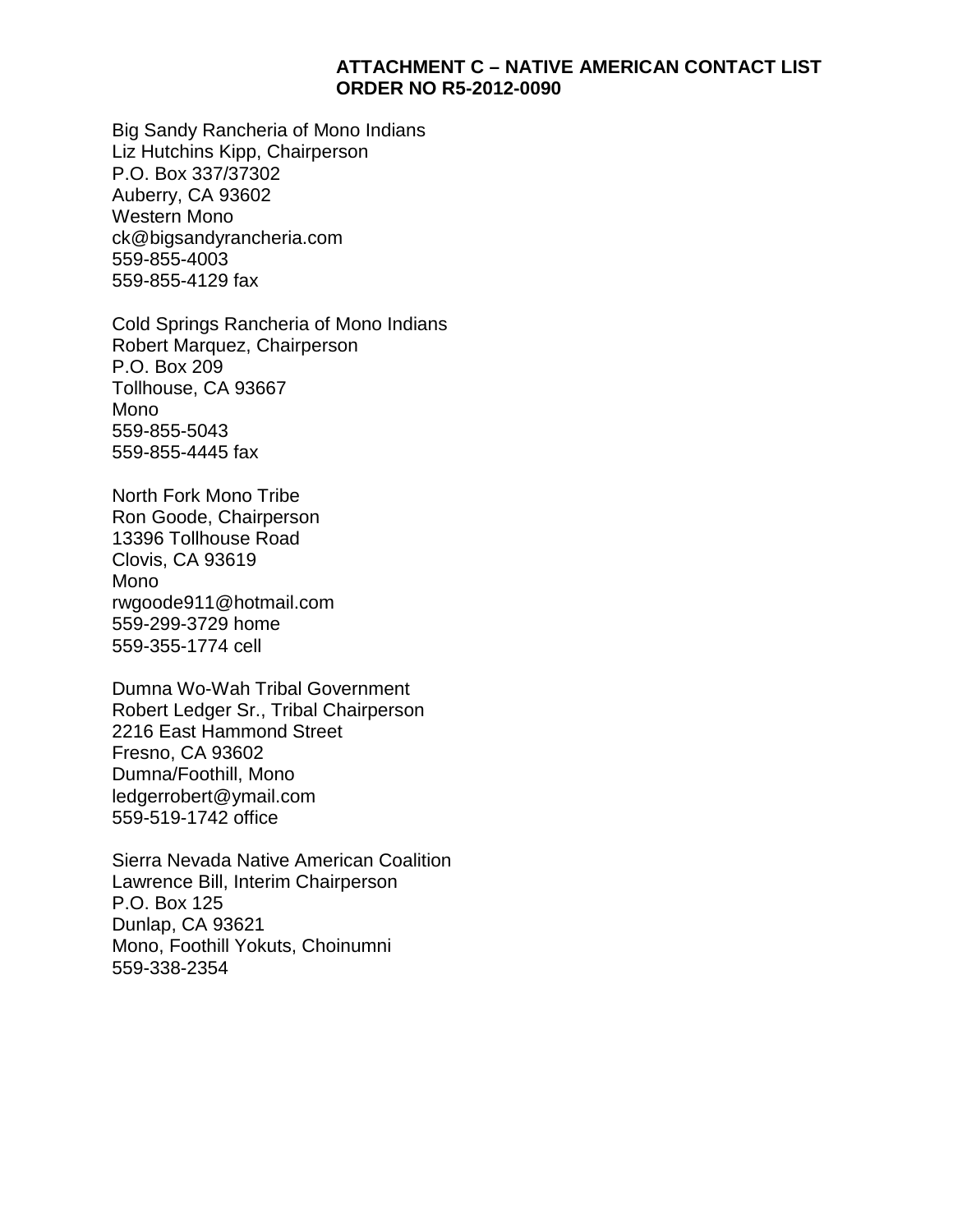#### **ATTACHMENT C – NATIVE AMERICAN CONTACT LIST ORDER NO R5-2012-0090**

Choinumni Tribe; Choinumni/Mono Lorrie Planas 2736 Palo Alto Clovis, CA 93611 Choinumni, Mono

Table Mountain Rancheria Bob Pennell, Cultural Resources Director P.O. Box 410 Friant, CA 93626-0177 **Yokuts** 559-325-0351 559-217-9718 cell 559-325-0394 fax

Kings River Choinumni Farm Tribe John Davis, Chairman 1064 Oxford Avenue Clovis, CA 93612-2211 Foothill Yokuts, Choinumni 559-307-6430

Dunlap Band of Mono Historical Preservation Society Mandy Marine, Board Chairperson P.O. Box 18 Dunlap, CA 93621 Mono mandy\_marine@hotmail.com 559-274-1705

Chowchilla Tribe of Yokuts Jerry Brown 10553 N. Rice Road Fresno, CA 93720 North Valley Yokuts 559-434-3160

The Choinumni Tribe of Yokuts Rosemary Smith, Chairperson 1505 Barstow Clovis, CA 93611 Choinumni, Foothill Yokut monoclovis@yahoo.com